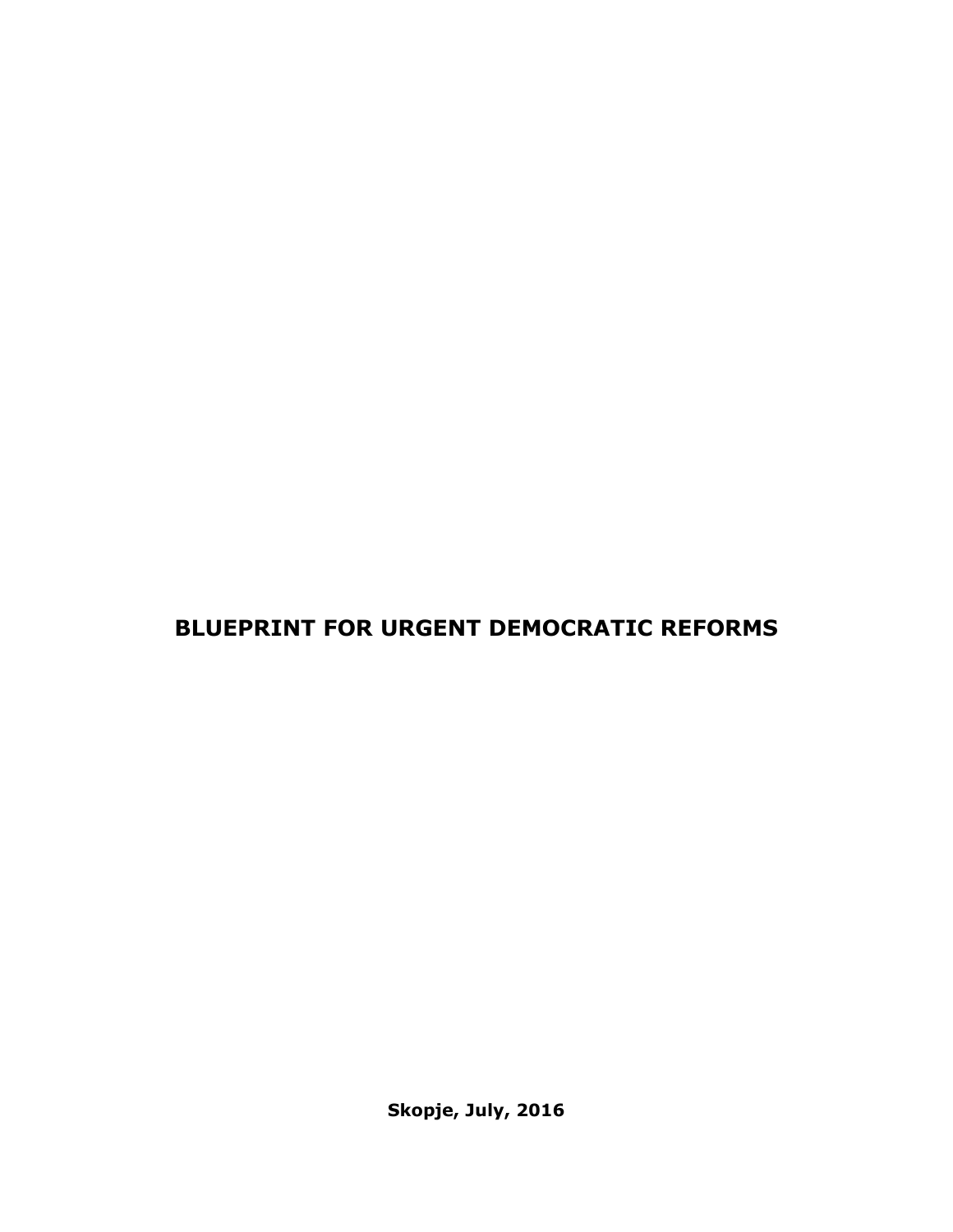# **CONTENTS**

| CONTROL OVER THE POLICE AND THE SECURITY AND (COUNTER) INTELLIGENCE    |  |
|------------------------------------------------------------------------|--|
|                                                                        |  |
|                                                                        |  |
| SOCIAL PROTECTION, WELFARE AND SUSTAINABILITY  49                      |  |
|                                                                        |  |
|                                                                        |  |
| ANNEX 1 - LIST OF ORGANIZATIONS AND EXPERTS INVOLVED IN THE INITIATIVE |  |
|                                                                        |  |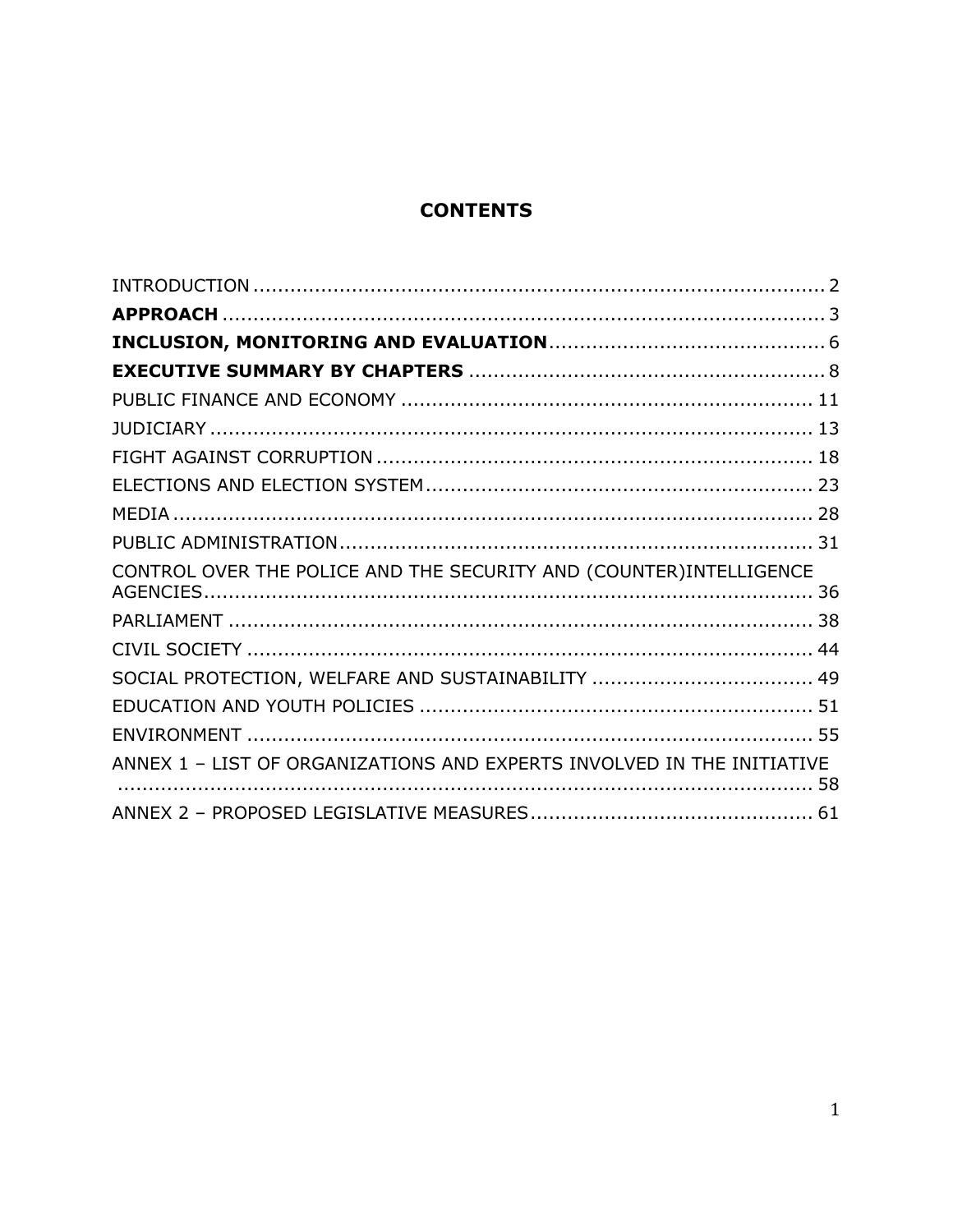#### **INTRODUCTION**

<span id="page-2-0"></span>This Blueprint represents a joint effort of a group of civil society organizations (CSOs) and is a product of synergy and cooperation between CSOs, academia and independent experts (Annex 1). This joint effort is a response to the current political crisis, backsliding of democratic standards, rule of law and loss of credibility of institutions.

The Blueprint complements the efforts of the "#Protestiram/Colorful Revolution" movement in its demands for urgent democratic reforms and for involvement of independent representatives of the civil society in that process.

The **aim** of the Blueprint is to provide an incentive, guidelines and detailed actions necessary for restoring the democratic standards and values, achieving progress in selected areas of public policy, as well as bringing back citizens' trust in the key public institutions. The selected policy areas on are the following: Public Finance and Economy; Judiciary; Fight against Corruption; Elections and Election Sytem, Media; Public Administration; Control over the Police and the Security And (Counter)Intelligence Agencies; Parliament; Civil Society; Social Protection, Welfare, and Sustainability; Education and Youth Policies; and Environment.

The **immediate objective** of the document is to contribute to creating the necessary conditions for free, fair and credible elections, by proposing measures for implementation of key reform priorities. However, the priority focus should be on the reforms instead of the date of the elections.

This Blueprint is a proposal for the development of a government's program for implementation of the key priorities. Having in mind the significance of the proposed instruments and measures and the current enrooted influence of the governing political parties over the institutions, we believe that the underlined reforms in this document should be implemented by an **expert government**.

The Blueprint initiative has produced and designed this document based on the many years of work and expertise within the respective areas of intervention. Large part of the proposed instruments and measures are part of the civil society commitments, reports and recommendations issued for the respective areas. However, it should be underlined that the initiative is not part of a formal project and it is not supported through any funds and/or contracts.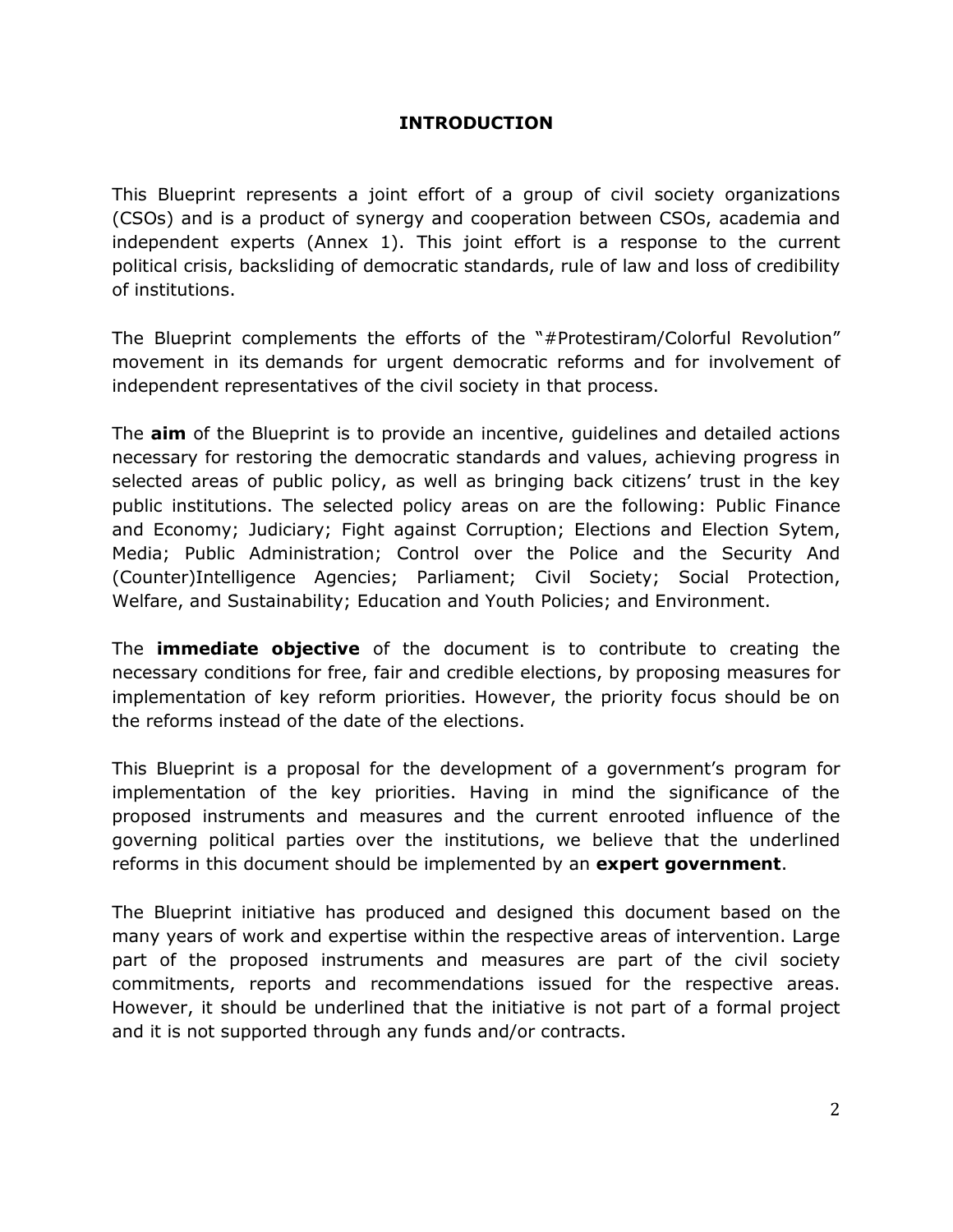#### **APPROACH**

<span id="page-3-0"></span>The process of drafting and endorsement of the Blueprint policy areas went beyond the core group of this initiative and encompassed additional number of CSOs, academia and independent experts. They were included in the respective chapters, based on their expertise. The core group members and contributors for certain chapters do not bear responsibility for the other chapters and recommendations contained therein.<sup>1</sup> This main principle shall be applied in the future with all CSOs and experts that would like to be involved in specific chapters/areas.

Each of the selected Blueprint policy areas<sup>2</sup> is presented through **general** *principles* and *instruments*, *key institutions* and their possible role, as well as *legislation* that needs to be amended or drafted.<sup>3</sup> Nevertheless, the blueprint contains limited legislative measures and keeps primary focus on restoring the democratic standards and values and de-politicization of the institutions. All of the proposed instruments are determined by a specific time frame in which they should be implemented: *urgent (up to 3 months)*, *short* (up to 6 months) and *medium* (more than 6 months) term. Only the interventions in the last chapter (Environment) are envisaged as actions after the elections, because they do not directly address the conditions for fair elections.

Within the first 1-3 months of the transitional period the expert government should focus primarily on assessing and planning all key priority reforms and implementation of the urgent agreed measures.

During the entire process the expert government should respect the **principles** of transparency, accountability, inclusiveness and effectiveness.

It is essential that political parties in the **Parliament** provide genuine **commitment** for the implementation of the key reform priorities. This commitment should go beyond the political parties in Parliament – by political parties not represented in Parliament, as well as the civil society at large. The Parliament's strong political will and effective commitment, as well as exercise of its oversight role are crucial for the implementation of the key reform priorities.<sup>4</sup>

<sup>3</sup> Annex 2 contains the proposed legislative measures.

 $\overline{a}$ 

 $<sup>1</sup>$  If the contributors had diverging opinions on an issue, this is noted in the text.</sup>

<sup>2</sup> Public Finance and Economy, Judiciary, Anticorruption, Elections, Media, Public Administration, Police and the Directorate for Security and Counterintelligence, Parliament, Civil Society, Social Welfare and Sustainability, Education and Youth Policies and Environment.

<sup>4</sup> "Key reform priorities" identified in this document address some of the *Urgent Reform Priorities* issued by the European Commission in June 2015, which were based on the *Recommendations of the*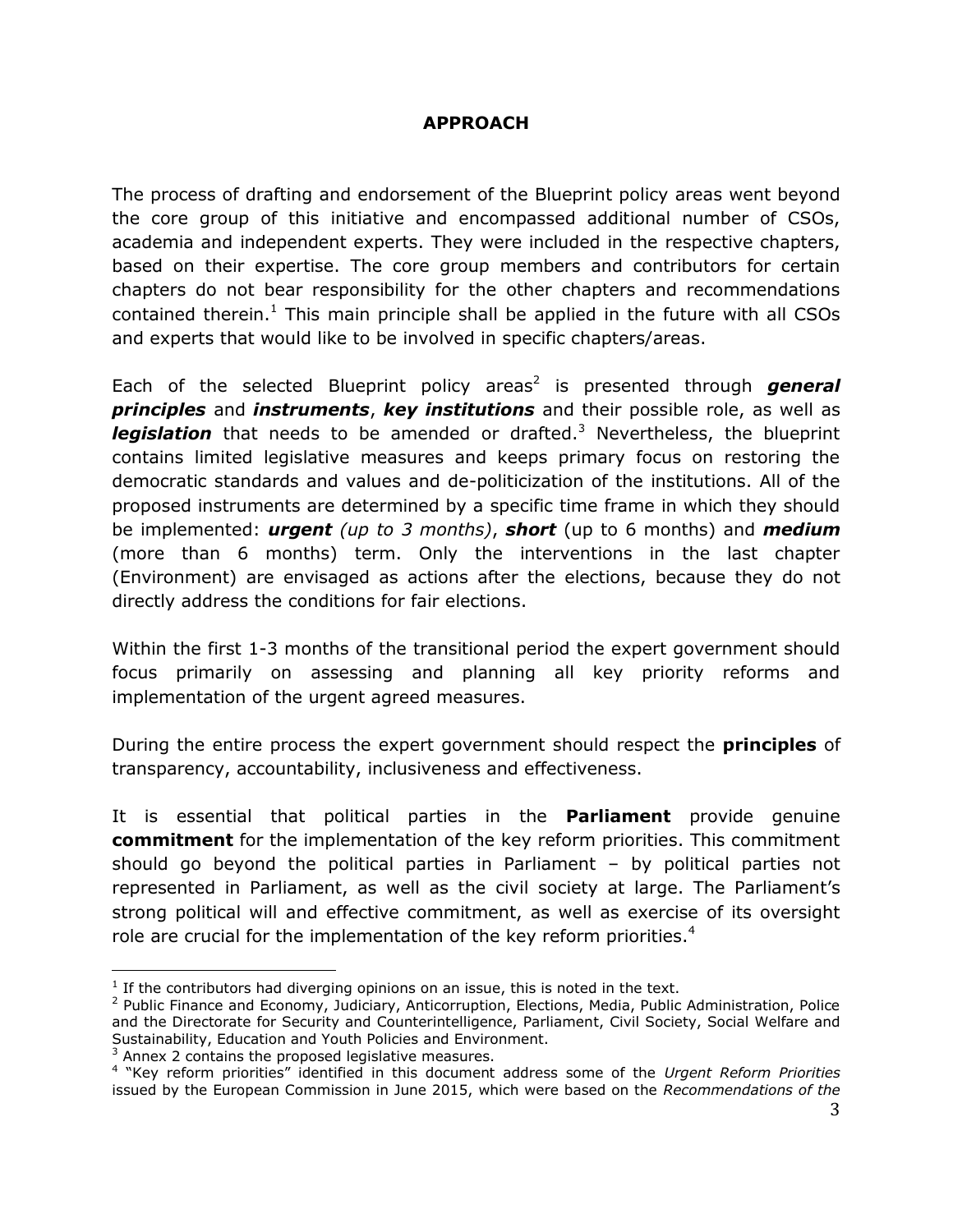In addition, the relevant bodies of the judicial branch, as well as the independent, oversight and regulatory bodies should demonstrate their commitment to the implementation of the key reform priorities.

It is also essential that the measures taken be aimed at enhancing social cohesion of citizens and of all ethnic communities. In this line, it is necessary to consider the Recommendations from the Ohrid Framework Agreement Review on Social Cohesion, published in December 2015.<sup>5</sup>

To ensure efficient implementation and cooperation of all relevant stakeholders, we propose the following instruments to be applied:

- $\triangleright$  Amend the strategic plans of the ministries and other administrative bodies to be aligned with the expert government priorities and plan and ensure strict monitoring of compliance;
- $\geq$  Introduce teams (experts, advisors, employees) in each ministry to secure implementation of the Blueprint and the subsequent assessment of the situation;
- $\triangleright$  Where necessary, establish inter-sectorial coordinative bodies consisting of representatives from all institutions involved in the different processes for implementation of the Blueprint (i.e. for the updating of the voters list);
- $\geq$  Compulsory publication of minutes of Government sessions, including decisions, conclusions and other acts, which are not published in the Official gazette (within 24 hours after the session on the governmental web-site);
- $\geq$  Launching media campaign followed by focused actions at the level of ministries and state institutions/agencies in order to improve the cohesion and synergy among the employees, regardless of party and/or ethnic affiliation.

We acknowledge the fact that the years of neglecting proper priority settings in the public sector and focus more on the line budgeting than the performance of the line ministries leaded to inefficiencies, lack of procedures, conflicting legislative solutions, underemployment in some sectors of the administration, while overemployment in others, and ultimately worsening of the public services. We also

 $\overline{a}$ 

*Senior Experts' Group on systemic Rule of Law issues relating to the communications interception revealed in Spring 2015* (known as the "Priebe Report"). However, the key reform priorities identified in this document take into account the evolving developments during the past year and are elaborated in more specific measures in the areas where the contributors have specific expertise.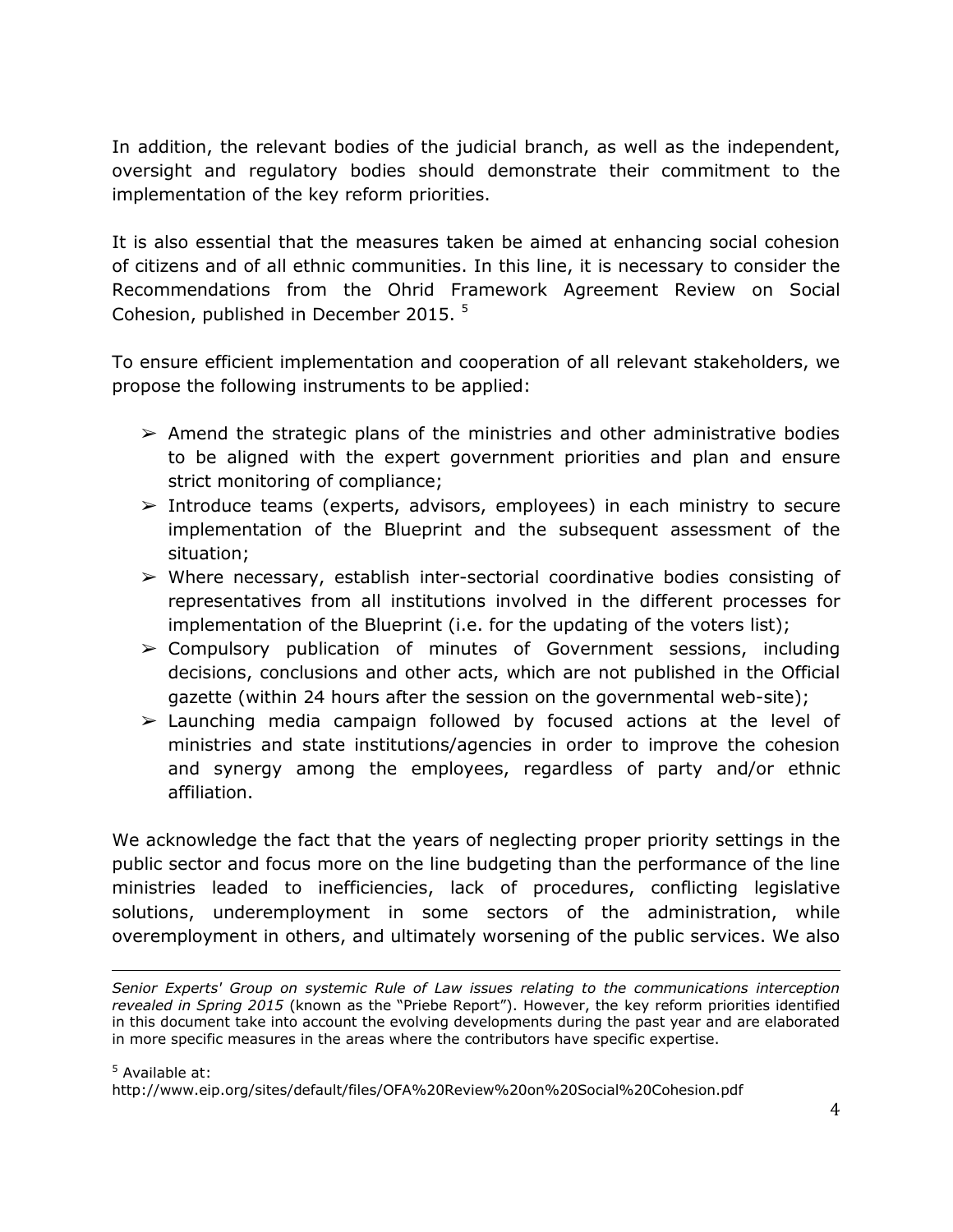are aware of the fact that many of the sectors require additional resources (not necessarily financial) in order to provide efficient and effective public services. That is why we propose an approach guided by principles and priorities so that the overall public sector efficiency would be respected, instead of the approach of sectors competing for financials resources.

We also emphisise that it is essential to start the preparations for the Census.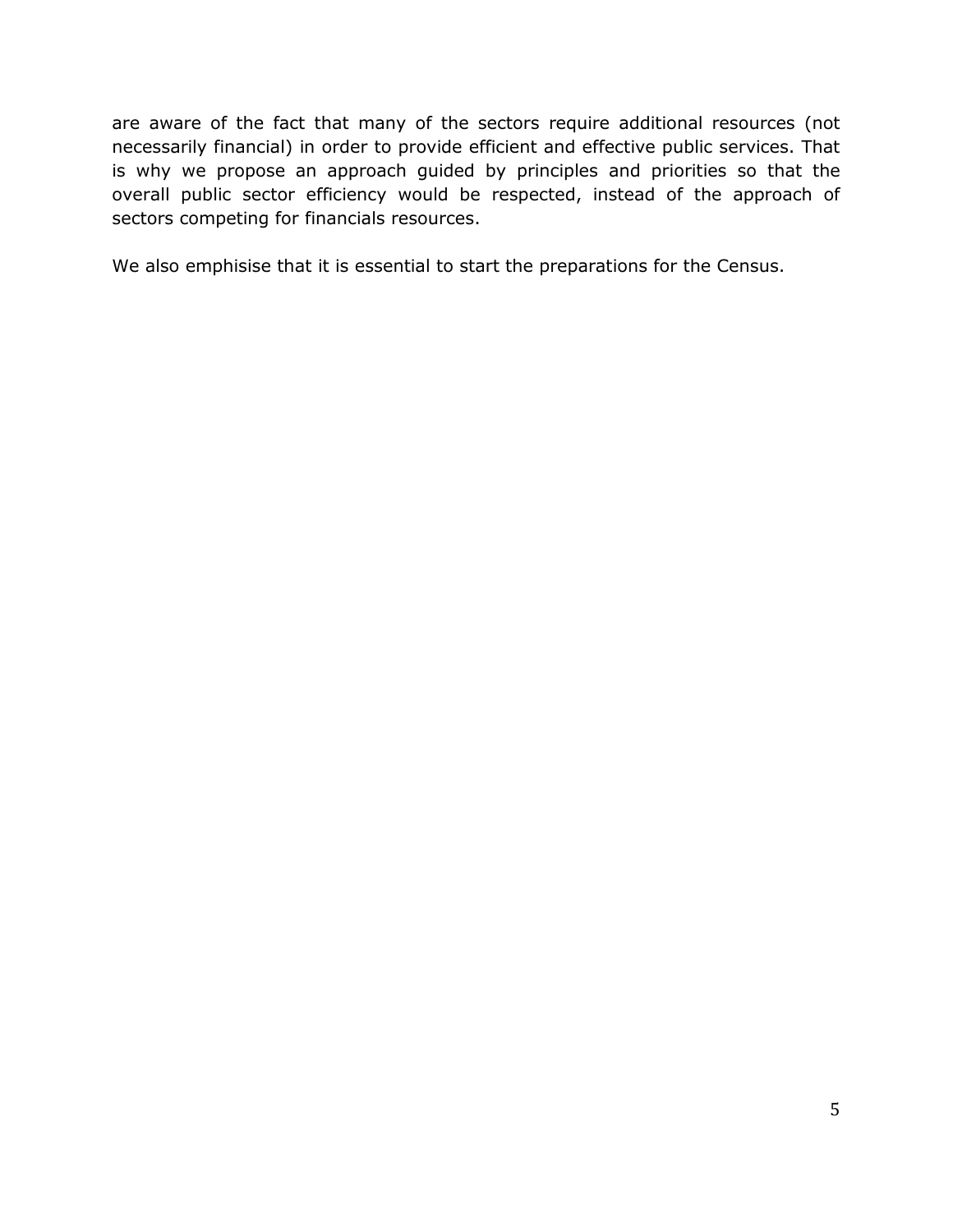#### **INCLUSION, MONITORING AND EVALUATION**

<span id="page-6-0"></span>Prior assessment based on official and reliable data within each chapter is essential for the implementation of the reforms through the interventions and actions of this document. It is of a crucial importance for the civil society to be involved at the level of assessment of the current situation, as well as in the monitoring and evaluation of the key reform priorities. Such civil inclusion should take place both at executive level and at parliamentary level, including an interaction with the judiciary and the independent, supervisory and regulatory bodies.

- $\geq$  A consultative council on the implementation of the key reform priorities should be established at the level of Government, chaired by the Prime Minister, consisting of representatives of responsible ministries and representatives of the civil society
	- − Within the Council, thematic groups encompassing CSOs, grass root groups, think-tanks, informal initiatives, trade unions etc. should be established in order to facilitate consultations, monitoring and evaluation of the key reform areas.
- $\triangleright$  Contact points in ministries and independent regulatory and supervisory bodies responsible for the key reform priorities should be appointed, who would also be in charge of cooperation with the civil society thematic groups.
- $\triangleright$  The responsible parliamentary bodies should hold monthly public hearings on the implementation of the key reform priorities, which are within their area of competence. Civil society representatives with a proven track record in the field should be invited to participate. This includes the following committees (the list is not exhaustive):
	- Committee on Political System and inter-ethnic relations;
	- Committee on Finance and Budget;
	- Committee on Transport and Communications;
	- Inquiry Committee on Human Rights;

- Committee on Oversight of the Work of the Directorate for Counter-Intelligence, Agency for Intelligence;

- Committee for Oversight of the Implementation of the Special Investigation Measure Interception of the Communication by the Ministry of Interior, the Financial Police Management, Customs Management and the Ministry of Defense;

- Other responsible committees.
- $\triangleright$  The National Council for EU integration, as well as the Committee on EU affairs of the Parliament should also hold monthly sessions on the implementation of the key reform priorities, based on the reports submitted by the Government and by independent, supervisory and regulatory bodies, and following discussions in the responsible parliamentary committees.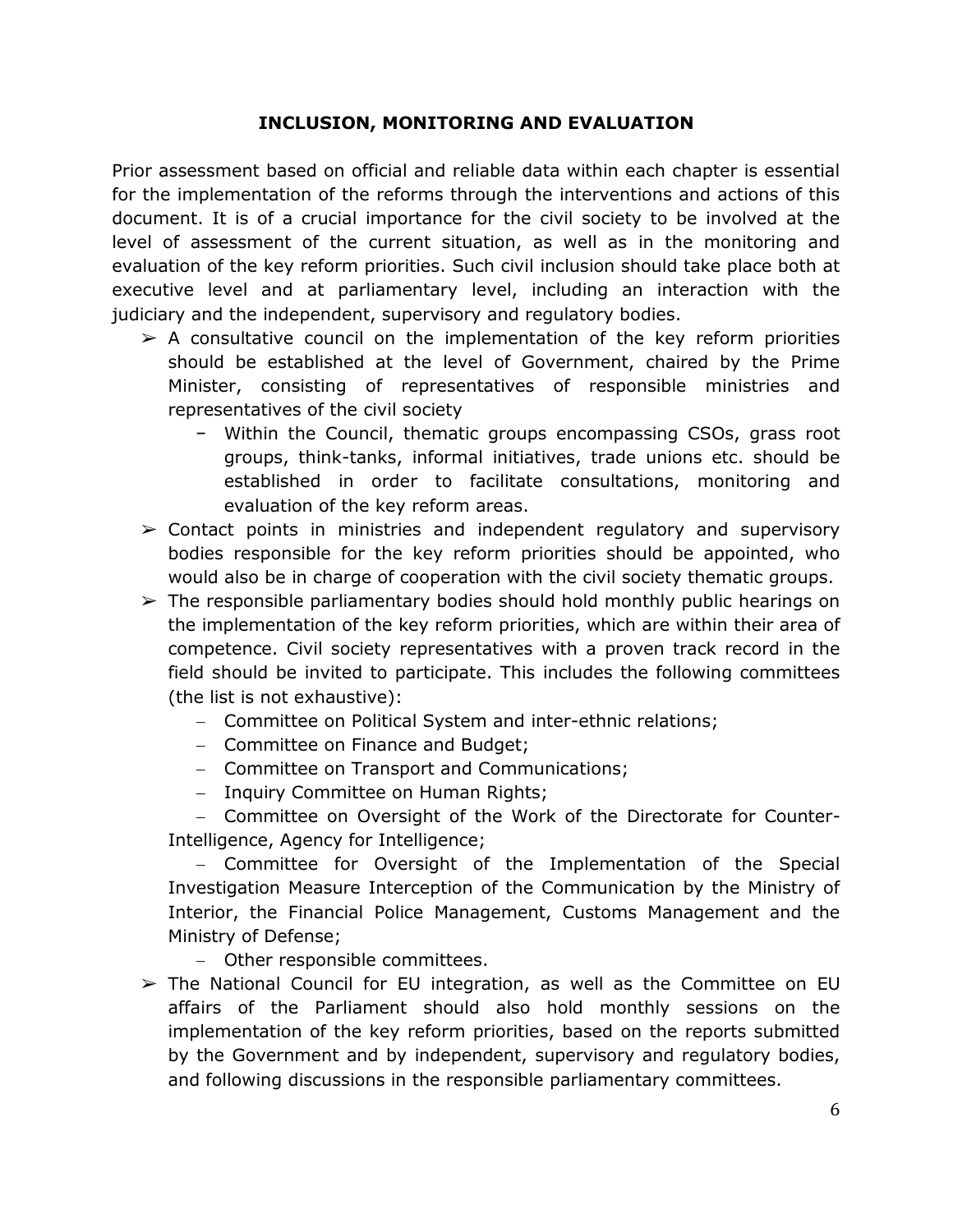The Blueprint initiative team is committed to contribute to further discussions on the modalities of inclusion of the civil society in the process.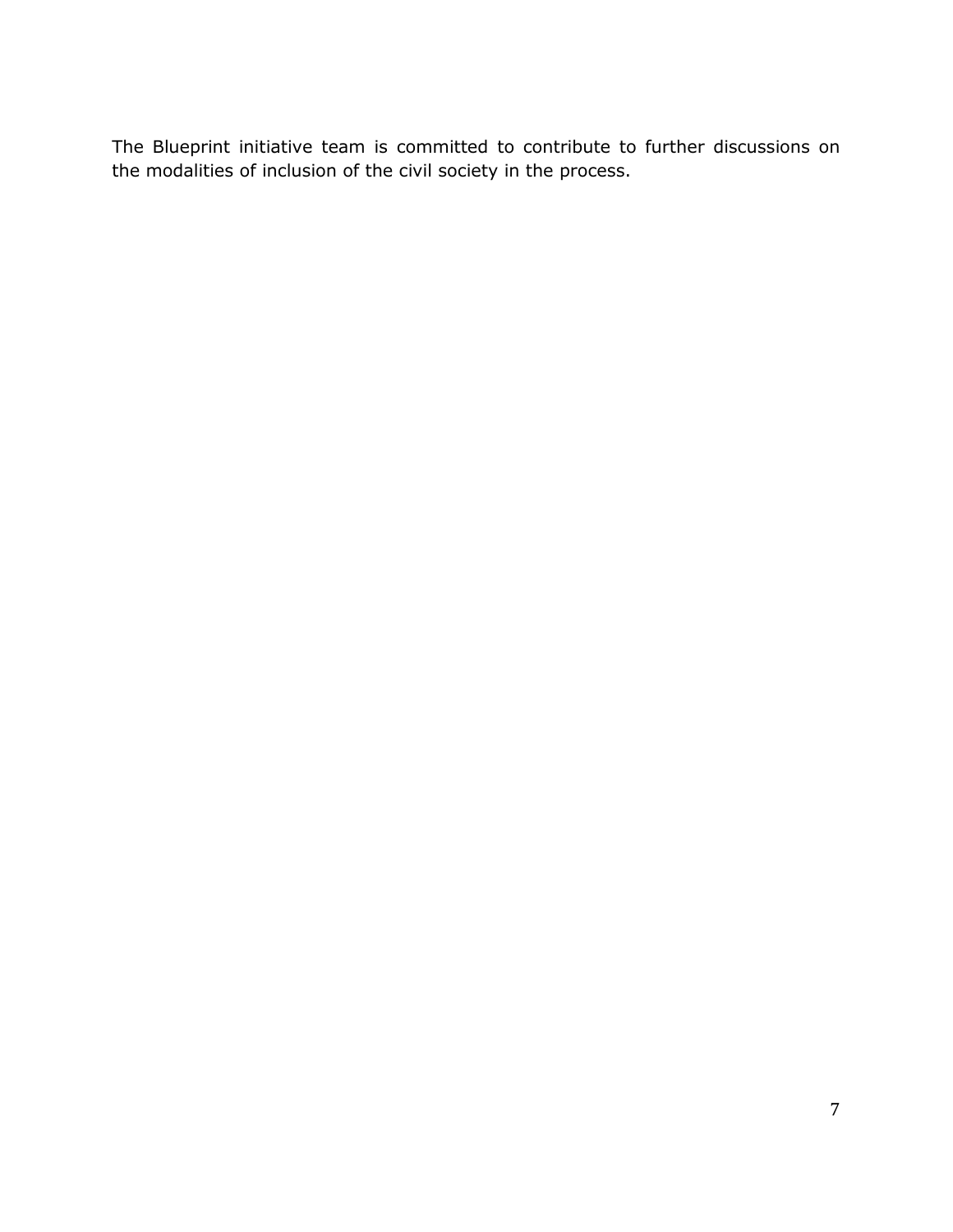#### **EXECUTIVE SUMMARY BY CHAPTERS**

<span id="page-8-0"></span>PUBLIC FINANCE AND ECONOMY: The proposed actions are based on restoring fiscal discipline and establishing fiscal transparency.

JUDICIARY: Laws on effective responsibility of the members of the Judicial Council need to be amended. This should be followed by providing proper transparency in the operation of the Judicial Council and the Council of Public Prosecutors. The Courts and the Public Prosecution must function in a more inclusive manner in relation to civil society organizations and the citizens. The Special Public Prosecution must carry on with its work, while the institutions should cooperate and provide all information needed by the SPP, in accordance with the provisions of the Law on Criminal Procedure. Actions to inform citizens about their rights are necessary, as addition to the creation of proper mechanisms for their protection.

FIGHT AGAINST CORRUPTION: First of all it is a key priority to re-establish the institutions for combating corruption by locating responsibility for their past ineffectiveness and thus enabling them to effectively exert their authority. In addition, proper mechanisms will be put in place to decrease corruption risk, with a focus on key areas, such as inspectorates, procurement, employment, financial management and transparency of political parties' funding.

ELECTIONS AND ELECTION SYSTEM: The State Election Commission has to safeguard the legality of the elections. Therefore, the process of its reform aims to secure its full independence in all areas of competence. The main priority is the cleaning of the voter's registry, while separation of party and state should be ensured.

MEDIA: Key interventions to overcome systemic deficiencies focus on: full independence of the regulatory body from political influence, the media industry and other power centres; securing independence of mainstream commercial media from government and party officials; institutional autonomy and independence of the Public Broadcasting Service, increasing transparency of public institutions, avoiding hate speech and discriminatory langue in media, increasing security and safety of journalists.

PUBLIC ADMINISTRATION: Measures focus on reinforcing the system of merit in the employment and career advancement within the public administration; restoring the trust in the institutions; ensuring separation between state and party; ensuring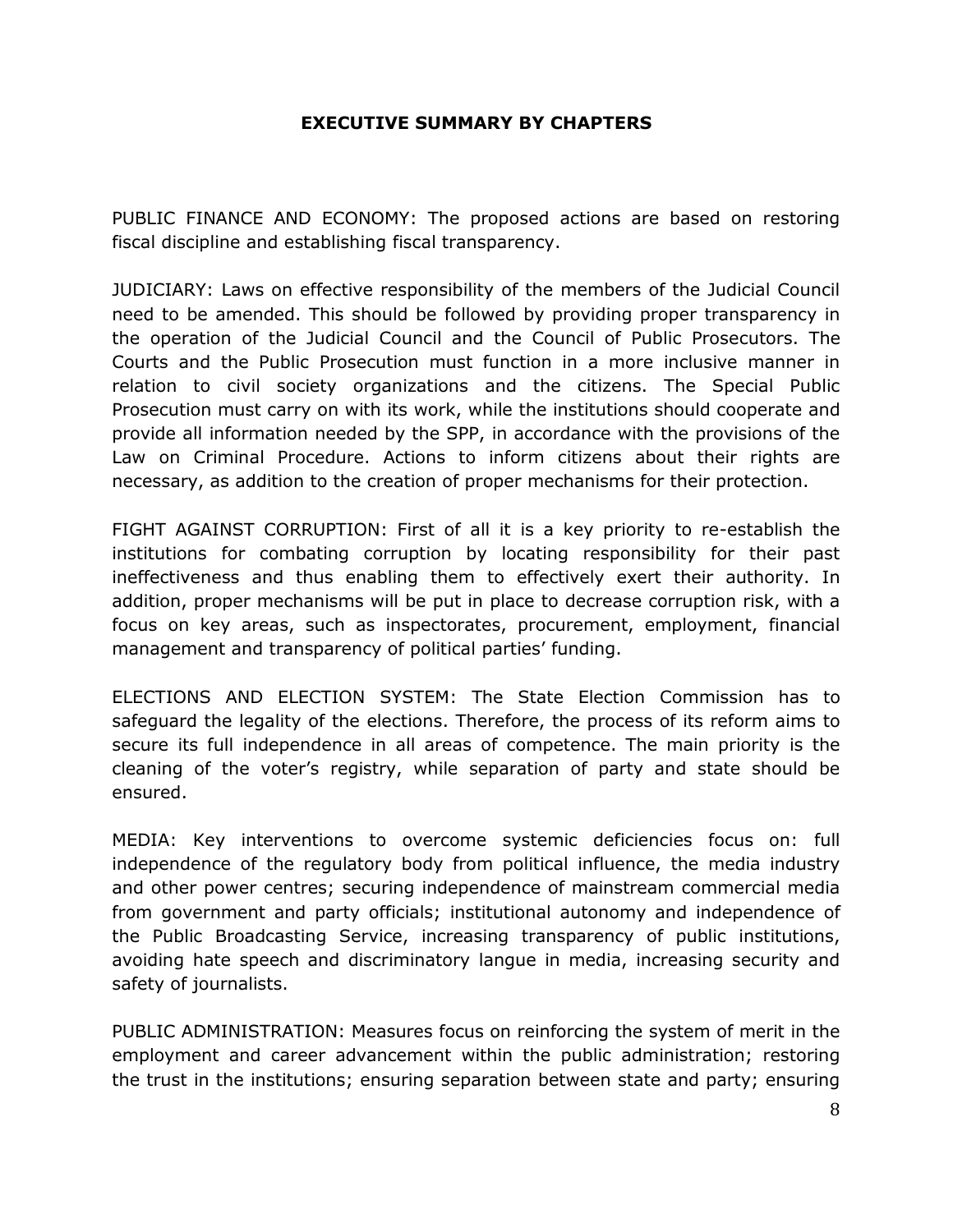full access to public information; ensuring equality and legal certainty in administrative procedures; fining should be based on proportionality; no arbitrary dismissals in the public administration; ensuring effectiveness of public administration organizations.

CONTROL OVER THE POLICE AND THE SECURITY AND (COUNTER)INTELLIGENCE AGENCIES: The main principles are: to ensure credible, effective and external civic control over the police forces and the Secret service; the future external oversight mechanism will include members of CSOs, academia, public prosecution offices, and retired police officers on equal footings and with the same duties and responsibilities; introducing Community Policing; strengthening the composition of the parliamentary committees competent for oversight of the Directorate for Security and Counterintelligence and the Ministry of Interior with experts and civil society representatives on equal footing.

PARLIAMENT: Parliament must function in a more transparent manner towards the public and in a more inclusive mode towards stakeholders from various sectors. Parliament should amend its existing procedures of law adoption and must develop a practice of respect of its own internal Rules of procedure in order to effectively function as a forum where regulatory proposals are effectively scrutinized. The strengthening and proper functioning of oversight mechanisms on the government should result in a more accountable government.

CIVIL SOCIETY: The civic participation in both the policy-creation and the political process needs to be improved by: establishing transparent public funding of the civil society; a substantial review of the Governmental Strategy for Cooperation with the Civil Society and its operative documents (Decisions and Rulebooks) and structures (Cooperation Council); empowering direct democracy and grass-root civic initiatives through incentives for local referenda, civic legislative initiatives and petitions; establishing effective consultative mechanism for policy-making and legislation.

SOCIAL PROTECTION, WELFARE, AND SUSTAINABILITY: Addressing poverty, inequality and environmental challenges requires reviewing the failures of the existing system and commitment to developing strategies that adequately address poverty, inequality, pollution, ethnic and/or othering issues with an intersectional approach. Immediate action needs to be focused on "on the spot" monitoring over procedures for allocation of all means tested social transfers to ensure social services are delivered impartially and without obstructions according to law.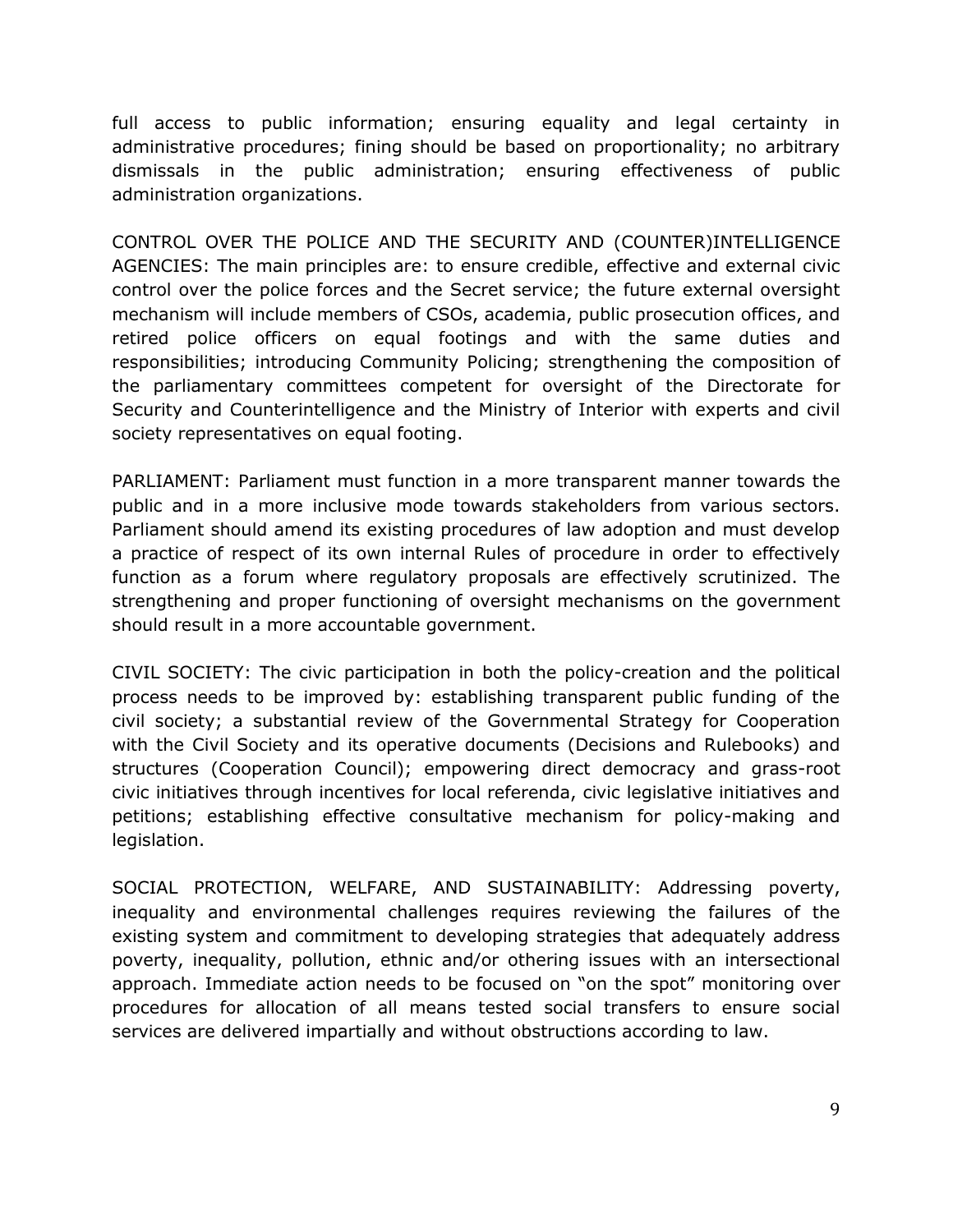EDUCATION AND YOUTH POLICIES: Revision of education laws that provide for withdrawal of external testing and fines for teachers, students and parents, democratization of school governance and appointment of school directors and teachers; withdrawing of the Law on Teachers Academy, curricula and textbooks reform and reform of pre-service and in-service teacher training; introduction of integral approach to quality assurance in education; preventing further expansion and dispersion of higher education institutions; improvement of student organizing and participation in secondary and higher education; new Law on higher education to be developed by the entire academic community; revision of the National Youth Strategy 2016-2025 prior to development of any action plans.

ENVIRONMENT: The focus is the systemic changes needed in order to enable the appropriate use of collected environmental taxes, for the purpose of environmental protection and implementation of the EU acquis. The proposed changes will result in environmental protection and improvement of quality of life in Macedonia.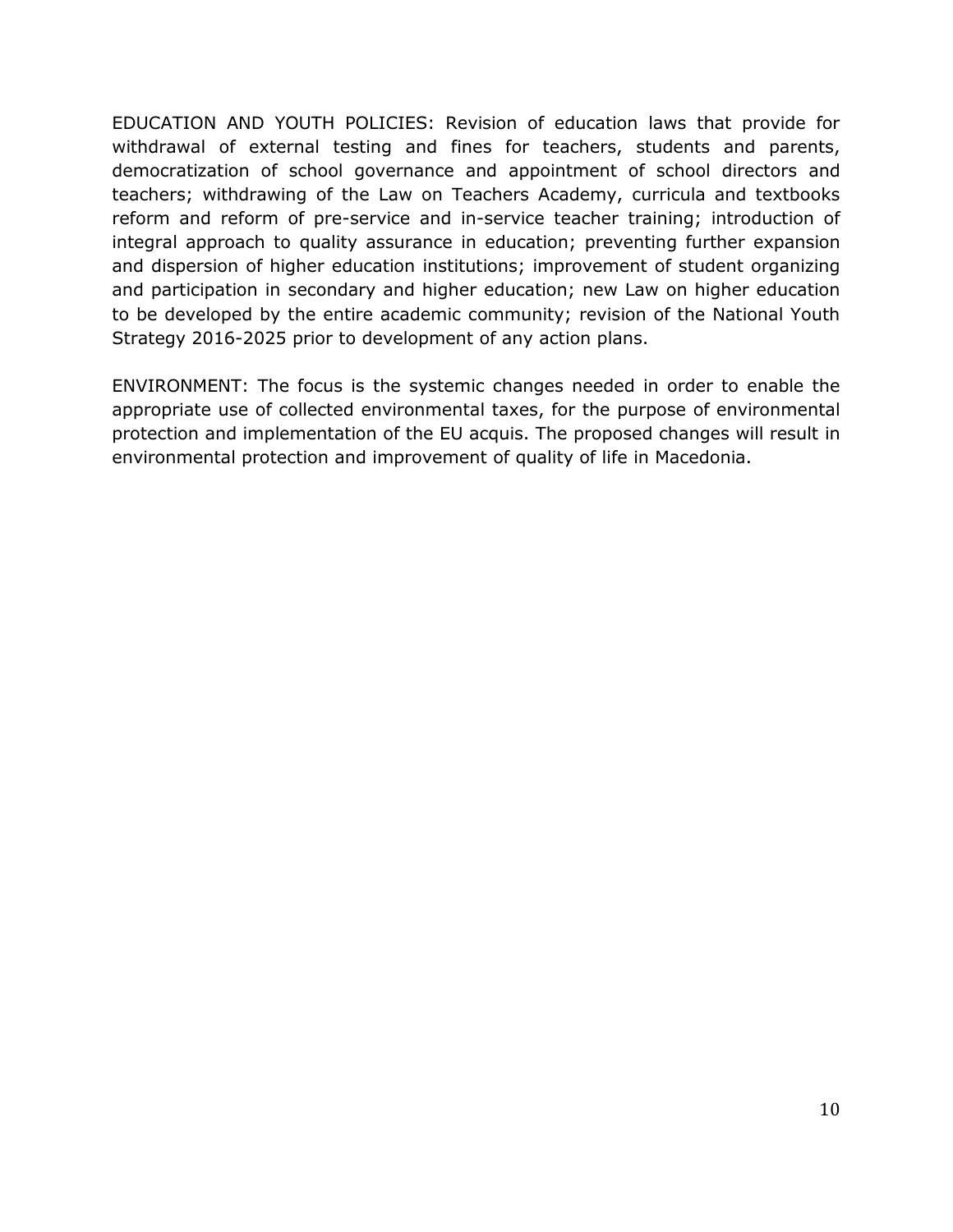### **PUBLIC FINANCE AND ECONOMY**

#### <span id="page-11-0"></span>**INTRODUCTION**

There are concerns that public funds are used in a non-transparent manner. This is a result of the lack of proper fiscal transparency and fiscal discipline, which leads to ad-hoc fiscal decisions.

### **GENERAL PRINCIPLES**

The general principles for the proposed actions are the following:

- $\triangleright$  Restoring fiscal discipline;
- $\triangleright$  Establishing fiscal transparency;
- $\triangleright$  Prioritizing ongoing public projects;
- $\triangleright$  No changes in the public finance system structure (any changes in the public finance system should be left for the future government that received its mandate through elections).

### **ACTIONS AND KEY INSTITUTIONS**

These activities should be implemented by the Ministry of Finance within a period of 3 months.

- ➢ **Adjustment of the 2016 annual budget,** taking into account the measures proposed within this document;
- ➢ **Publishing bi-weekly (or monthly) budget plans and budget execution reports**. These executions and plans should be much more analytical than the current ones and should be publicly available;
- ➢ **Impose control on government borrowing and spending**. When the government needs to borrow or spend in excess of the amounts pre-specified in the plans, it should specify for which purpose these funds will be spent. This has to be done in a publicly transparent way;
- ➢ **Assessment of VAT and other arrears and contingent liabilities** (e.g. guarantees) for the whole public sector (central government, municipalities, funds and public companies), making the list publicly available, and preparing a transparent plan for payment of the arrears;
- ➢ Cease of **selective payments** of current expenditures;
- ➢ **Assessment of the government capital projects** and publishing their structure by phase of implementation (planning, ongoing and finalizing phase). Priority should be given to the projects that cannot be stopped given their nature and/or purpose and projects that have higher fiscal multiplier;
- ➢ **Assessment of the public procurement process**, giving priority to the projects that cannot be stopped given their nature and/or purpose.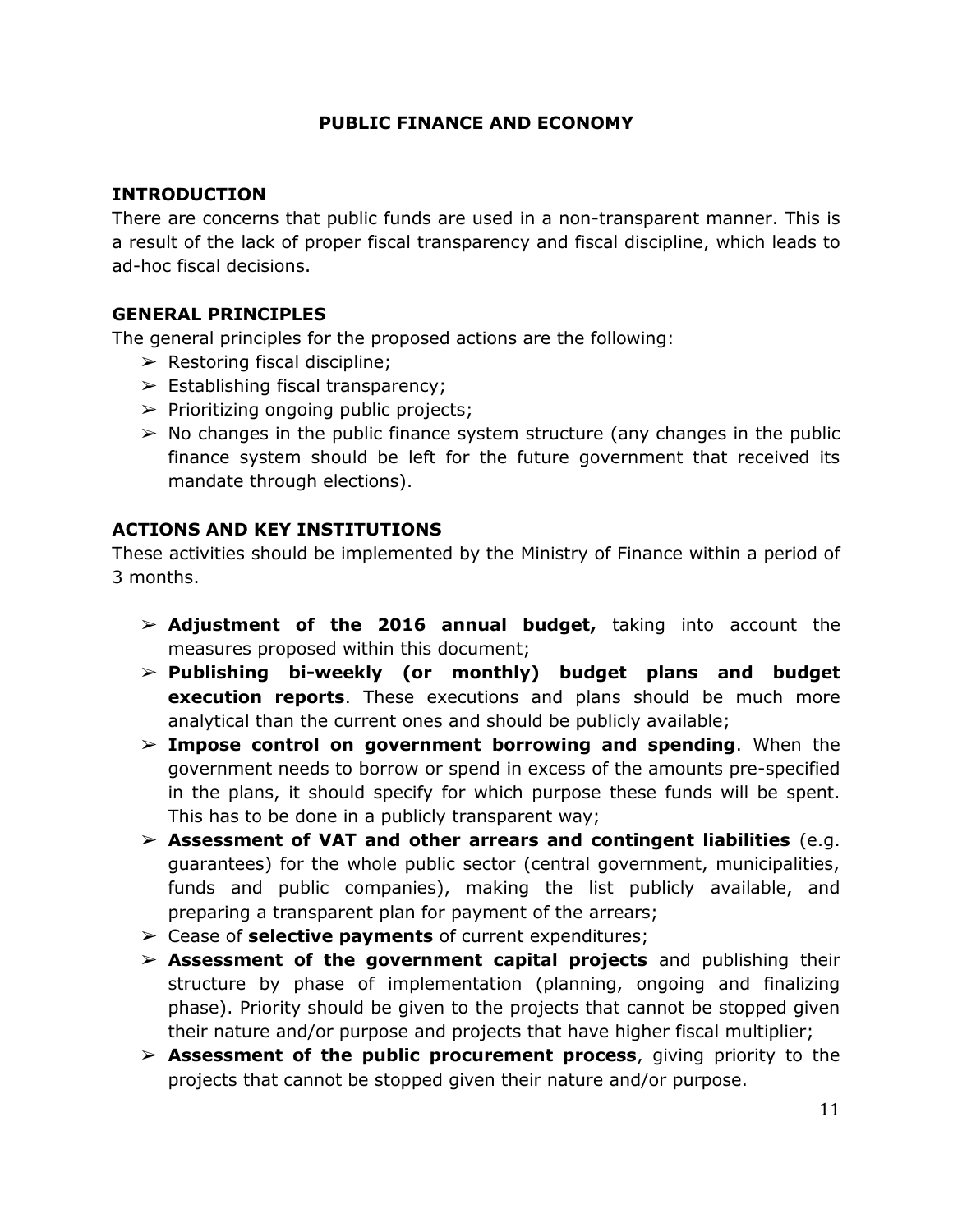#### **Additional measures to improve fiscal transparency and good governance**

These activities may be implemented in cooperation with CSOs and experts. They should be initiated within 3 months, but may take more time to be completed. Regardless of the time needed for their implementation, it is a necessity to initiate all these measures followed by a proper monitoring framework, which will provide regular reports to the public regarding the stages of the implementation.

- $\triangleright$  Publishing the total amount of public debt (including arrears and debt of municipalities) on a multi-annual basis with an annual overview of the generated debt;
- $\triangleright$  Publishing the number of employees in the public sector on a multi-annual basis with an annual overview of the number of employees;
- $\geq$  Assessment and publication of the budget implications of the Skopje 2014 project by year, structure, financial construction and allocation of funds;
- $\triangleright$  Assessment of the costs and benefits of the foreign direct investments and ensuring that the rules for their subsidizing are respected;
- $\triangleright$  Assessment of the fiscal capacity and sustainability of the current pension system, including the work of MAPAS;
- $\triangleright$  Assessment of the goals, efficiency, sustainability and transparency of the agricultural subsidies, with a special focus on their allocation;
- $\triangleright$  Assessment of the sustainability, transparency and distributive effects of the social transfers;
- $\triangleright$  Assessment of the distributive effects of the tax policies.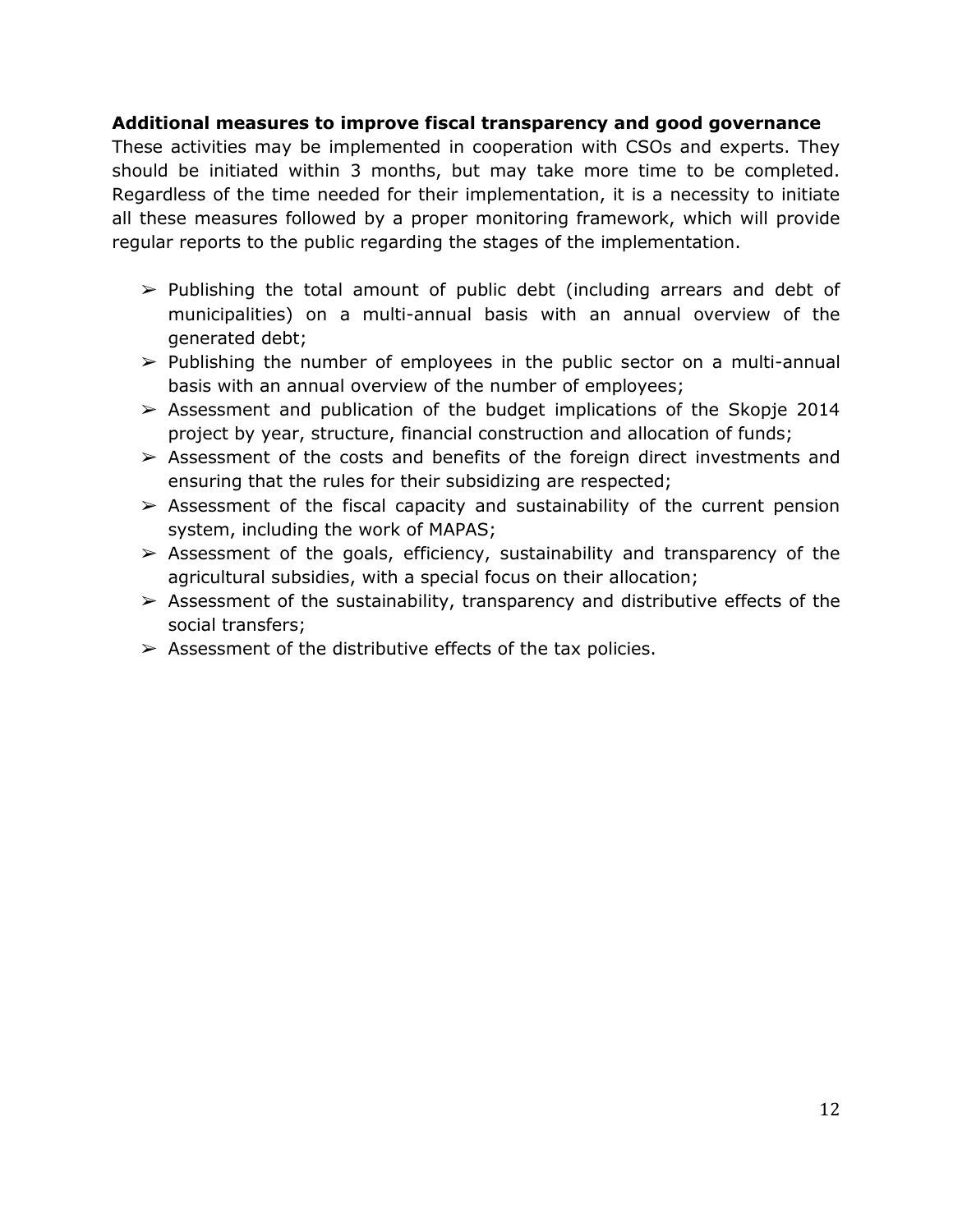### **JUDICIARY**

#### <span id="page-13-0"></span>**INTRODUCTION**

The Urgent Reform Priorities (URP) in the sphere of the Judiciary, proposed by the European Commission in June 2015<sup>6</sup>, were not consistently implemented. As a *substitute for the reforms only 'soft, reform-like wrapping' is being offered, which provides the form, but not the substance of the reforms as well. What is*  implemented are only partial, more or less technical details, which have limited *influence on the expected independent and professional attitude.*" <sup>7</sup> This was also confirmed by the review of the specific priorities in the area of the Judiciary, which indicated that actions contrary to the Urgent Reform Priorities have been undertaken<sup>8</sup>.

### **GENERAL PRINCIPLES**

In the following period the role of the Judiciary must be strengthened in several key aspects. Firstly, the Special Public Prosecution must carry on with its work, while the relevant state bodies must cooperate and provide all information and evidence required for smooth running of the procedure, in accordance with the provisions of the Law on Criminal Procedure. Secondly, proper transparency in the operation of the Judicial Council and the Council of Public Prosecutors should be ensured. Thirdly, activities for informing the citizens about their rights should be undertaken, followed by establishing a mechanism for their protection, with the aim to gradually reinstall the citizens' trust in the institutions.

Specifically, this could be done through the following actions:

- > The Law on Protection of Witnesses should be amended in order to provide a mandate to the Special Public Prosecution to efficiently and smoothly use the instrument of protected witness in the cases that are within the jurisdiction of this institution;
- $\triangleright$  A special unit within the Directorate for Security and Counterintelligence should be established (in accordance with Articles 22-31 of the Law on Internal Affairs) with access to all the resources and equipment used by the

[http://epi.org.mk/docs/Realizacija%20na%20Itnite%20reformski%20prioriteti.pdf.](http://epi.org.mk/docs/Realizacija%20na%20Itnite%20reformski%20prioriteti.pdf)

 $\overline{a}$ <sup>6</sup> [http://ec.europa.eu/enlargement/news\\_corner/news/news](http://ec.europa.eu/enlargement/news_corner/news/news-files/20150619_urgent_reform_priorities.pdf)[files/20150619\\_urgent\\_reform\\_priorities.pdf](http://ec.europa.eu/enlargement/news_corner/news/news-files/20150619_urgent_reform_priorities.pdf)

<sup>7</sup> Institute for European Policy, *The Urgent Reform Priorities slower than the reinstalling of the nonreformation practices!* Available at:

<sup>8</sup> Macedonia – EU Resource Center (MERC 23), *The status of the realization of the Urgent Reform Priorities*. Available at: http://www.merc.org.mk/status-na-realizacija-na-itni-reformski-prioriteti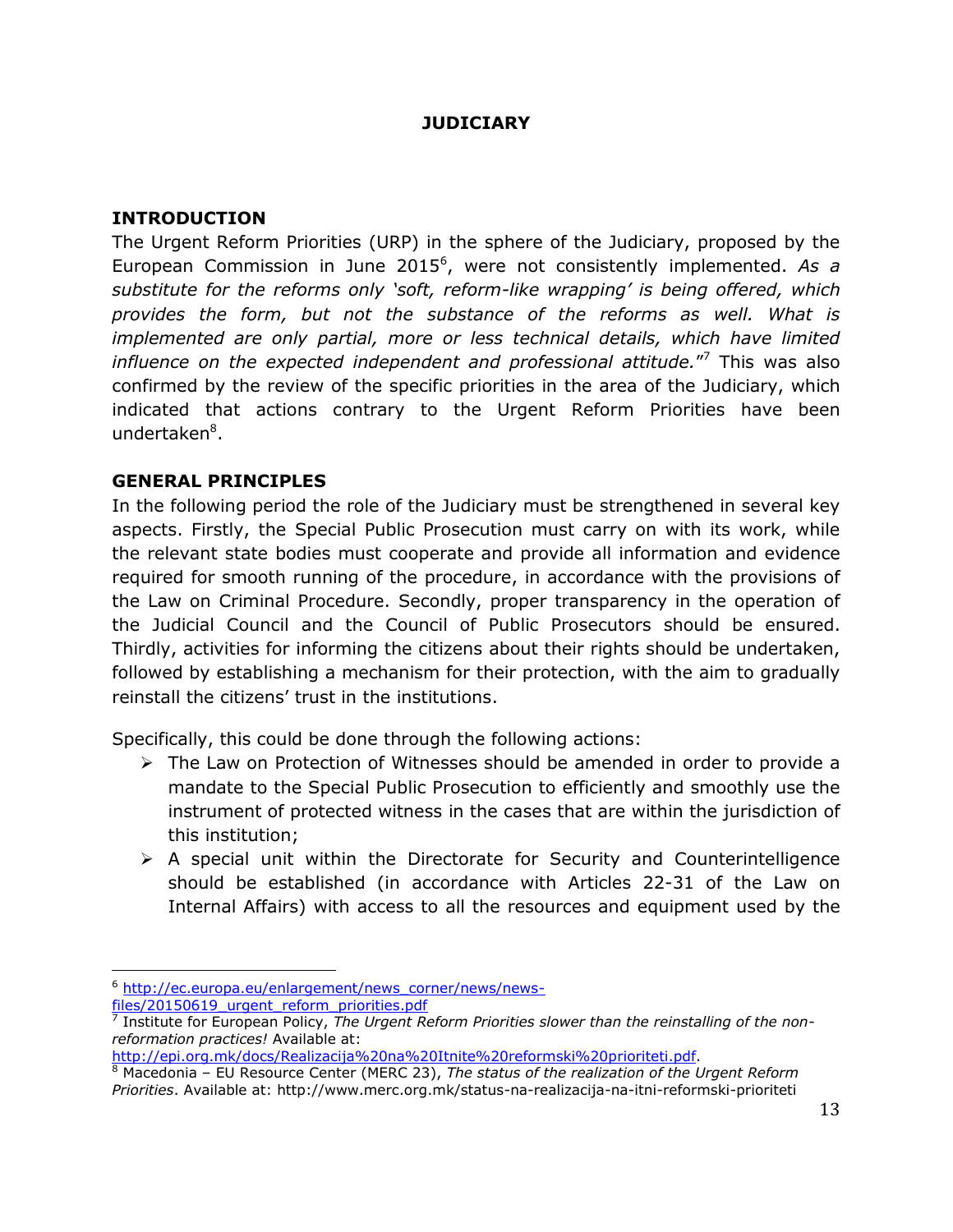Directorate for Security and Counterintelligence in order to meet the requirements for pre-investigative measures demanded by the SPP.

- $\triangleright$  The financial independency and sustainability of the SPP should be secured by making the SPP an independent budget beneficiary. The Government should not play any role nor intervene in any way during the adoption of the budget;
- $\triangleright$  Extending the current 18-months to a 24-months deadline for lodging an indictment in relation to the cases transferred from the ordinary public prosecution offices to the SPP;
- $\triangleright$  Transformation of the SPP into a permanent body (more details in the chapter Fight against Corruption).
- $\triangleright$  The independence of the Judicial Council of the Republic of Macedonia should be strengthened through appointing new members from the pool of judges and through allowing them to continue performing judicial duties, in order not to lose the direct contact with the practical aspects of the jurisprudence. With the aim to secure the expertise and competence of the Council members who are not judges, it is necessary to propose an additional condition for their membership, which shall be related to their professional experience and achievements in their line of work. In this regard, it is desirable for the members who used to be lawyers to be appointed by Parliament, on the advice of the Bar Association of the Republic of Macedonia, and after they have been elected through ballot by all the members. The appointment of new members of the Judicial Council is necessary in order to conduct impartial appointment of judges to the newlyestablished specialized court department within the Basic Court Skopje I – Skopje;
- $\triangleright$  Taking into consideration the apparent obstructions of the SPP by the judiciary which is corrupted by the political parties, it is necessary to establish a specialized court department which will be entitled to process the cases within the jurisdiction of the SPP. It could be established through amendments of the existing Law on the Courts, or through a new separate law which will regulate its functioning, while his mandate will be to process the criminal offences related to and arising from the illegal wire-tapping. The newly- established Judicial Council should announce vacancies for judges who are going to be appointed by the Judicial Council in order to work in this department. The criteria for appointment of these judges should be strengthened in regards to the integrity, independence and the impartiality of the candidates. This process should be supported by a prior wide debate and consultations of all stakeholders, especially involving the civil society organizations;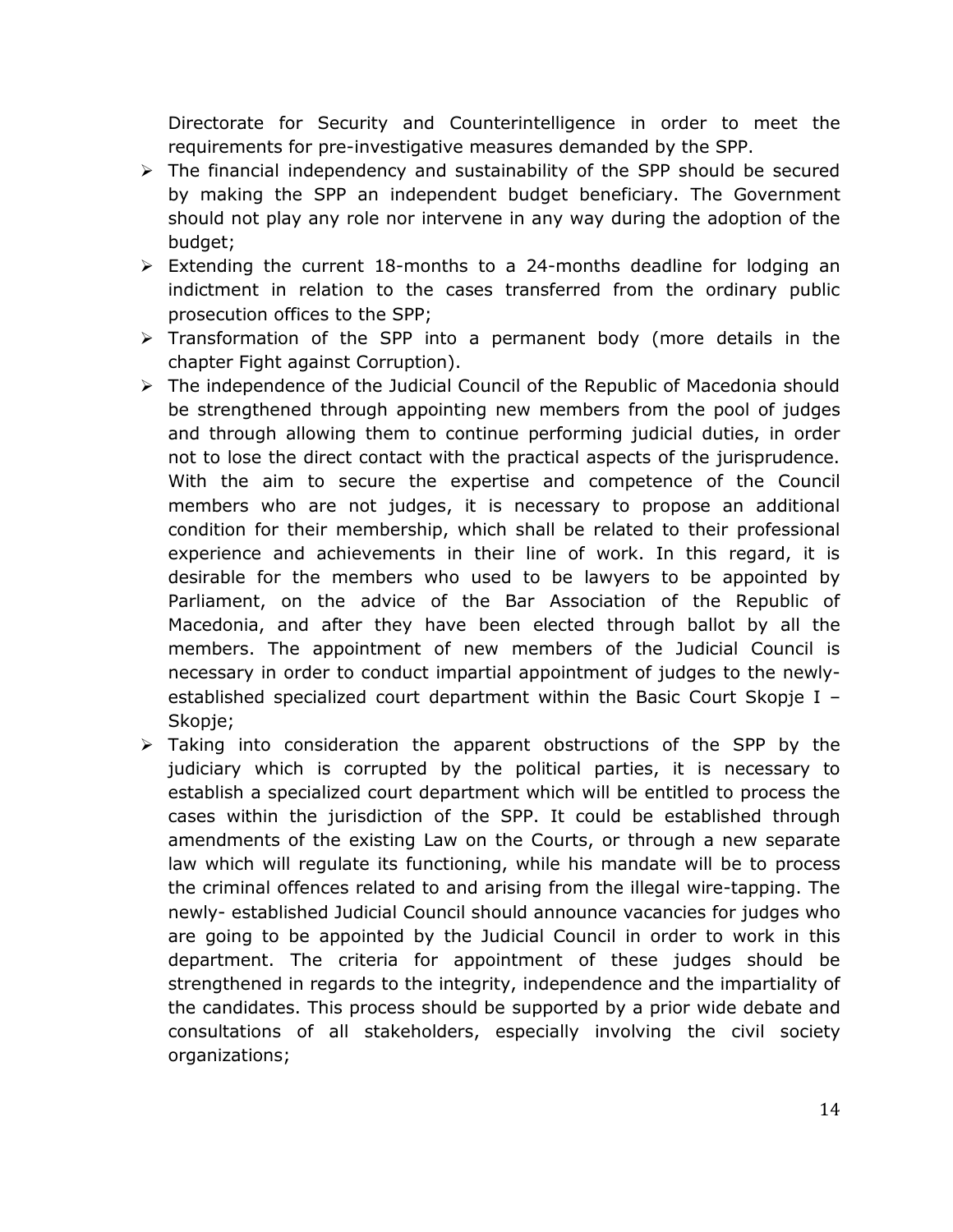- $\triangleright$  Strengthening the already established criteria for appointing members to the Council of Public Prosecutors by Parliament (four members) from the line of "distinguished lawyers";
- $\triangleright$  Independent and efficient legal remedy should be provided for the candidates dissatisfied with the appointment procedure, for those subjected to disciplinary liability, as well as in the procedure of dismissing judges;
- $\triangleright$  A moratorium on the application of the Law on the Council for Determining Facts and Initiating Procedure for Determining Liability of Judges should be imposed, taking into consideration the noted deficiencies;
- $\triangleright$  The already prepared amendments of the Law on Criminal Procedure should be adopted;
- $\triangleright$  The process of establishing the investigative centers of the Public Prosecution should begin immediately, according to the Law on Criminal Procedure;
- $\triangleright$  Persons who consider themselves victim of political trials and for whom a final judgment has been delivered should be able to lodge the extraordinary legal remedy "Request for protection of legality" to the Supreme Court, as prescribed with the Law on Criminal Procedure (Articles 457-462). The Public Prosecutor should process such requests to the Supreme Court ex officio.
- $\triangleright$  At least 5 of the 9 vacant judge positions in the Supreme Court should be filled. New judges, appointed by the independent Judicial Council, should reinforce the Criminal Department of the Supreme Court. The fully functional Criminal Department shall decide on all requests submitted by alleged victims. The Supreme Court should take into account independent opinions by representatives of academia/experts and CSOs.
- $\triangleright$  The strategy for the Judiciary should be adopted after a broad consultation and expert discussion concerning the novelties/modalities that are being suggested in order to resolve some key issues in the Judiciary;
- $\triangleright$  The criteria for enrolment at the Academy for Judges and Public Prosecutors should be changed, in order to make the Academy more accessible and more attractive for the prospective candidates, as well as to decrease the possibility for any political and other influence in this process;
- $\triangleright$  The budget of the Judiciary should be increased, by allocating appropriate resources, in accordance with the Law on Judiciary Budget;
- $\triangleright$  The Supreme Court must accelerate the procedure for installing the database of court rulings and should find ways to transfer those rulings which have already been made public by the Basic Courts and the Courts of Appeal to the Central Database;
- $\triangleright$  The Administrative Court should start making meritorious decisions, by which the administrative procedures will be shortened and citizens' rights will be protected;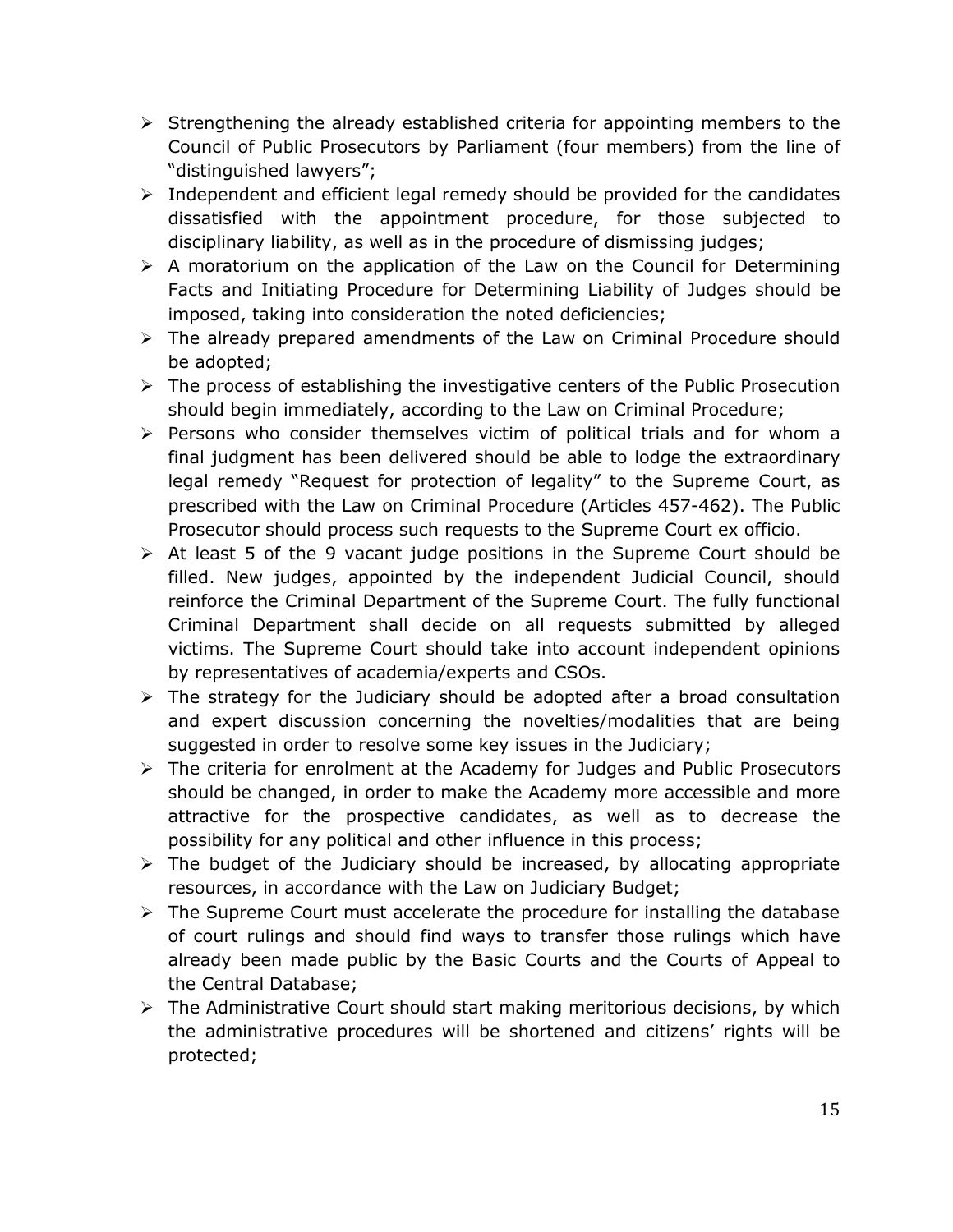$\triangleright$  Cooperation between institutions, CSOs and experts should be strengthened. Through jointly organized public debates, events and brochures the citizens should be granted access to all necessary information concerning the possibilities for instigating appropriate procedures for the protection of their rights.

## **INSTRUMENTS**

- $\triangleright$  Amendments to the Law on Protection of Witnesses (Official Gazette of the Republic of Macedonia no. 38/2005 and 58/2005);
- $\triangleright$  Amendments to the Law on Special Public Prosecution<sup>9</sup> in order to extend the current 18-month to a 24-month deadline for lodging an indictment in relation to the cases transferred from the ordinary public prosecution offices to the Special Public Prosecution (Article 22). Further amendments should be adopted in order to make it clear that the 24-month deadline does not apply to possible new cases that might arise from or are linked to the illegal wiretaps (new Article 22-a, paragraph 1). For such cases, the deadline to lodge an indictment should be 18 months and should start to run once the Office has made a decision to initiate investigative proceedings (new Article 22-a, paragraph 2);
- Amendments to the Law on the Special Public Prosecution (Official Gazette of the Republic of Macedonia no. 159/2015) in order to secure the financial independency and sustainability of the SPP (Article 16, paragraph 1);
- Amendments to the Law on Judicial Council of the Republic of Macedonia, especially Articles 11, 26, 28 and 32 (Official Gazette of the Republic of Macedonia no. 60/2006, 69/2006, 150/2010, 100/2011, 20/2015 and 61/2015);
- $\triangleright$  Revocation of the Law on the Council for Establishing Facts and Initiating Procedure on Establishing Responsibility of Judges (Official Gazette of the Republic of Macedonia no. 20/2015);
- Amendments to the Law on Courts, Article 45 (Official Gazette of the Republic of Macedonia no. 58/2006, 62/2006, 35/2008, 61/2008, 118/2008, 16/2009, 150/2009, 150/2010 and 39/2012), but also amendments by which a specialized court department will be established at the Basic Court Skopje I - Skopje, which would be entitled to persecute criminal offences related to and arising from the illegal wire-tapping;
- Amendments to the Law on Council of Public Prosecutors (Official Gazette of the Republic of Macedonia no. 150/2007 and 100/2011) with a view to strengthen the already established criteria for appointing members to this

 $\overline{a}$ <sup>9</sup> Law on Public Prosecution for Persecuting Criminal Offences Related to and Arising from the Content of the Illegal Wire-tapping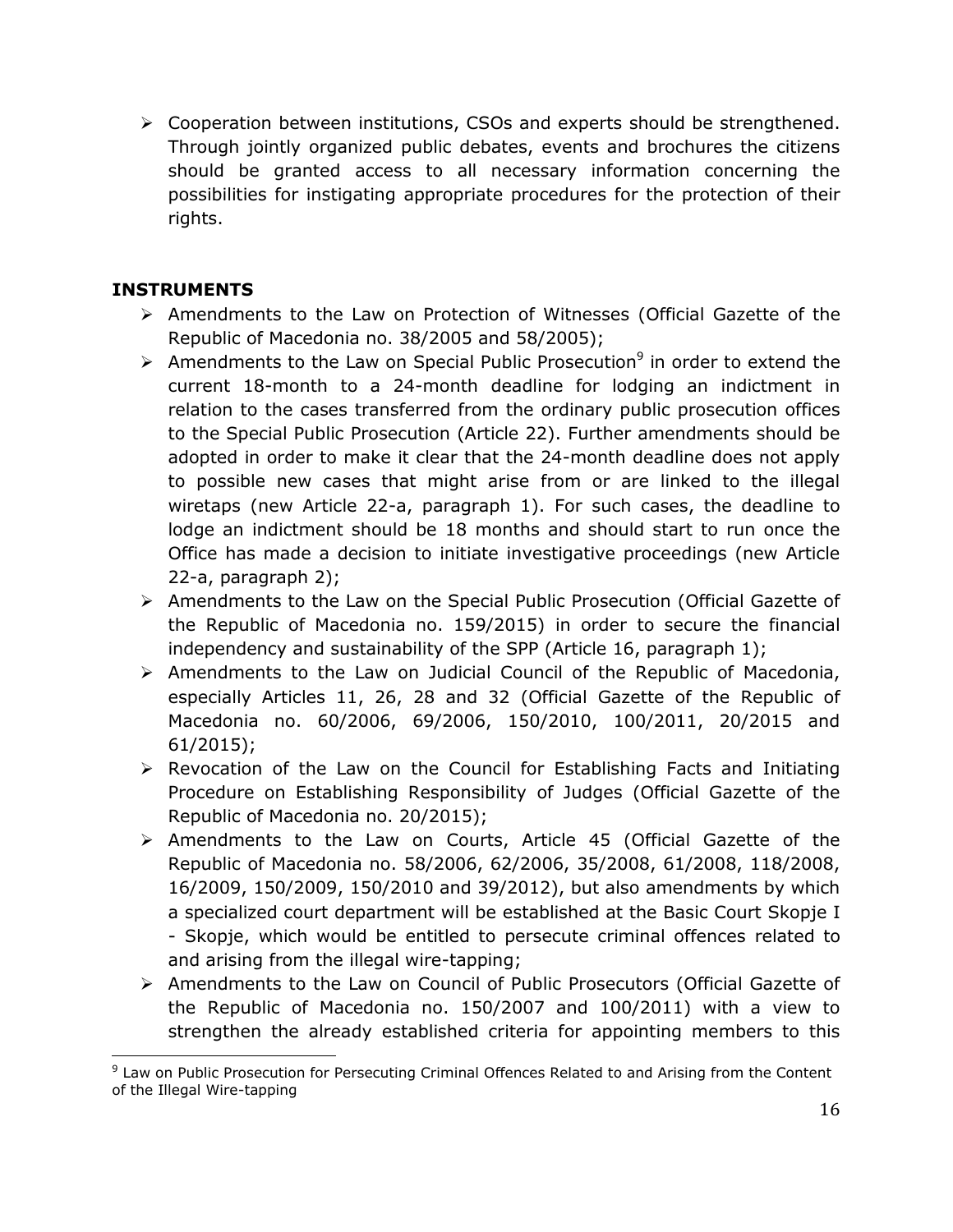Council by the Parliament (four members) from the line of "distinguished lawyers";

- $\triangleright$  Revocation of the Law on Deciding and Determining the Duration of Penalty (Official Gazette of the Republic of Macedonia no. 199/2014);
- Amendments to the Law on Academy for Judges and Public Prosecutors, especially Article 57 (Official Gazette of the Republic of Macedonia no. 20/2015, 192/2015 and 231/2015).

## **KEY INSTITUTIONS AND POSSIBLE ROLE**

In order to implement the proposed measures, participation of all stakeholders within the area of the Judiciary is necessary, especially the Judicial Council, the Council of Public Prosecutors, the Academy for Judges and Public Prosecutors, the Ministry of Justice, the Parliament, as well as CSOs and experts with a strong background in the area of Judiciary.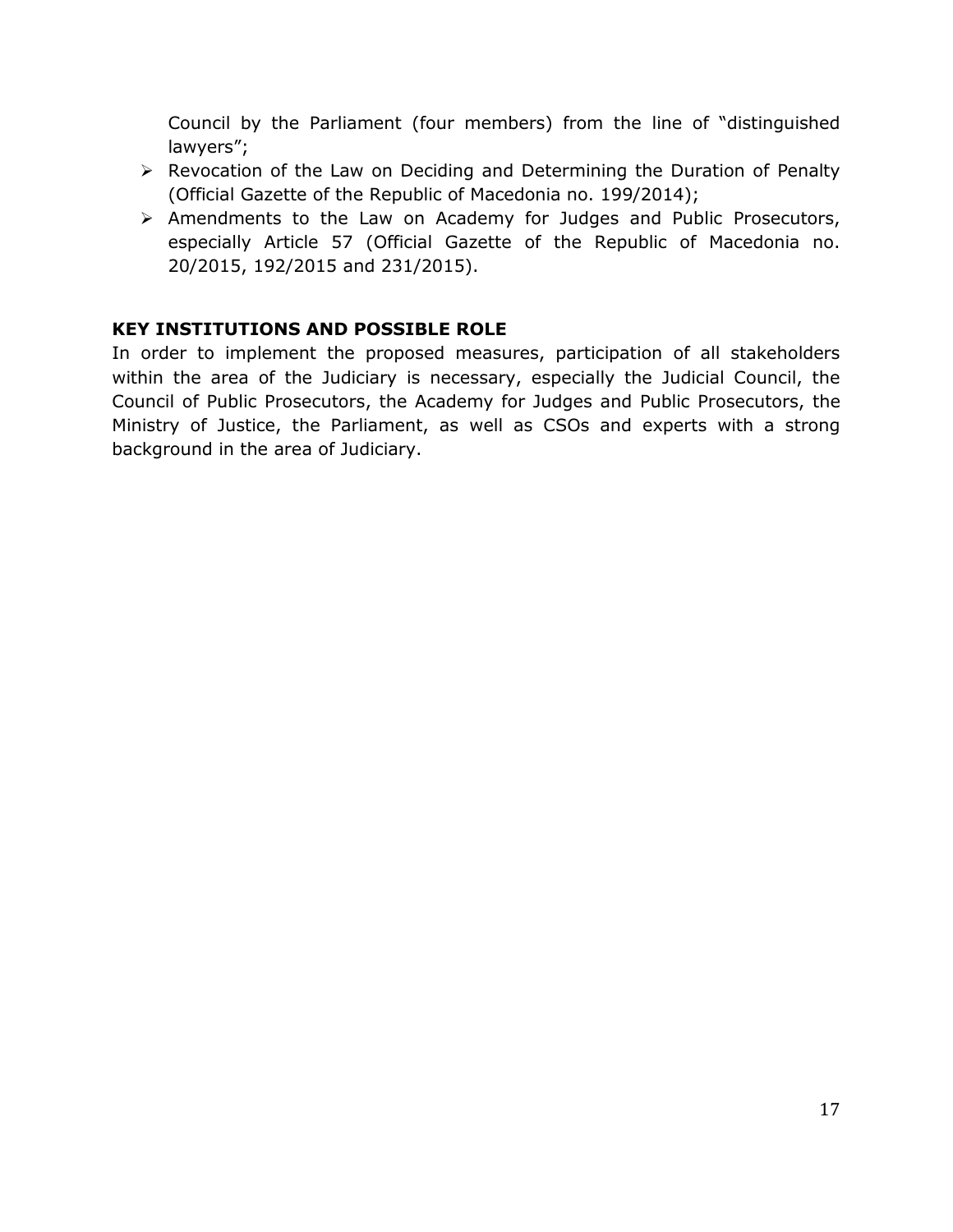#### **FIGHT AGAINST CORRUPTION**

#### <span id="page-18-0"></span>**INTRODUCTION**

The large wiretapping scandal of 2015 confirmed that the political situation in Macedonia is *state capture* – public institutions are captured for the benefit of private interests of single or multiple elites with access to political power. In other words – corruption at the highest level. In the current context this state capture is realized by the parties from the ruling coalition. The institutions failed to respond on time in two ways: failure to prevent the state capture from happening, and failure to respond to the information revealed in the wiretaps. This means that the institutions that should be independent are by and large dependent on the political will to fight corruption.

#### **GENERAL PRINCIPLES**

The key aims in the urgent and mid-term period is to re-establish the roles of the stakeholders in combating corruption and enable them to effectively exert their authority. This means legislation and policy change and change of officials that will:

- $\triangleright$  Revise the system of political party financing;
- $\triangleright$  Demonstrate that responsibility/accountability is being reinstated in anticorruption institutions mainly State Commission on Prevention of Corruption (SCPC) and Public Prosecutor Office for Organised Crime and Corruption (PPOCC);
- $\ge$  Ensure the competence and the integrity of the people tasked with interventions in anticorruption mainly in SCPC and the Public Prosecution;
- $\triangleright$  Ensure that the institutions have proper human and financial recourses;
- $\geq$  Ensure CSO involvement in monitoring public procurement and employment of the administration;
- $\geq$  Ensure CSO involvement in monitoring anticorruption efforts in SCPC and Public Prosecutor Office for Organized Crime and Corruption
- $\geq$  Add authority and capacity to SCPC to better monitor changes in assets of public officials and potential of conflict of interest in a way similar to the Agency for National Integrity (ANI) model in Romania.
- $\triangleright$  Establish an effective whistleblowing mechanism;

#### **INSTRUMENTS**

#### **Urgent**

 $\geq$  Improve the terms of reference of the SCPC Commissioners – including that candidates should face a public hearing from CSO representatives with proven track record in anticorruption as part of their selection process.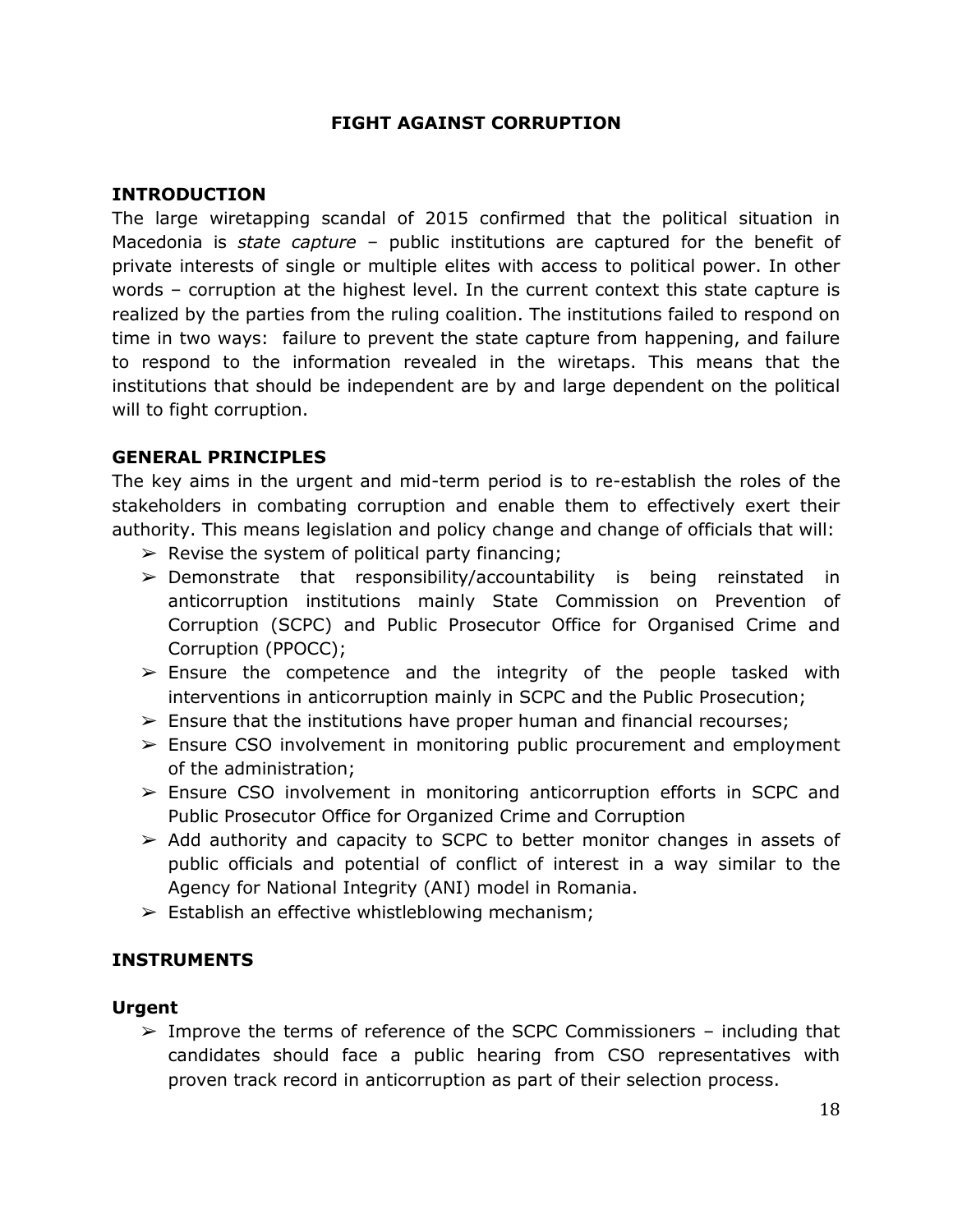- $\triangleright$  The Parliament dismisses the current composition of the State Commission for Prevention of Corruption;
- ➢ Responsibility and dismissal is asked by members of: Judicial Council, Council of Prosecutors, The Public Prosecutor of the Republic of Macedonia and The Head of PPOCC;
- $\geq$  The new composition of the SCPC provides historical data on all the changes of assets in the Assets and Interest Declaration of appointed and elected officials and expands the scope of information that it publishes;
- $\triangleright$  Corruption risk assessment of key institutions and development of integrity plans (2-3 months). The key institutions are: MoI and Directorate for Security and Counterintelligence, all inspectorates, as well as all institutions providing aid and subsidies as well as those generating revenue. Based on the recommendations of these integrity plans, in the mid-term period these institutions should have to fill the legal or statutory gaps and develop additional checks-and-balances within the institutions where the risks of corruption are identified;
- $\geq$  Impose a moratorium of public procurements that are not operational until the date of election;
- $\geq$  The Bureau of Public Procurement grants access to CSOs to monitor on the spot all activities of the Commissions for Public Procurement and allow them that they publish the total documentation of the bids in order to facilitate CSO monitoring;
- $\triangleright$  The Bureau of Public Procurement releases all public procurement data as open data, enabling CSOs to quickly investigate existence of clientelist networks;
- $\triangleright$  Mandatory publication of information related to budget spending by all ministries and bodies within the ministries implemented and published on the website of the Bureau of Public Procurements separated by items and contractors;
- $\triangleright$  Amend the Law on Public Procurement that any future procurement has designated line in the institutional budget for a given year.
- $\triangleright$  The Agency for Administration grants access to CSOs to monitor the recruitments and the employments in the administration;
- $\triangleright$  Create a task force between SCPC, Public Revenue Office and the State Audit Office in order to investigate political party financing and spending in the last three years. The methodology as well as findings and recommendations for actions should be consulted with CSOs (with a proven record in party financing investigation) in several stages of this task in order to provide transparency and accountability to the public that actions resulting from the findings will be de facto implemented;
- $\triangleright$  Mandatory annual audit of the general finances of all political parties;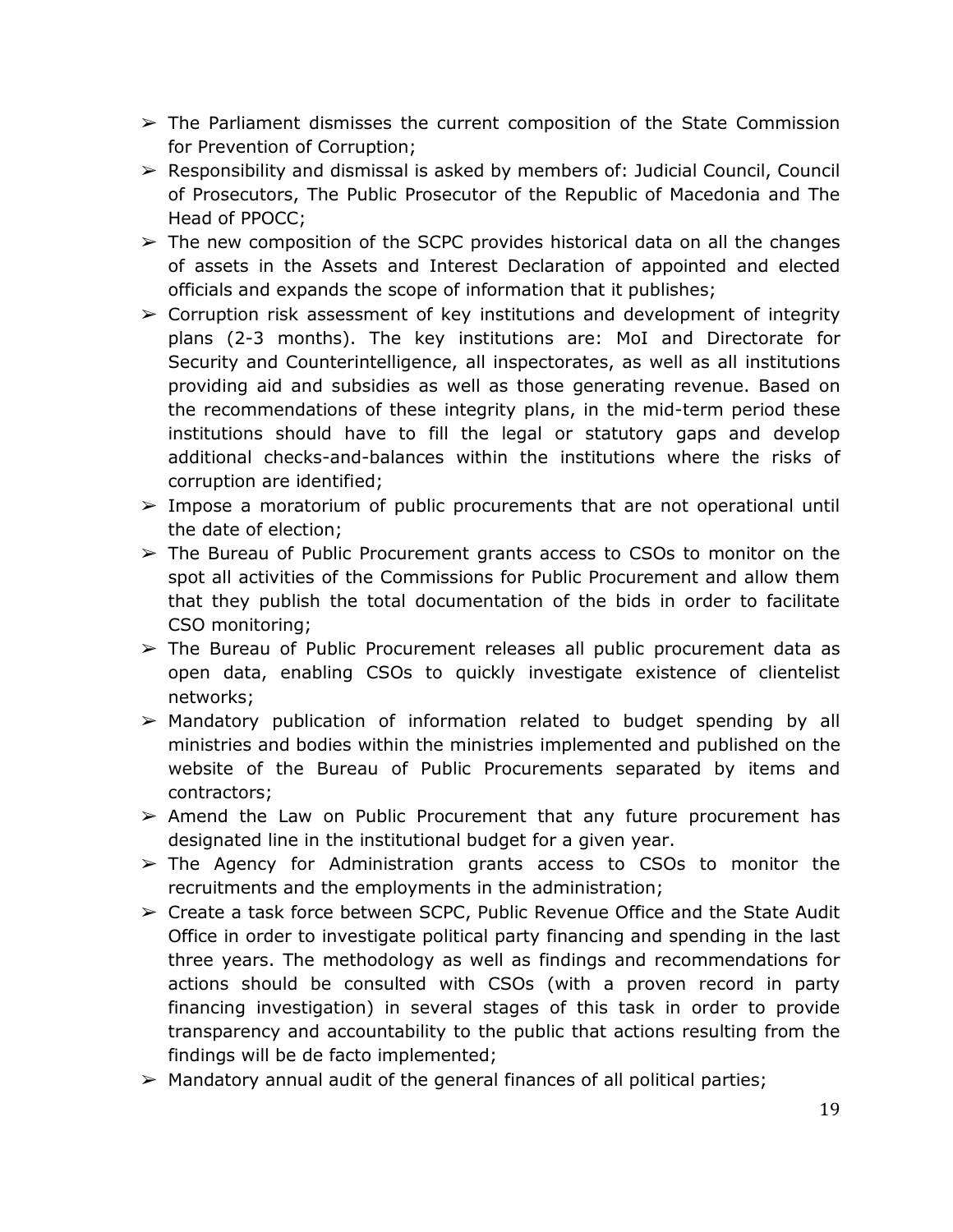- $\triangleright$  Appointment of new members in the Commission on Protection of the Right to Free Access to Information, who should be independent experts, with a strong background in the field of free access to information;
- $\triangleright$  Prohibit pre-signed blank resignations of elected and appointed public officials, validity of bonds of elected and appointed public officials that hold them dependent on political parties or other political patrons. Sanctions included in the Electoral Code should include imposing a ban on the participation in the next elections for any party applying such practice;
- $\triangleright$  The Law on Whistleblowers should be amended and not allow that the court can reveal the identity of the whistleblower without prior consent.; increase the technical proficiency to ensure anonymity of whistleblowers at all times. Most importantly, include a general provision for reporting at any Public Prosecutor Office so as to include the SPP in the list of institutions for external reporting.

### **Short term**

- $\geq$  Introduce only public funding for political parties and the election campaign and prohibit any kind of private funding of political parties. All registered parties should receive the same amount of funds, while additional funds shall be allocated to the parties in proportion to the number of elected MPs;
- $\triangleright$  Different opinion on party financing: Impose a mechanism where there is an obligation to prove the origin of funds for any donation and increase the tax on political party donations so as to generate public income that can be distributed for interventions in other areas of public interest;
- $\triangleright$  Introduce obligatory tax review and public reporting related to all individual donations to political parties, both from physical and legal persons;
- $\triangleright$  Measures regarding public procurement:
	- Revoking the provisions for the establishment and the mandate of the Council for Public Procurement and dismissal of the members of the Council;

- Revision and amendment of the so-called negative reference for companies;

- Reconsider the rule on using lowest price as the only criterion for contract-awarding as a step towards aligning contract-awarding criteria with the new EU directive where "economically most favorable bid" is stipulated as priority criterion, comprised of several elements which, in addition to the price, determine the procurement's quality and costeffectiveness.

 $\triangleright$  Measures regarding the free access to information: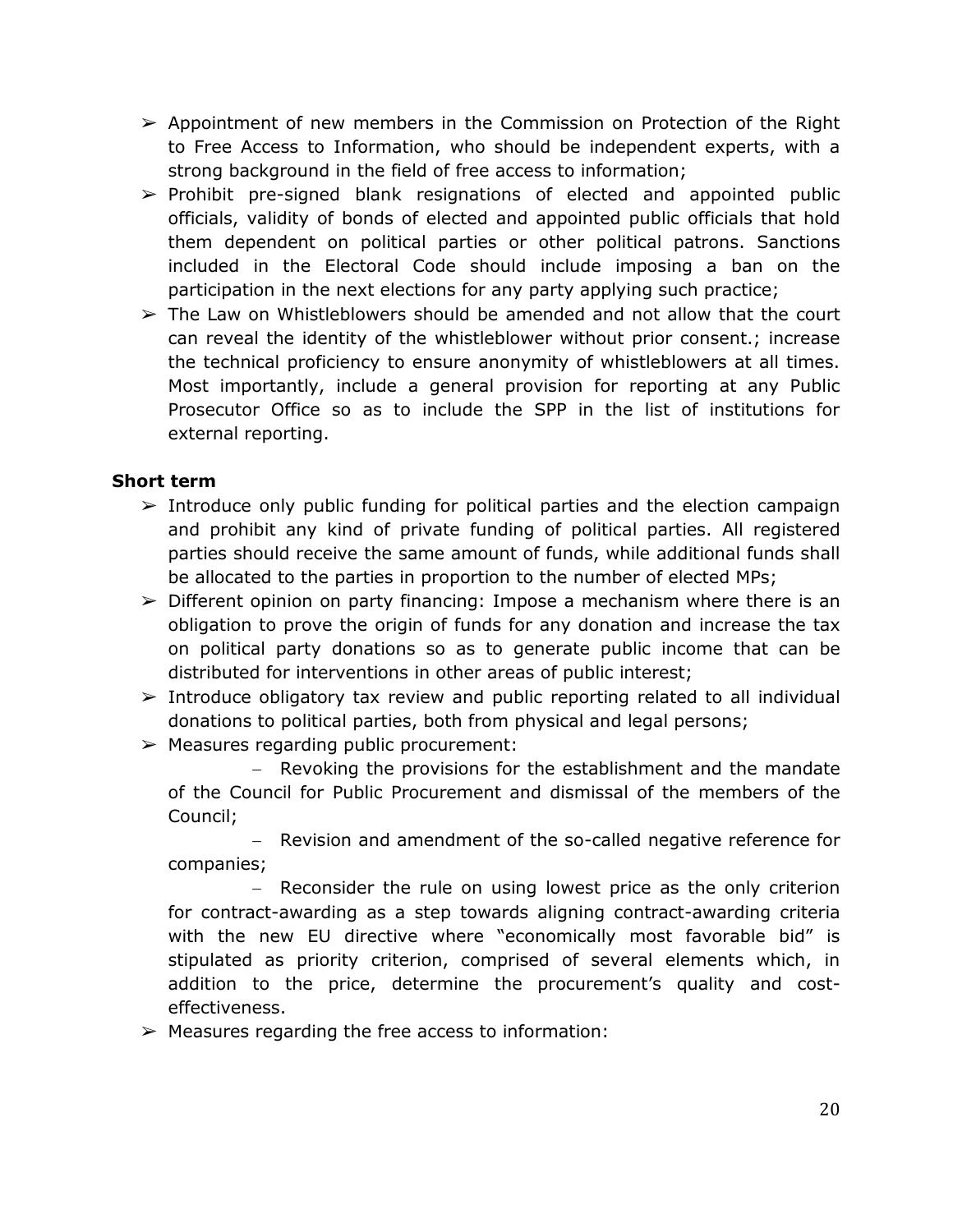Allow the Commission for Protection of the Right to Free Access to Information to initiate misdemeanor procedures against informationholders failing to disclose information requested.

- Introduce competences for disclosure/de-classification of information categorized as "internal" for the purpose of protecting the public interest as defined under the new Law on Whistle-blowers.

- Review all classified information within state bodies, followed by information which files are not related to the security of the state, but are being "classified as such" by information-holders in order to cover-up state budget spending.

### **Medium term**

- ➢ Reestablish and make more efficient the legal requirement for interconnection between the PRO and SCPC for cross-check of asset declaration;
- $\geq$  Reinforce the application of legal provisions for 70% taxation of unauthorized (illegitimate) assets and initiate appropriate application on Criminal Law provision on Concealing the origin of inappropriate gained assets (359-a).
- $\triangleright$  Enhance the application of the asset seizure for final confiscation at the early stage of criminal proceedings of the corruption related cases
- $\geq$  Establish and enhance capacity of the Investigative centers in the PPOCC
- $\triangleright$  Provide sufficient resources (human data scientists) to be able to provide in-depth monitoring of conflict of interest and corruption of all elected and appointed officials, as well as the administration, with automated crosschecks with data on procurement and employment;
- $\triangleright$  Publication of information related to property in possession of political parties;
- $\triangleright$  Enhancing the competences of the State Audit Office in terms of monitoring revenue and expenditure, as well as origin of money donated to political parties;
- ➢ Interconnect the Registry of Elected Officials' Assets, Income and Interest with the Public Revenue Office.

## **KEY INSTITUTIONS AND POSSIBLE ROLE**

- ➢ Ministry of Interior, PPOCC; Special Public Prosecution, State Commission for Prevention of Corruption, State Audit Office.
- $\triangleright$  SCPC has a role in encouraging corruption reporting, as well as referring cases towards the Public Prosecutors ex officio.
- $\triangleright$  With the changes of responsible persons in the Public Prosecutor Office and PPOOCC, initiate an increase in the public trust for PPO and PPOOCC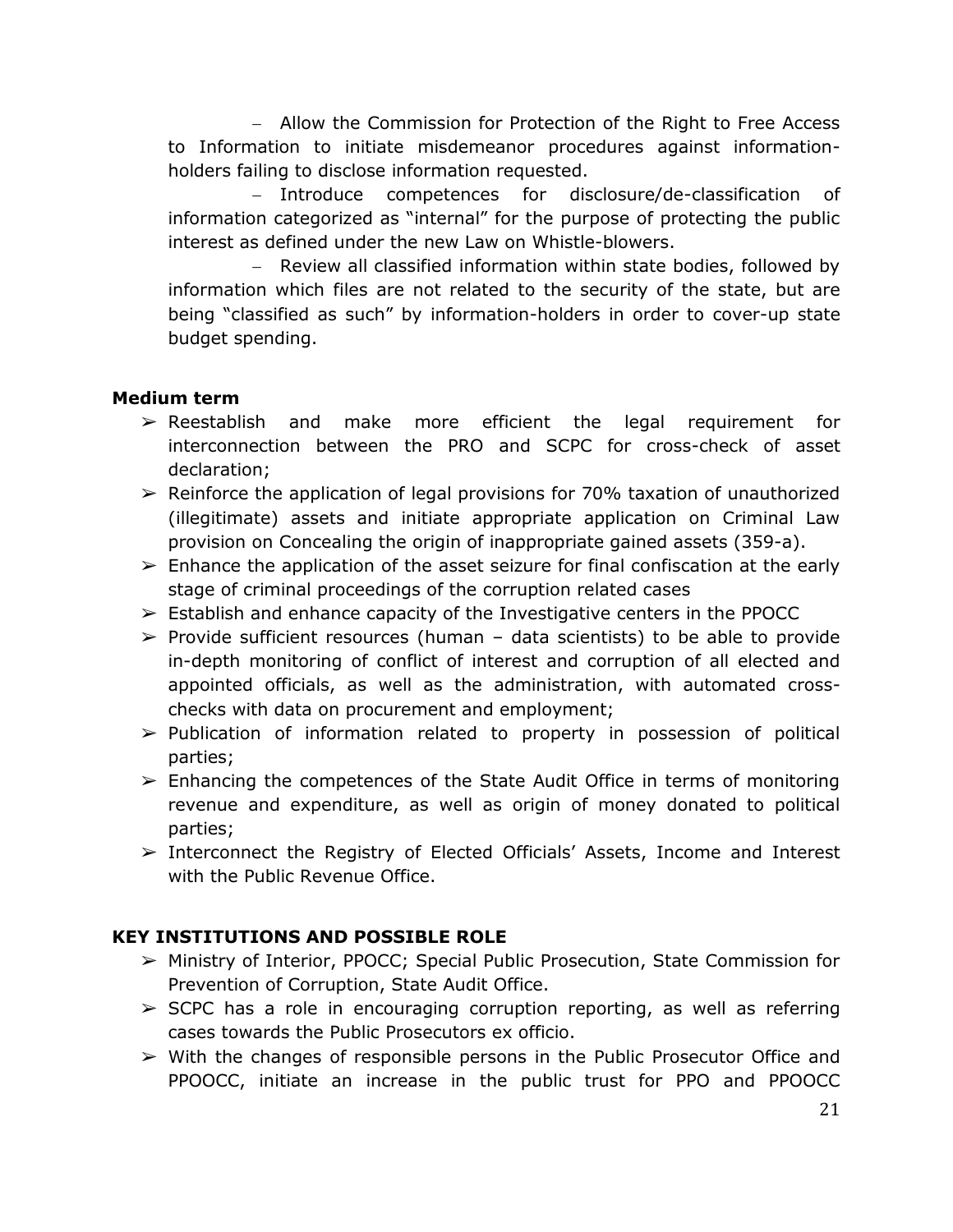accompanied with the increase in human and technical capacities of the latter.

- $\triangleright$  The State Audit Office has the capacity, in coordination with the new and reformed SCPC, Public Revenue Office and other institutions as well as with the advice by CSOs, to develop a background report as a basis for a law on political party financing based on public funding.
- $\triangleright$  The Ministry of Interior is one of the key institutions where corruption risk assessments have to be conducted and integrity plans need to be developed. This instrument also involves the Ministry of Labor and Social Policy, the Ministry of Agriculture, Forestry and Water Economy and all the other institutions with inspectorates. As a matter of priority, this should first involve the Public Revenue Office and the trade inspectorates.
- $\triangleright$  SCPC, PPO, the Ombudsman Office and the Ministry of Interior to effectively establish their legally given role as an external reporting point for the whistleblowers.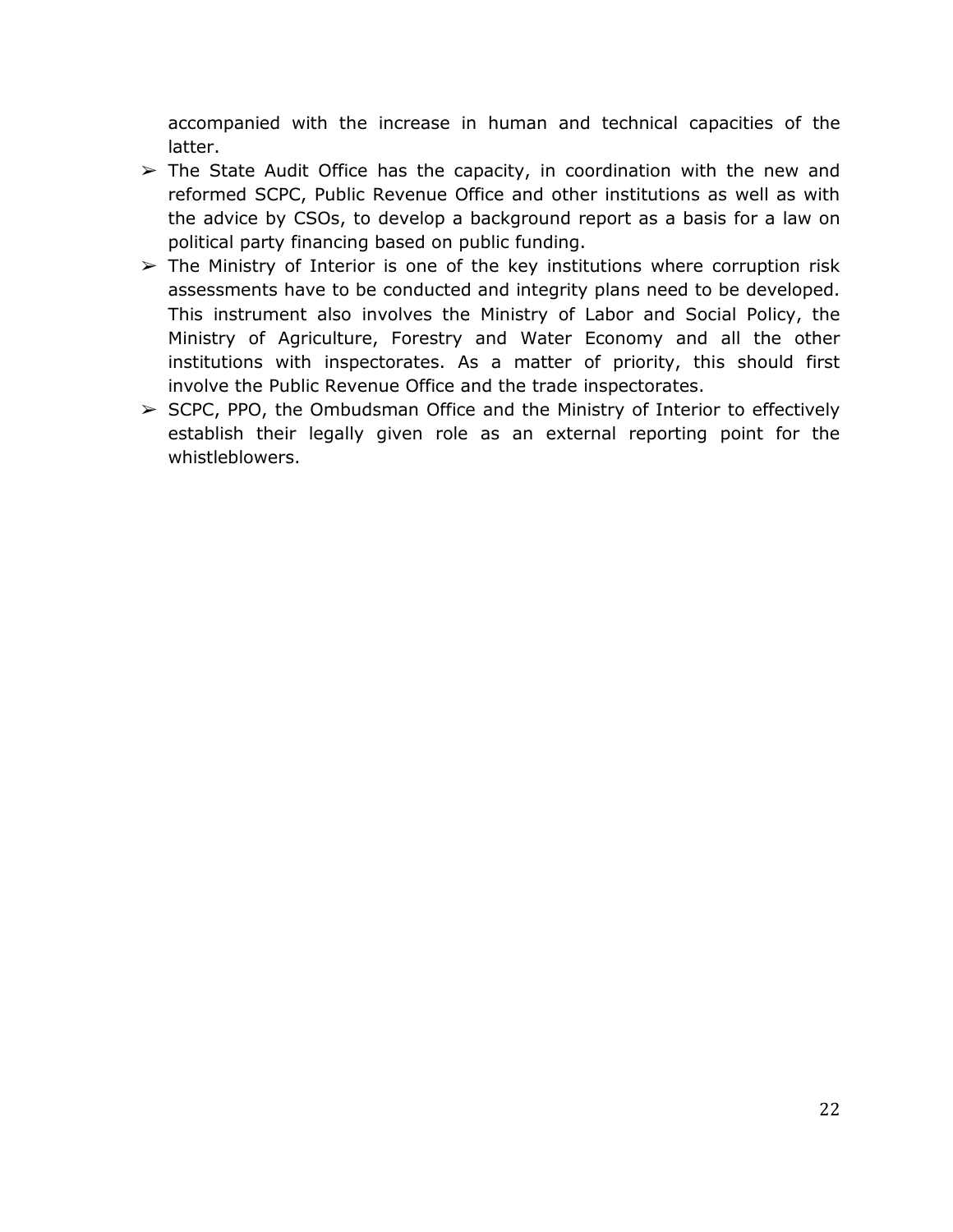### **ELECTIONS AND ELECTION SYSTEM**

#### <span id="page-23-0"></span>**INTRODUCTION**

One of the reasons for the ongoing political crisis are the reasonable doubts about election-rigging by the ruling parties. Several factors are crucial in order to organize free and fair, or credible elections: continuation with the reform of the SEC, cleaning the Voters List, and ensuring the separation between the state and the political parties<sup>10</sup>.

Besides the ongoing political crisis, there are some longstanding deficiencies in the elections and the election system which should be also tackled. Namely, the manner in which the MPs are elected (through closed list proportional system) has several disadvantages. MPs are accountable to their party leaders instead to the citizens/electorate, and candidates who are loyal to their political leadership are placed on the candidates lists instead of the competent ones. This results in weakening the link between MPs and citizens and undermines the very essence of the representative democracy – the election of MPs who represent the citizens.

The out-of-country voting has also been disputed on the grounds the right to equal access to the polling station (PS) and the length of stay abroad as a condition for voting abroad.

Political parties use the period between the announcement of the elections and the certifying of the candidates' lists for promotion of their candidates and programs. Since the Election Code defines the election campaign as presentation of certified candidates, this practice does not contravene the legal provisions. However, even though formally this does not represent an early campaigning, these events are actual promotion of the future candidates and their programs, regardless of the fact that they still had not been certified by the SEC.

#### **GENERAL PRINCIPLES**

 $\overline{a}$ 

#### **1. Continuation with the reform of the State Election Commission**

In order for the SEC to safeguard the legality of the elections, the process of its reforming should be continued with the following aims:

 $\triangleright$  to secure the full independence of the processes by separating the decisionmaking from the implementation;

 $10$  The role of the media is discussed in a separate chapter.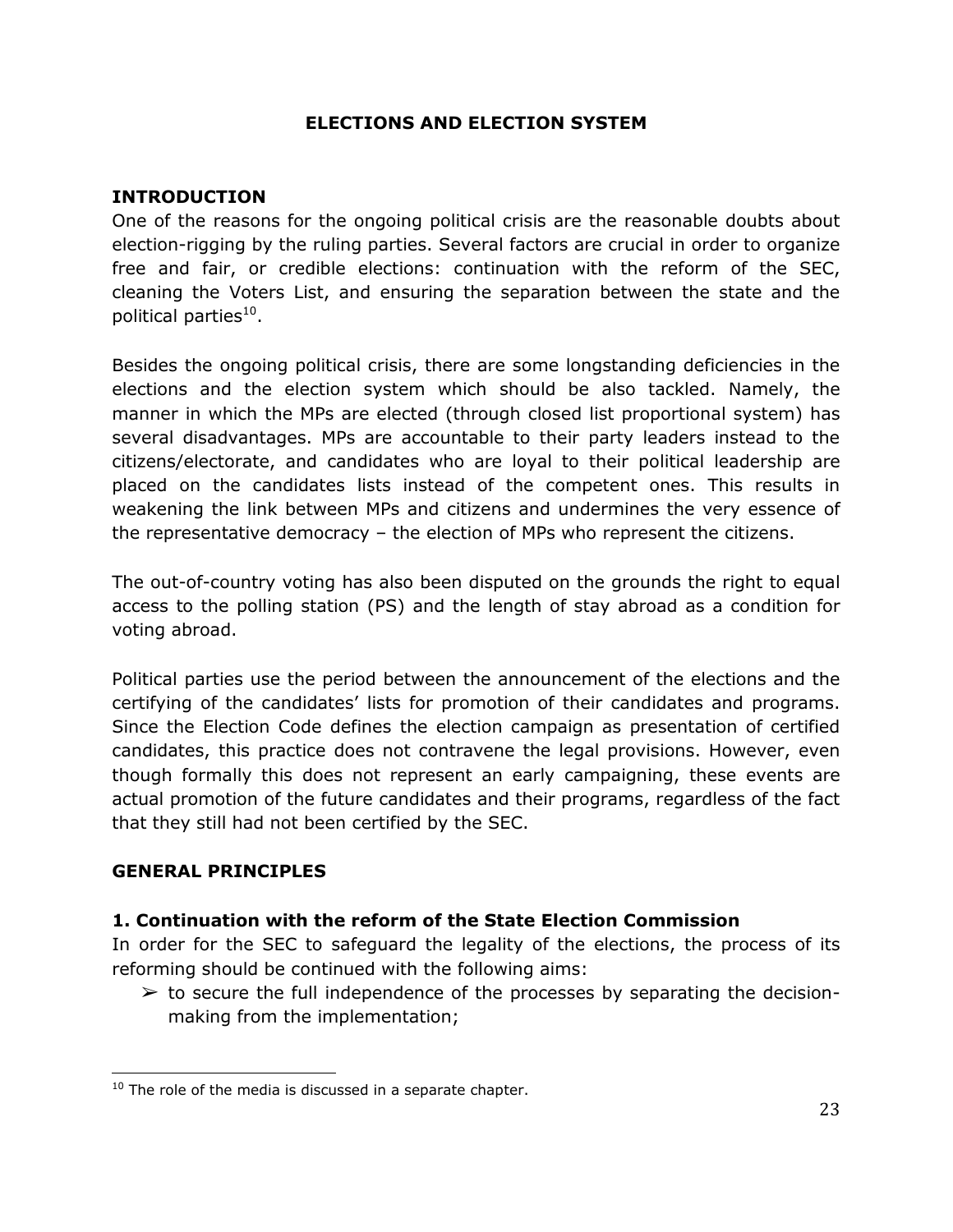- $\triangleright$  the SEC to practice all its competences deriving from and in accordance with the Election Code and other legislation;
- $\triangleright$  to strengthen SEC's capacities (decision-makers/commissioners and implementers/professional service).

## **2. Cleaning the Voters List**

In order to increase the trust in the elections, the process of cleaning the Voters List – regardless of the chosen method for cleaning/creating the Voters List for the upcoming elections – should be based on the following criteria:

- $\triangleright$  transparent and inclusive;
- $\triangleright$  well planned and organized;
- $\triangleright$  conducted in a reasonable timeline;
- $\triangleright$  efficiently supported and coordinated between the relevant institutions;
- $\triangleright$  completed before the announcement of the elections.

## **3. Ensuring the separation between the state and the political parties**

 $\geq$  Combating blurring of the state and the political parties, both on national and local level.

## **4. Addressing the deficiencies of the election process and the electoral system**

 $\triangleright$  Reviewing the closed list variant of the proportional representation system, reviewing the out-of-country voting, and providing fair conditions for campaigning to all participants in the elections.

## **INSTRUMENTS**

## **1. Continuation with the reform of the SEC**

- $\geq$  The independence of the State Election Commission should be secured through the following means:
	- − Redesigning the process of professionalization of the election administration. The redesigning of the process of professionalization should start from the highest body (SEC), and after several election processes should encompass the lower bodies (MECs and EBs). For the next several election processes, the MECs and EBs should be composed of 1 member from the administration and 2 members from the ruling parties and the opposition respectively;
	- − Conducting a review of the work of the current SEC's composition with an option to dismiss some of the current members;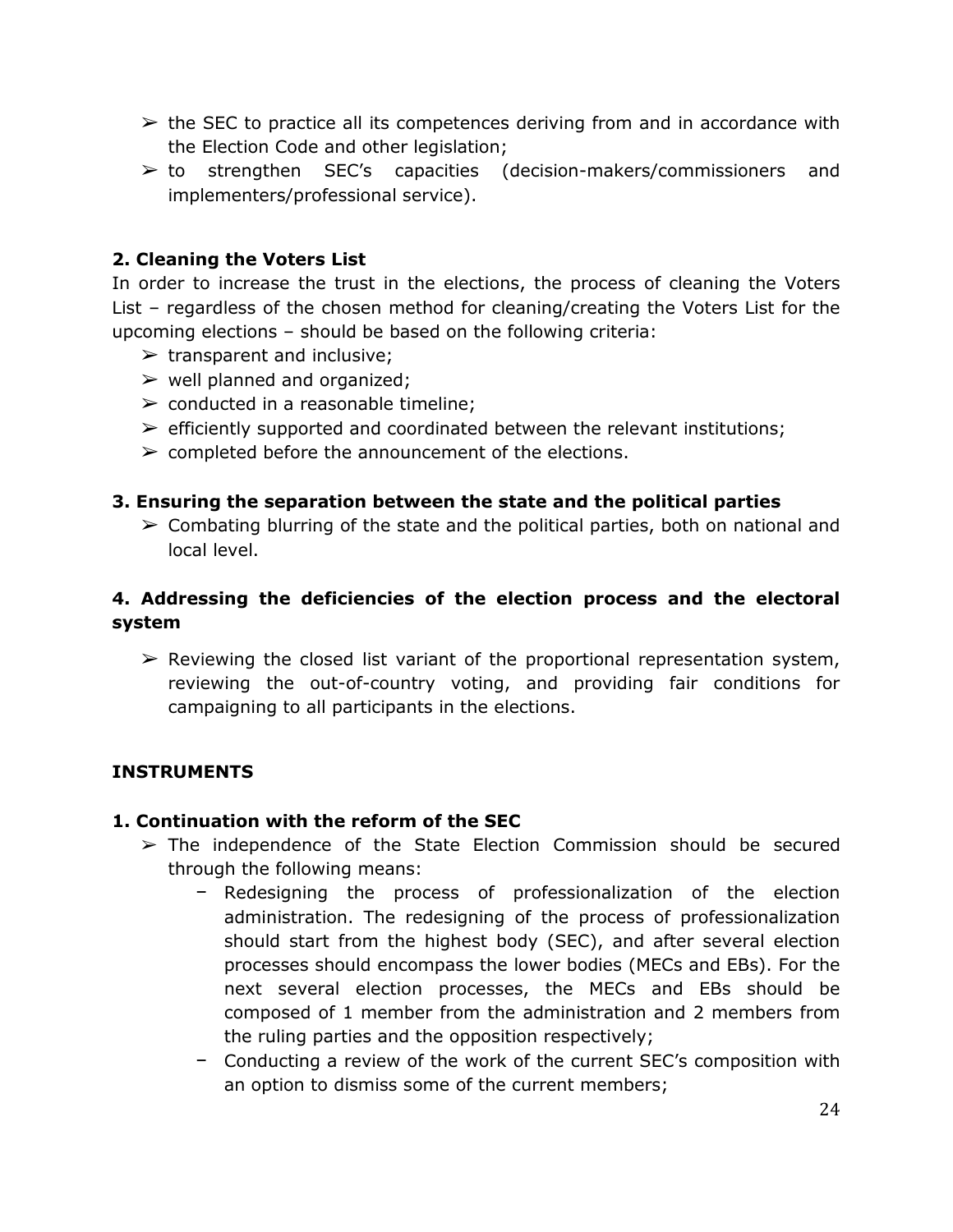- − In order to secure the required level of professionalism, an Secretary General (Executive Director) of the professional service should be appointed by the Parliament with 2/3 majority;
- − Transferring all the competences in regards to implementation including the compilation of the Voters List – to the professional service and making them not subject to approval/voting by the members.
- $\triangleright$  The SEC professional service should prepare a detailed plan referring to its overall work, which should be publicly available and should consist of the following elements:
	- − strengthening its institutional, technical and human capacities both within its headquarters and the regional offices;
	- − assessment of the current Temporary Rules of Procedure and adopting new Rules of Procedure and other regulations;
	- − providing support and recommendations for the process of harmonization of all election related laws;
	- − communication and cooperation with relevant institutions at this point of the process international technical support should be provided.
- $\triangleright$  The Government should provide funds for the functioning of the SEC for the upcoming elections in accordance with the plan proposed by the SEC.
- $\triangleright$  Different types of technical support should be provided to both the SEC members and the professional service.

## **2. Cleaning the Voters List**

- $\triangleright$  The SEC professional service should be responsible for creating (not maintaining and updating) the Voters List. The SEC professional service should be given competence not to include those voters in the Voters List for whom it will be demonstrated that they obtained their right to vote in violation of the legal procedure or do not have the right to be on the Voters List anymore. A legal remedy should be provided for such action, for both the institution and the citizens involved;
- $\triangleright$  Developing a new methodology for creating the Voters List that will replace the existing two methodologies and which will include clear provisions and procedures for conducing cross and administrative checks of the databases provided by the relevant institutions;
- $\triangleright$  The MECs should be involved in the process of cleaning and creating the Voters List;
- $\triangleright$  The new SEC's composition should assess the administrative and field review of the Voters List conducted by the current composition and provide a report;
- $\triangleright$  If there are no reforms of the process of maintaining the Voters List for securing credible elections, then the possibility of introducing an active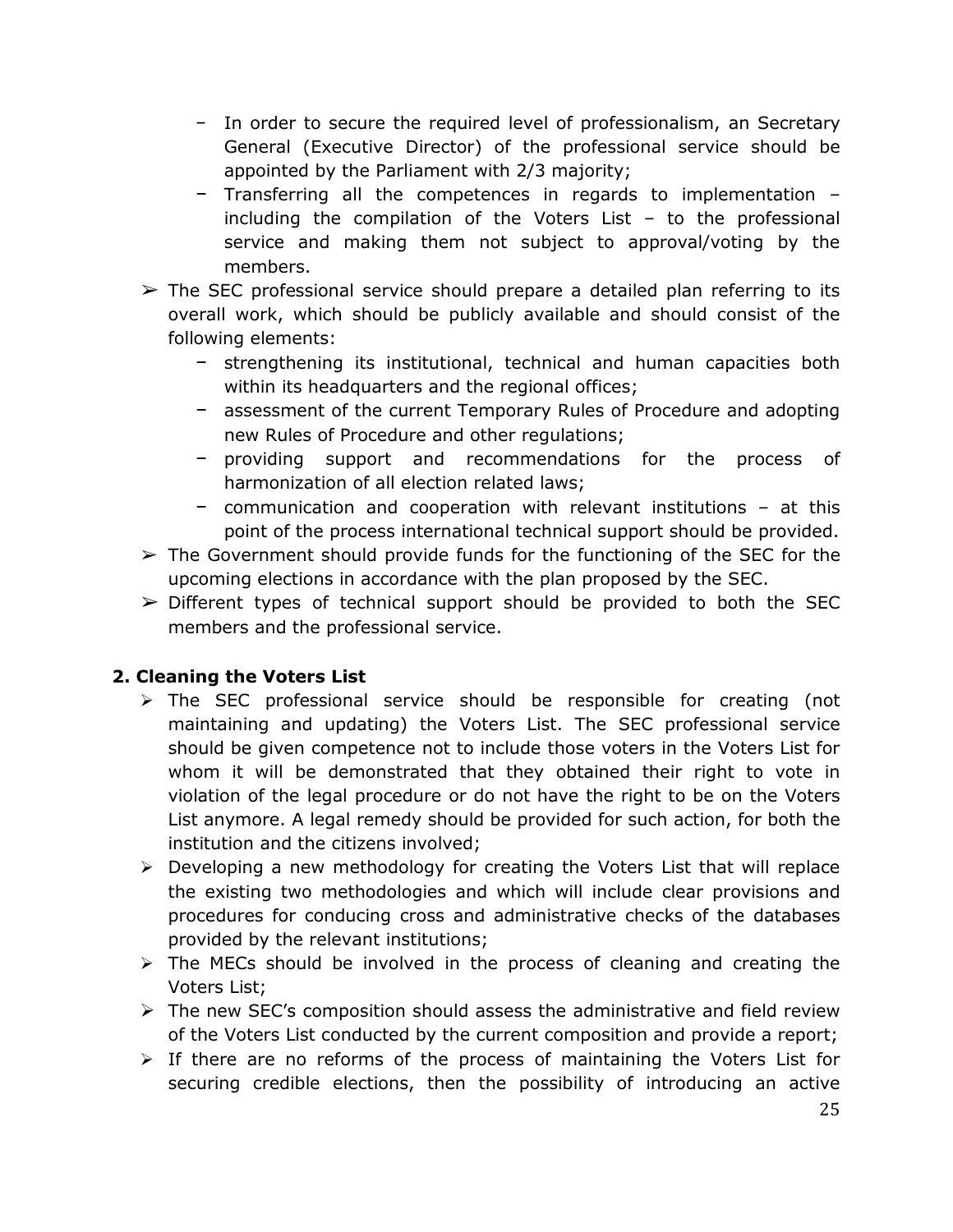voters' registration should be considered. This would make the process of registration controlled by the citizens, they will have ownership of the process, which will contribute towards bringing back the trust in the Voters List;

- $\triangleright$  Strengthening the capacities of the relevant institutions for updating of the Voters List:
	- − SEC's departments: legal, IT and Voters List;
	- − Appointing one expert advisor to the Minister of Interior responsible for coordinating the process within this institution, who at the same time will coordinate and communicate with other involved institutions – at this level international technical support should be provided.
- $\triangleright$  Addressing the issue of the street names and numbers:
	- − Assessment of the state of the current address register maintained by the Central Register, comparison of its data with the data from the Cadaster and other institutions and, if needed, preparing a new address register;
	- − Taking a historical comparison of the administrative data as a starting point which will contribute towards the cleaning of the Voters List;
	- − Regulating the conditions for changing the street names, followed by proper actions that would enable the citizens to re-register in an efficient and effective manner free of any costs.
- $\geq$  Creating a protocol for efficient and effective communication between the relevant institutions regarding the updating of the Voters List and the related issues, such as the street names. The protocol should be publicly available.

#### **3. Ensuring the separation between the state and the political parties**

- $\triangleright$  Deterring potential cases of intimidations of voters conducted by public officials;
- $\triangleright$  Following the recommendations from the Joint Guidelines for Preventing and Responding to the Misuse of the Administrative Resources during Electoral Processes by the Venice Commission and OSCE/ODIHR;
- $\triangleright$  The Ministry for Local Self-government together with ZELS and other relevant CSOs should develop a plan and actions on how to mitigate blurring of state and party at the municipal level. Measures should be foreseen if the blurring happens to have implications on the political party, besides on its public official/politician;
- $\triangleright$  Investigating all suspicious cases of pressures upon the employees in the administration, prosecuting and conducting trials.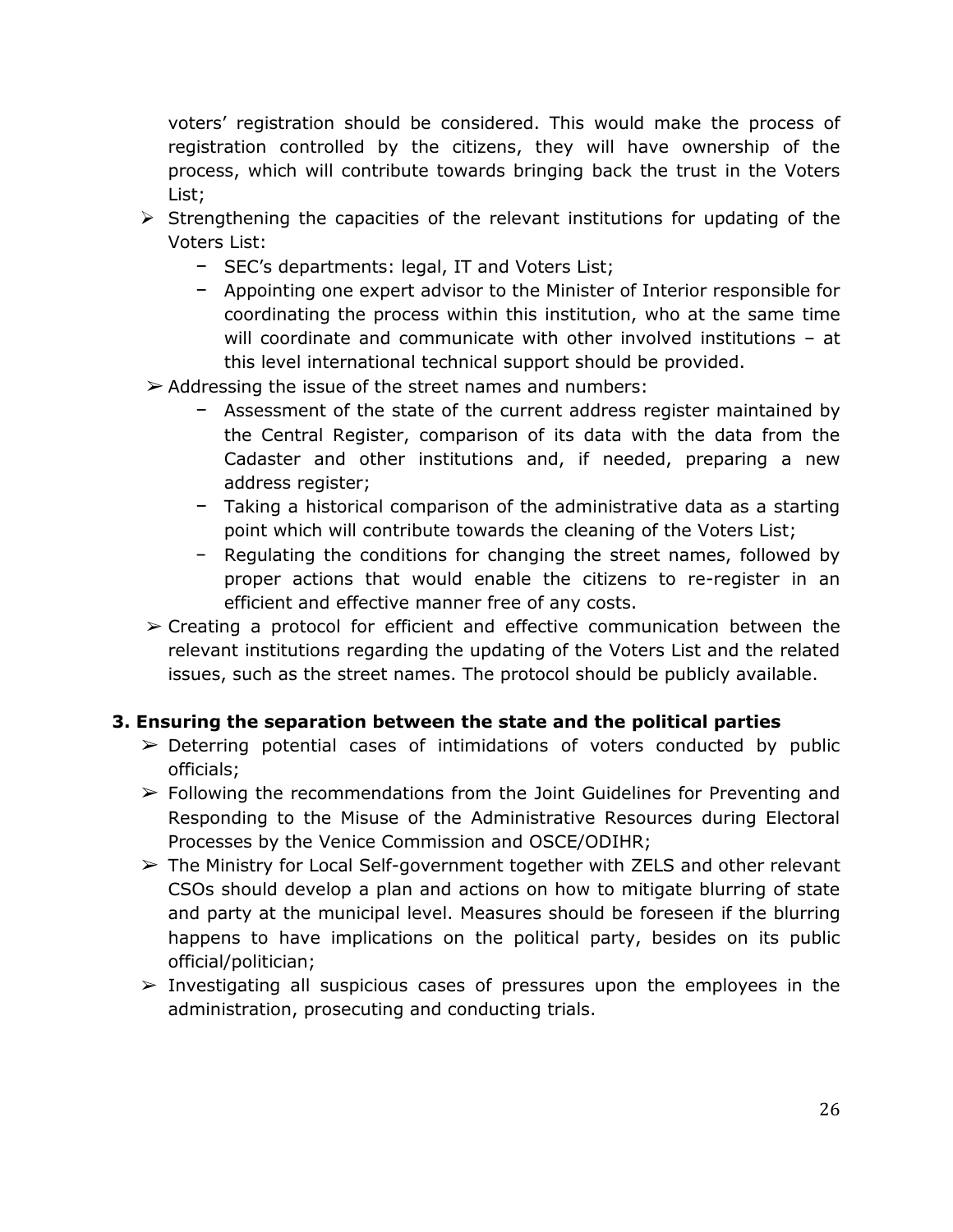## **4. Addressing the deficiencies of the election process and the election system**

- $\triangleright$  the possibility of introducing an open list variant, where besides the candidates list, the voters may also vote for the individual candidates, should be considered;
- $\triangleright$  The model of out-of-country voting should be revised, in light of the unequal opportunity to exercise the right to vote. This should be done through a wide debate about all the aspects of the out-of-country voting: the number and the place of residence of RM citizens who live abroad, the election system, the number of election districts, the number of MPs, the equality of the vote, the manner of voting etc., in order to find more democratic, more efficient, and more cost-effective solutions in the interest of all citizens of the RM. If this does not happen before the next elections, the out-of-country should be suspended on those elections;
- $\triangleright$  The Election Code should specify which activities are allowed between the announcement of the elections and the certifying of the candidates lists. The available options which will eliminate the possibility for early campaigning are to have the campaign starting with the announcement of the elections, or to not regulate it at all. Such solutions can be found in several European countries and the USA.

## **KEY INSTITUTIONS AND POSSIBLE ROLE**

#### **Continuation with the reform of the SEC**

Parliament

#### **Cleaning the Voters List**

Parliament, Ministry of Interior, State Election Commission, State Statistical Office, Ministry of Justice, Directorate for Maintaining Civil Registries, Central Register, State Agency for Cadaster**,** Units of Local Self-government

#### **Ensuring the separation between the state and the political parties**

Government and all state administrative bodies, Public Prosecutor and courts (investigating and prosecuting cases of intimidations and conducting trials), Ministry for Local Self-government, ZELS and other relevant CSOs

#### **Addressing the deficiencies of the election process and the election system** Parliament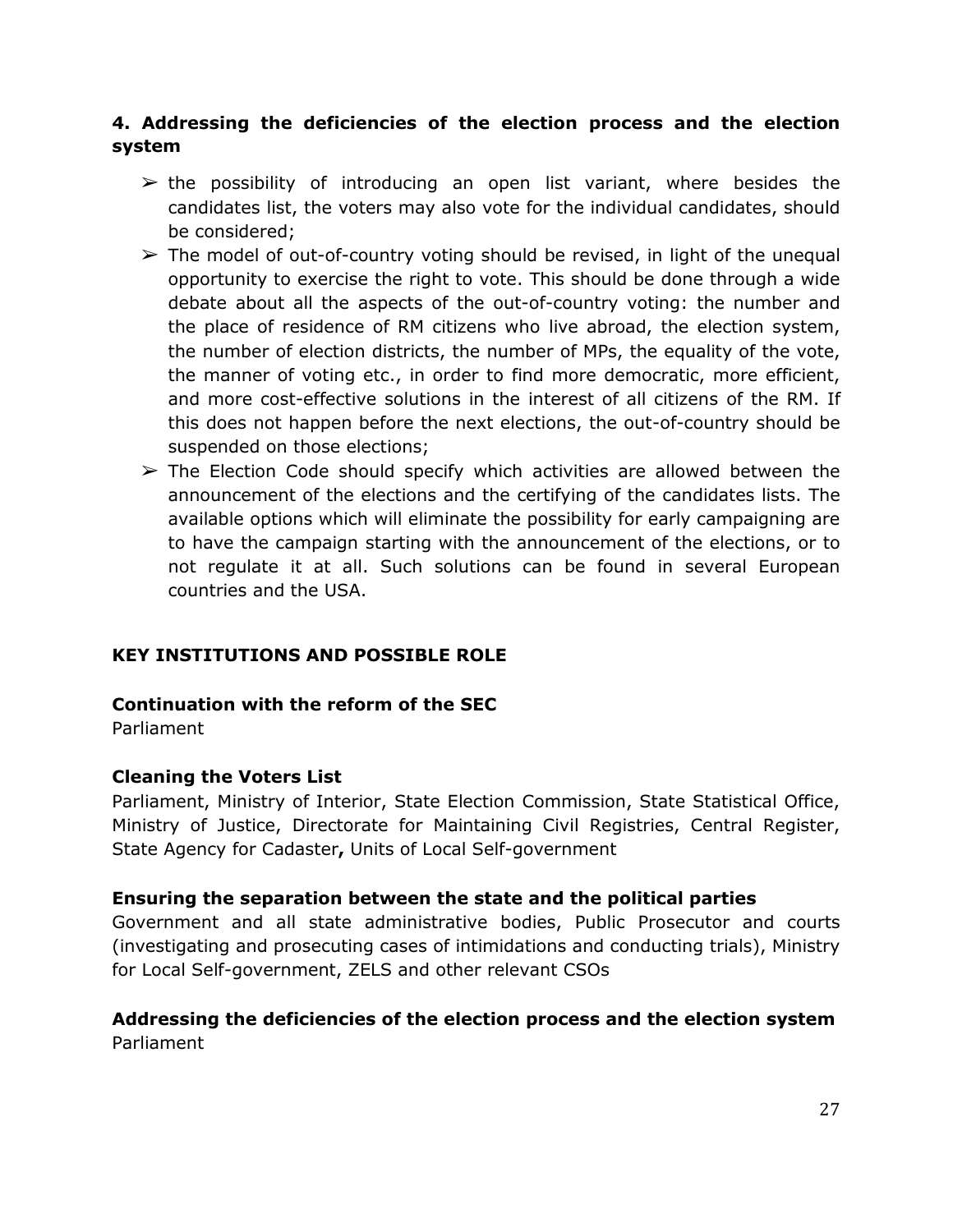#### **MEDIA**

#### <span id="page-28-0"></span>**INTRODUCTION**

Systemic deficiencies in the Macedonian media sector seriously obstruct the country's democratic development. Key, urgent interventions have to be made as an introduction to long-term systemic transformations allowing a sufficiently long period to make an impact on the public sphere. The urgent reform process must start immediately after constituting the transitional government and must be completed within 2-3 months without any delays. Upon its completion we should allow for a sufficient time for the reforms to take effect and relax the public sphere. The key interventions must focus on six major concerns:

- $\triangleright$  The lack of independence of the regulatory body from the ruling party, the media industry and other power centers;
- $\triangleright$  The clientelistic relationship between the mainstream commercial media (owners, managers and editors) and top government/party officials;
- $\triangleright$  The absence of institutional autonomy and independence of the Public Broadcasting Service (PBS);
- $\triangleright$  The lack of transparency of public institutions;
- $\geq$  The proliferation of hate speech and discriminatory language through the broadcast services;
- $\triangleright$  The lack of security and safety of journalists.

A working group targeting these issues is already active, composed by CSO representatives coming from the Media Sector Coalition encompassing the Association of Journalists of Macedonia, the Union of Journalists and Media Workers, the Institute for Communication Studies, the Macedonian Institute for Media and the Council of Media Ethics. The working group encompasses media organizations outside this coalition, namely the NVO Info center and the Media Development Center as well as a group of independent experts. Тhe future thematic working group, in addition to these organisations, will include the new appointees in the Ministry of Information Society and Public Administration; respective parliamentary committees; as well as the Agency for Audio and Audio-Visual Media Services.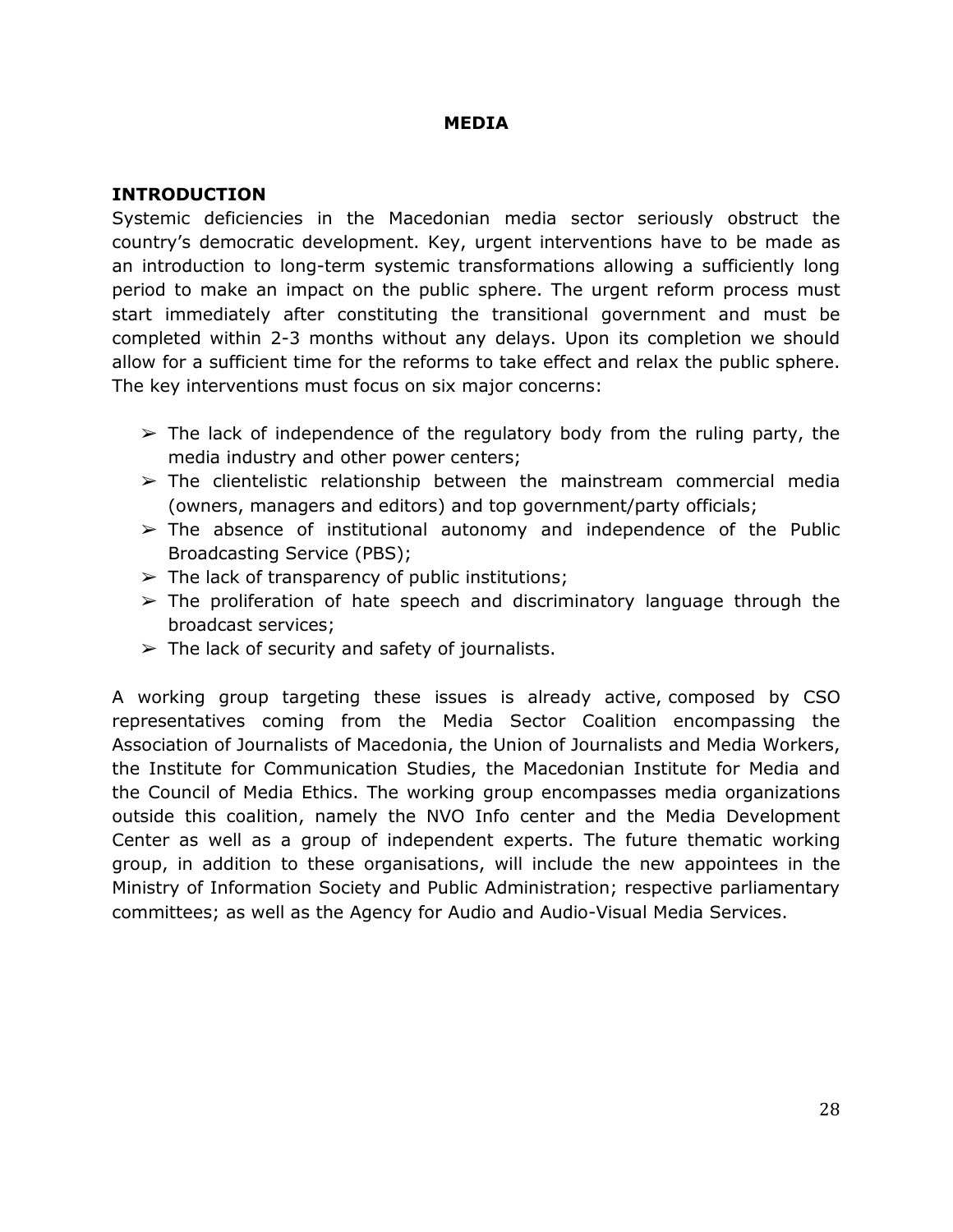#### **URGENT INSTRUMENTS**

- **1. Amendments to the Law on Audio and Audiovisual Media Services in order to:**
	- $\triangleright$  Ban any type of 'state advertising' in the commercial electronic media and to determine precisely the definition of the notion 'public campaigns'. In addition, the conditions under which public campaigns can be aired on the Public Broadcasting Service have to be precisely specified;
	- $\triangleright$  Ban party-political advertising in the private media, both outside and during electoral period.
	- $\geq$  Change the decision-making structure and the manner of nomination and appointment of the members of the regulatory body (the Agency on Audio and Audiovisual Media Services) in order to depoliticize it;
	- $\geq$  Change the composition and capacity of the Program Council of MRT in order to depoliticize this body and to strengthen the interconnection of the PBS with the civil society;
	- $\triangleright$  Amend the funding framework of the MRT in order to secure its long-term sustainability, editorial independence and institutional autonomy;
	- $\geq$  Change the mode of appointment of the MRT editors in chief MRT's Program Council should be authorized to appoint them upon a public competition procedure;
	- $\triangleright$  Abolish the provisions related to the 'cultural quotas' for domestic documentary and feature production for the national TV broadcasters, provisions related to the funds from the Budget aimed for such production, as well as the financial sanctions for not complying with these provisions;
	- $\triangleright$  Reduce the sanctions for certain violations of the Law, as well as to reduce the annual fee for broadcasters of around 50%.
	- ➢ Provide for sanctioning 'hate speech' or incitement of violence in the audiovisual programs (Article 48 of the Law on Audio and Audiovisual Media Services) in administrative procedure; the regulatory bodies in all European countries can undertake misdemeanor procedures and impose fines for hate speech for broadcasting such a content. Such provisions are in compliance with the Article 10 of the European Convention on Human Rights.

## **2. Changes in the composition of the Council of the Agency on Audio and Audiovisual Media Services and of the MRT Program Council**

 $\geq$  Immediately after adopting the amendments to the Law on Audio and Audiovisual Media Services, it is necessary nominate and appoint new members of the Council of the Agency and of the MRT Program Council in an urgent procedure (shorter deadlines should be established with the transitional provisions of the Law). The new Program Council of MRT should,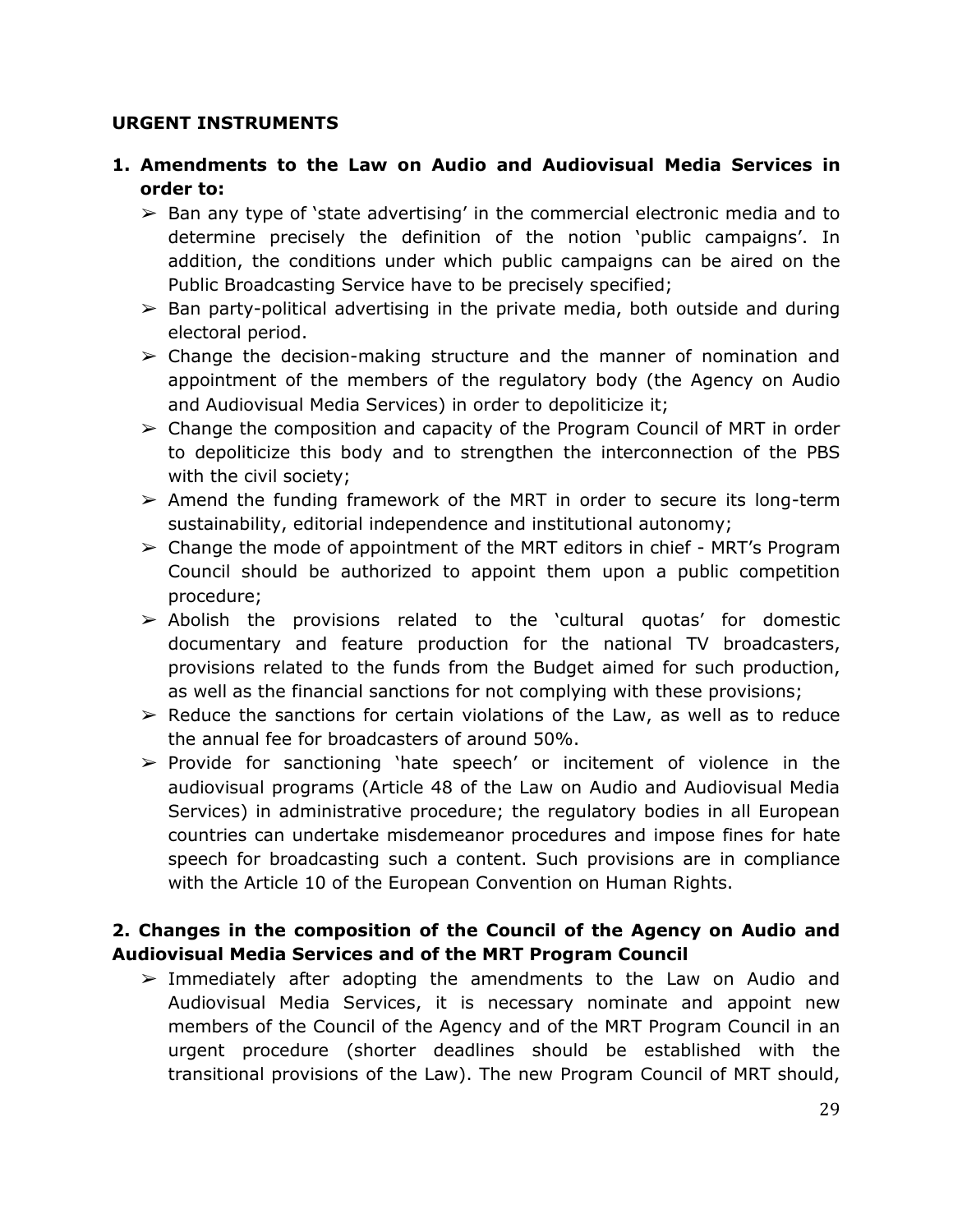according to its legal competences, consider the MRT program functions in respect to the interest of the citizens and ask from the management and the editorial staff to comply with the principles of the public interest.

### **3. Violence and intimidation of journalists**

 $\triangleright$  Public institutions (the Government, Ministry of Interior, the courts etc.) should undertake all necessary measures to protect journalists and to urgently investigate all the cases of attacks and threats against journalists as well as any cases of complaints without further action. The government officials, civil servants and representatives from the judiciary should make clear statements recognizing the safety of journalists and condemning attacks against them.

### **4. Transparency of the public institutions**

 $\geq$  The Government, the respective ministries, Parliament, the courts and all other institutions, including the AAVMU and MRT, should provide immediate, fair and equal access to public information for all media. They should work transparently, employ open, non-discriminatory and fair media relations and should not behave preferentially to certain media.

### **KEY INSTITUTIONS AND POSSIBLE ROLE**

- ➢ The **Ministry of Information Society and Administration** shall prepare the draft amendments to the law.
- ➢ The **Parliament** shall adopt the amendments to the law on Audio and Audio-Visual Media Services in an urgent procedure. It shall also elect the nominated members of the new MRTV Council and members of the Council of AAVMU. To this aim, the Parliamentary committees shall organize public hearings with the involvement Civil Society.
- ➢ The **Agency for Audio and Audio-Visual Media Services:** the cooperation of the Professional Sector of the regulatory body is of great importance.
- ➢ The **Macedonian Radio and Television:** Some of the representatives of the Public Broadcasting Service, especially those in the programming departments, have to be included in the process so as to ensure that the positive changes are not resisted and sabotaged.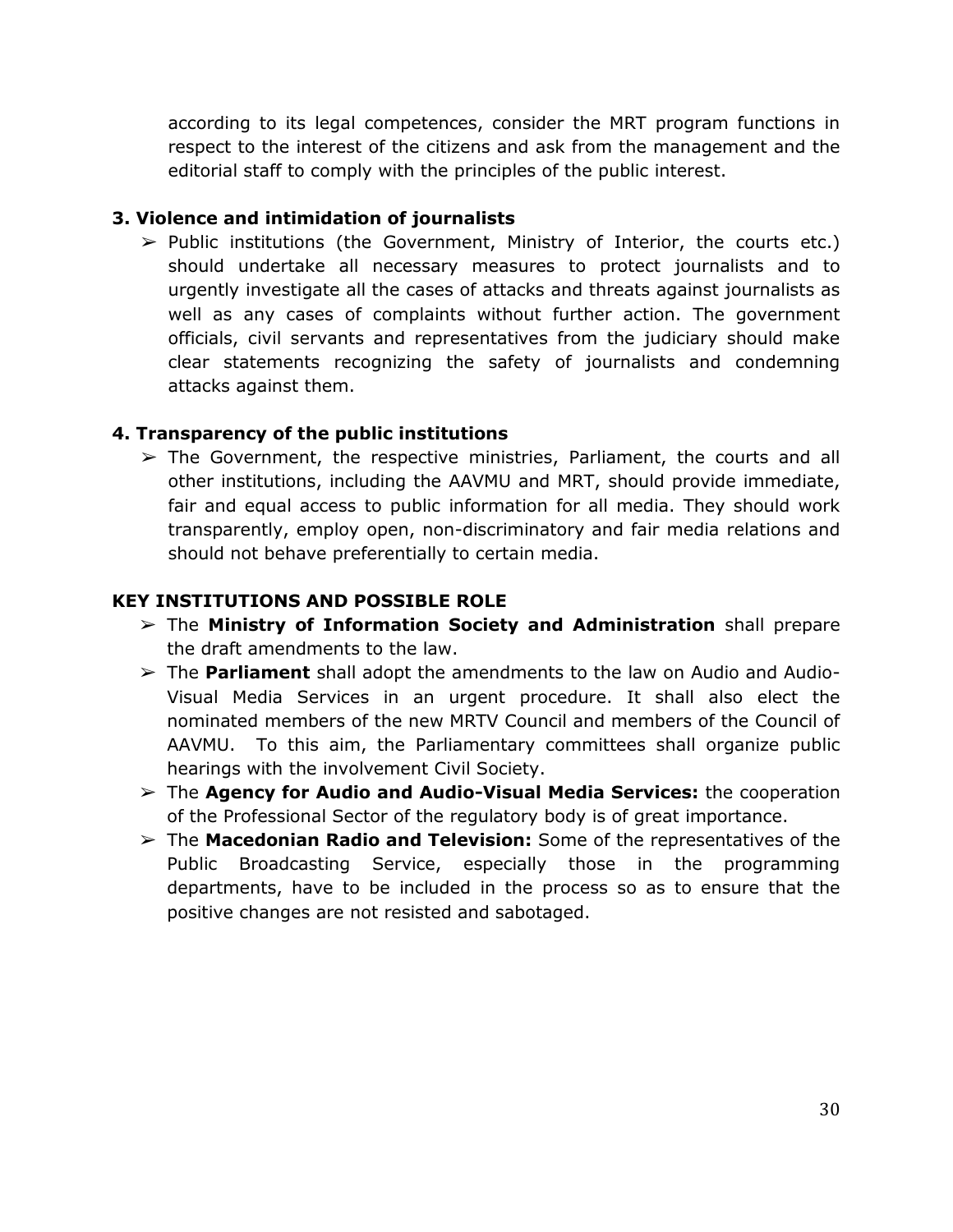#### **PUBLIC ADMINISTRATION**

#### <span id="page-31-0"></span>**INTRODUCTION**

More than two decades of reform in Macedonia have not resulted in a merit-based and service-oriented public administration. On the contrary, the public administration has been heavily politicized and used as one of the main pillars for party clientelism. The process of eroding the institutions has jeopardised the principles of equality and non-discrimination. In addition, frequent changes of the legal framework, along with selective implementation and lack of transparency created uncertainty within the administration, as well as in providing services to citizens. A decade long process of biased employment and promotion contributed to capturing the institutions.

The proposed measures are aimed at re-instating a merit-based employment and promotion system, encouraging professionalism and competence of public administration. The final goal is restoring institutional integrity and trust in the institutions, along with a proportionally sized, professional, politically impartial and efficient administration.

Taking into account the deeply entrenched practices of blurring state and party, the transitional government (expert government) must decisively discontinue clientelistic practices and effectively ensure separation between state and party.

#### **GENERAL PRINCIPLES**

- $\triangleright$  Ensure separation between state and party;
- $\triangleright$  Ensure non-employment of public resources for party activities/elections;
- $\triangleright$  Ensure cooperation of all government bodies with the SPP;
- $\triangleright$  Prioritise an approach of "0 tolerance to corruption";
- $\triangleright$  Ensure full access to public information and increase transparency of public institutions;
- $\triangleright$  Dismissal and appointment of public officials to appointment-based positions within the state administrative bodies responsible for observing the principles in this document and for ensuring free and fair elections;
- $\triangleright$  Restriction on public employments until the elections;
- $\triangleright$  No arbitrary dismissals;
- $\triangleright$  Ensure equality and legal certainty in administrative procedures; fining should be based on proportionality;
- $\triangleright$  Ensure and strengthen the independency of the administration (in particular when taking decisions on citizens' rights - administrative procedure).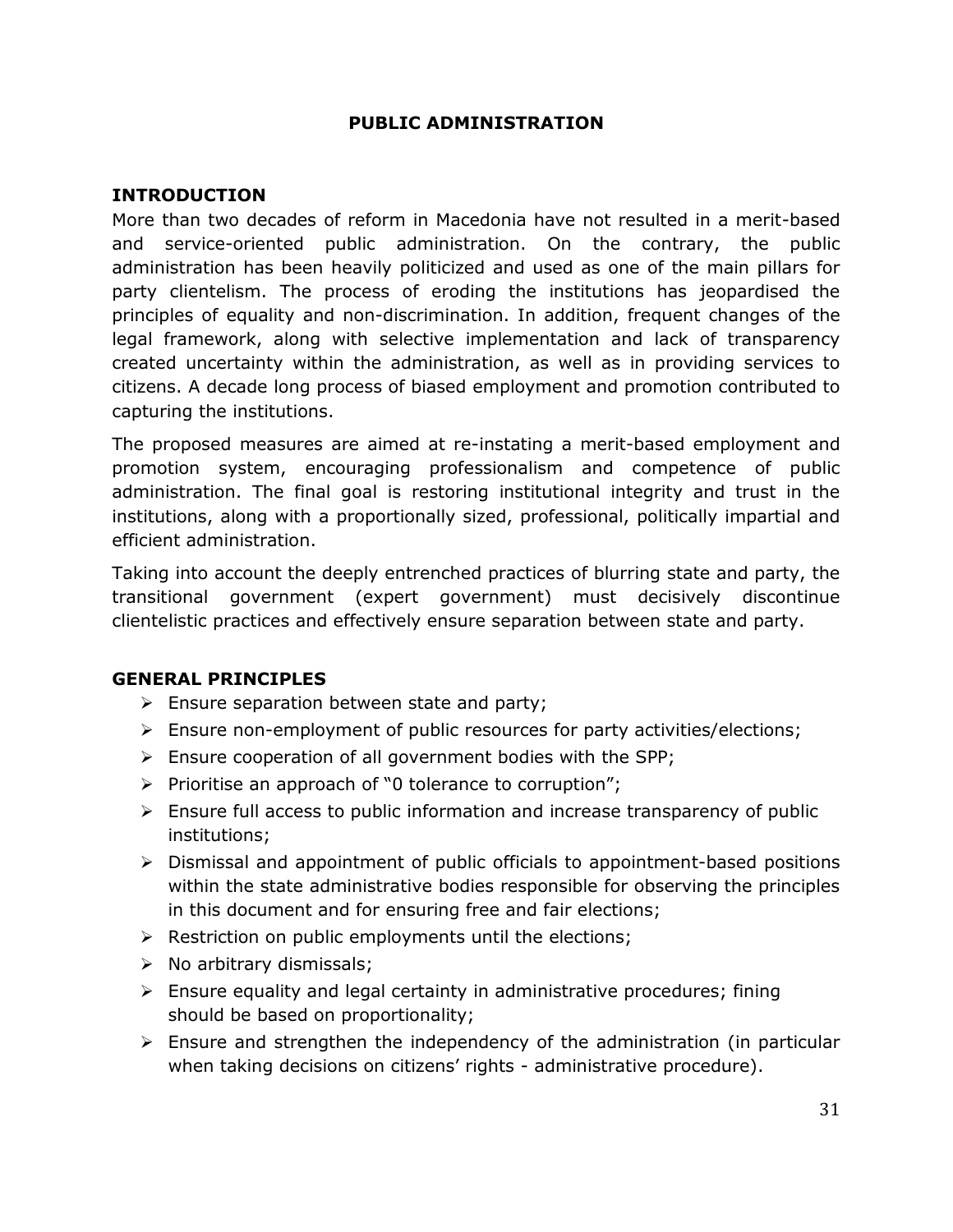- $\triangleright$  Ensure effectiveness of public administration bodies and agencies;
- $\triangleright$  Promote an approach of inclusiveness and dialogue within the administration and with civil society.

## **INSTRUMENTS**

## **Urgent**

- $\triangleright$  Statement by Government that illegal partisan activities in public institutions shall not be tolerated;
	- The Statement should be largely disseminated in public sector bodies, institutions and agencies, as well as through media;
- $\triangleright$  Issuing Government Guidelines on preventing mechanisms of misuse of state for party purposes
	- The Guidelines should contain detailed instructions on implementation of related legal provisions form relevant laws - Law on Employments in the Public Sector, Law on administrative servants, Electoral Code and other laws and regulations. The document should be widely disseminated in the PA and published through media;
- Appointment of: Secretary General/ State secretaries of ministries; Management boards of institutions; Directors of institutions/agencies and other priority posts related to the primary goals of the Blueprint, based on criteria of merit and competence;
- $\triangleright$  Ensure timely responsiveness and monitor compliance of SAB to the requests of the SPP;
- $\triangleright$  Create an anti-corruption task-force at the central Government level;
	- The task force should have clear responsibilities to strengthen implementation of anti-corruption law and practices primarily within Government, so that the Government sets an example of "0 tolerance" to corruption;
- $\triangleright$  It is suggested that the members of the transitory expert Government be paid in the amounts of average salary in RM (there are divergent opinions on this issue);
- $\triangleright$  Embargo on new employments and restrictive dismissals in the public sector until elections
- $\triangleright$  Ban temporary contracts for employments in public administration by virtue of agencies for temporary employments;
- $\triangleright$  Strictly implement the provisions of the new Law on Employment in the Public Sector in relation to Equitable Representation and strengthen penalties for non-implementation; strictly implement the Methodology for employment in the public sector, including allocation to posts of already employed civil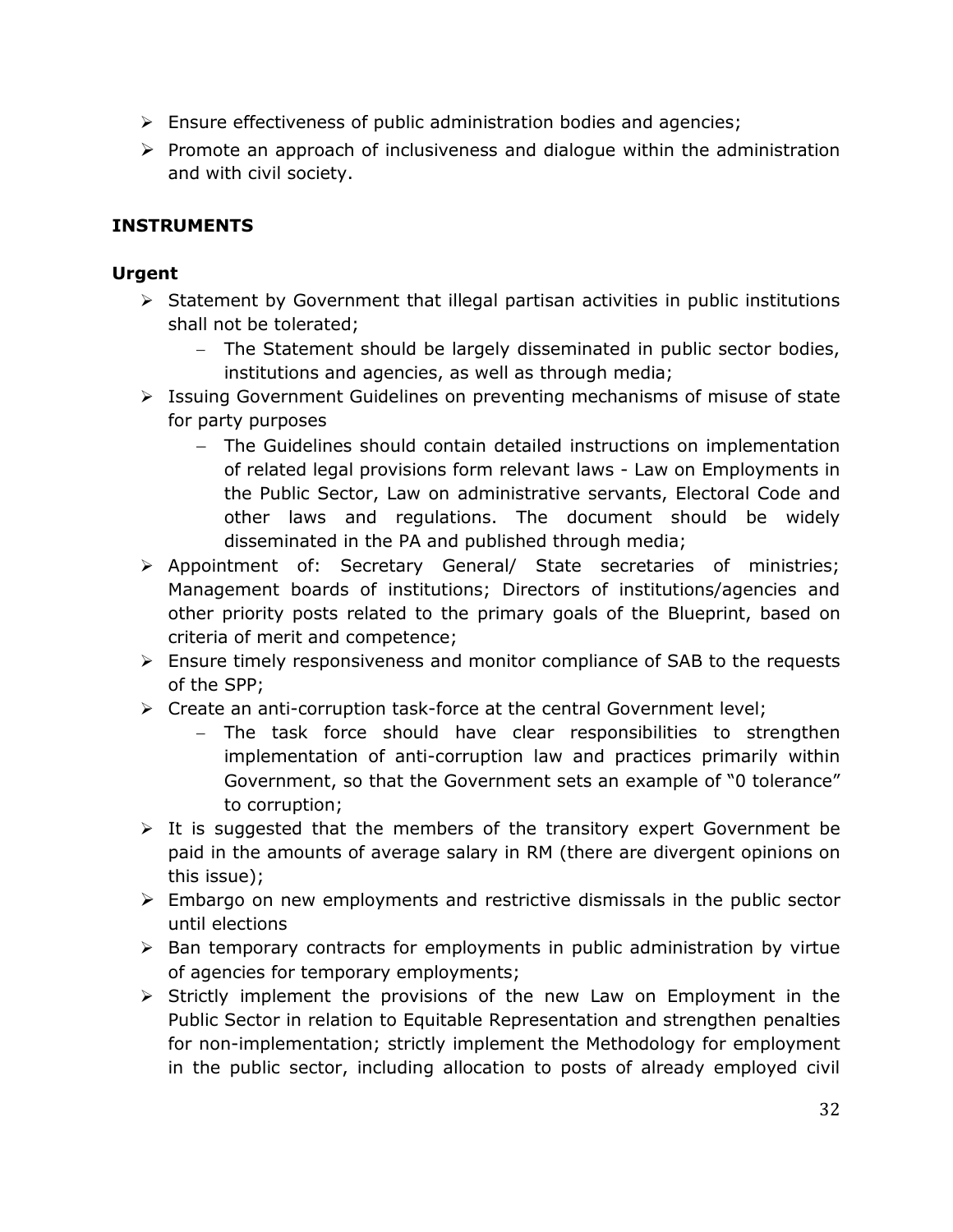servants recruited under the equitable representation principle in central administrative bodies and agencies;

- Ensure independent operation of the Agency for Administration, including through merit-based appointment of the Director and the Deputy Director; based on strong criteria for professionalism and integrity;
- $\triangleright$  Establish principles/standards for holders of public office;
- $\triangleright$  Introduce more severe penal provisions, specifically on administrative servants related to prohibition of party activities and elections;
- $\triangleright$  Ensure administrative and procedural justice of all employees without any discrimination;
- $\triangleright$  Implement a policy (through soft-law e.g. guidelines) to ensure that administrative fines (misdemeanours) are the last resort; put focus on prevention instead of repression.

## **Short-term**

- $\triangleright$  Increase volume of open data published by the Government;
- $\triangleright$  Provide comprehensive data on existing long-term employments through contracts and elaborate options for addressing existing long-term temporary contracts;
- $\triangleright$  Clarify the roles and responsibilities of the cabinet officers and political advisors of the ministers, including their number, salaries, rewards, etc.;
- $\triangleright$  Publish the updated register of employees in the public sectors, with records kept and maintained at the level of institution and at the level of public sector;
- $\triangleright$  Publish a review of filled in posts in public administration per each category, per year of employment, and per working experience; overview of disciplinary measures with the same breakdowns, to ensure assessment of practices of employment.

#### **Mid-term**

- $\triangleright$  Ensure the mandate of the Commission for Protection of the Right to Free Access to Public Information to initiate misdemeanour procedures against information-holders failing to disclose information requested;
- $\triangleright$  Review all classified information within state bodies, followed by information which files are not related to the security of the state, but are being "classified as such" by information-holders in order to cover-up state budget spending;
- $\triangleright$  Regulate temporary contracts in administration in laws regulating administration, on merit-base principles;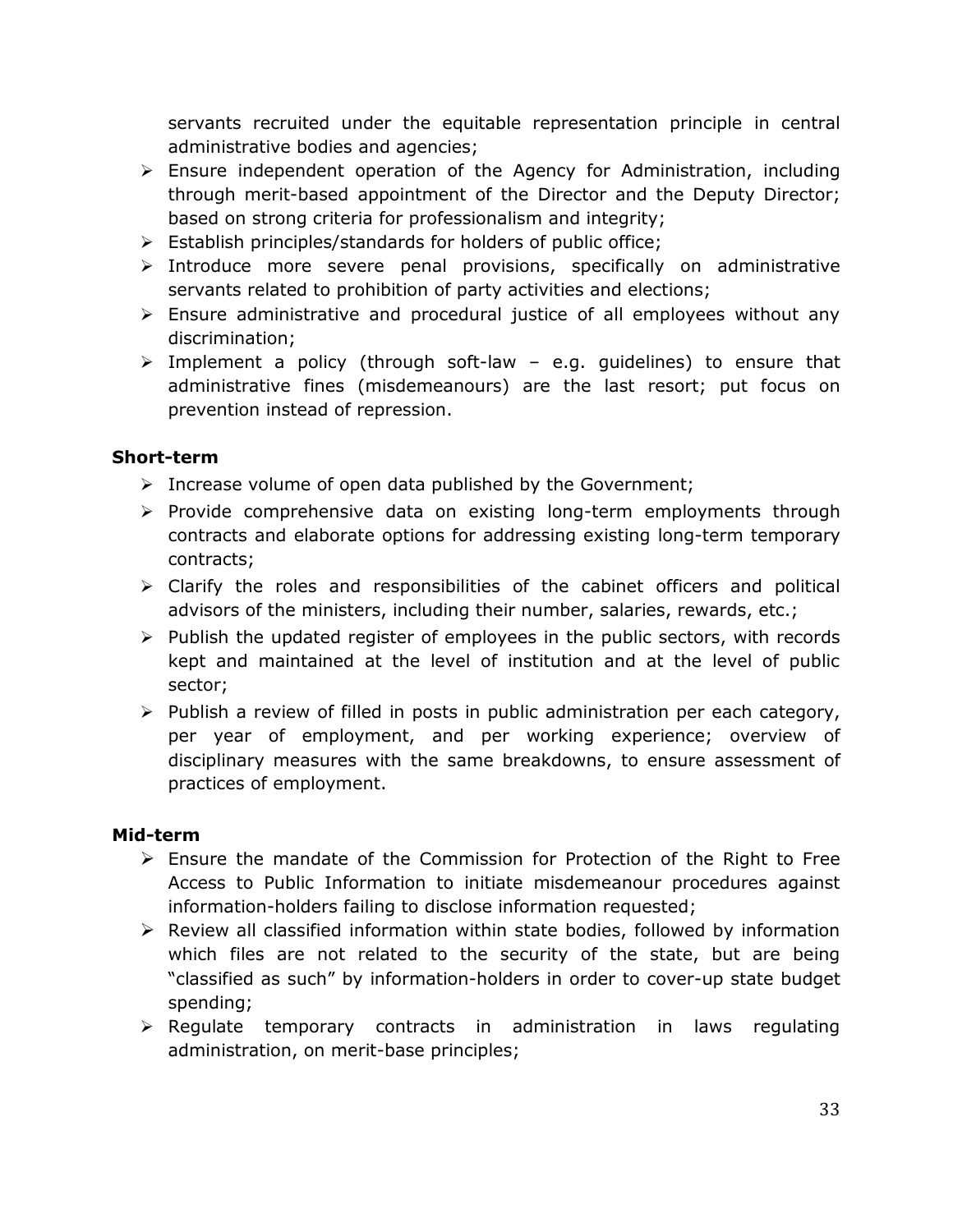- $\triangleright$  Advance the concept of public interest including the role of administration in protecting the public interest;
- $\triangleright$  Revert the format of the disciplinary commissions back to three members and award greater competence to HR units in disciplinary proceedings;
- $\triangleright$  Amend the new appraisal methodology of administrative servants according to merit;
- $\triangleright$  Allocate authority to responsible administrative servants in conducting administrative procedures, based on specific job positions;
- $\triangleright$  Increase delegation of responsibilities to administrative servants;
- $\triangleright$  Ensure inclusive deliberation (on the basis of an in-depth regulatory impact assessment) on the new Strategy for Public Administration Reform $^{11}$ ;
	- Consider reforming or abolishing the open post system making it an exception, rather than a general principle for civil servants' employment, and establishing a more rigid career system (opinions on this issue diverge); discuss the options for permanent secretaries or overlapping mandate and the establishment of a cohort of Senior Civil Service that should be fully professionalized and their mandates separated from the Government mandate;
	- Consider strengthening and extension of the role of the Agency on Administration.

## **KEY INSTITUTIONS AND POSSIBLE ROLE**

- $\triangleright$  The Government of the Republic of Macedonia should have a key role in: preventing partisan influence over the public administration; providing support to the Special Public Prosecution; providing resources and coordinating public administration bodies' input in the election process; ensuring a climate for credible elections; appointment of government officials;
- Ministry of Information Society and Administration: key responsibilities related to the public administration (State Administrative Inspectorate is a body within);
- Agency for Administration: responsibility for recruitment procedures, Second Instance authority in disciplinary procedures.
- Ministry of Finance: budget allocation for public services and public sector employments; mandatory consent for all public sector employments;
- Secretariat for Implementation of Framework Agreement: implements Strategy for Equitable Representation;
- $\triangleright$  Inspection services, committees for misdemeanour fines: key actors in delivering fines;

 $\overline{a}$  $11$  The drafting of the new Strategy has been launched.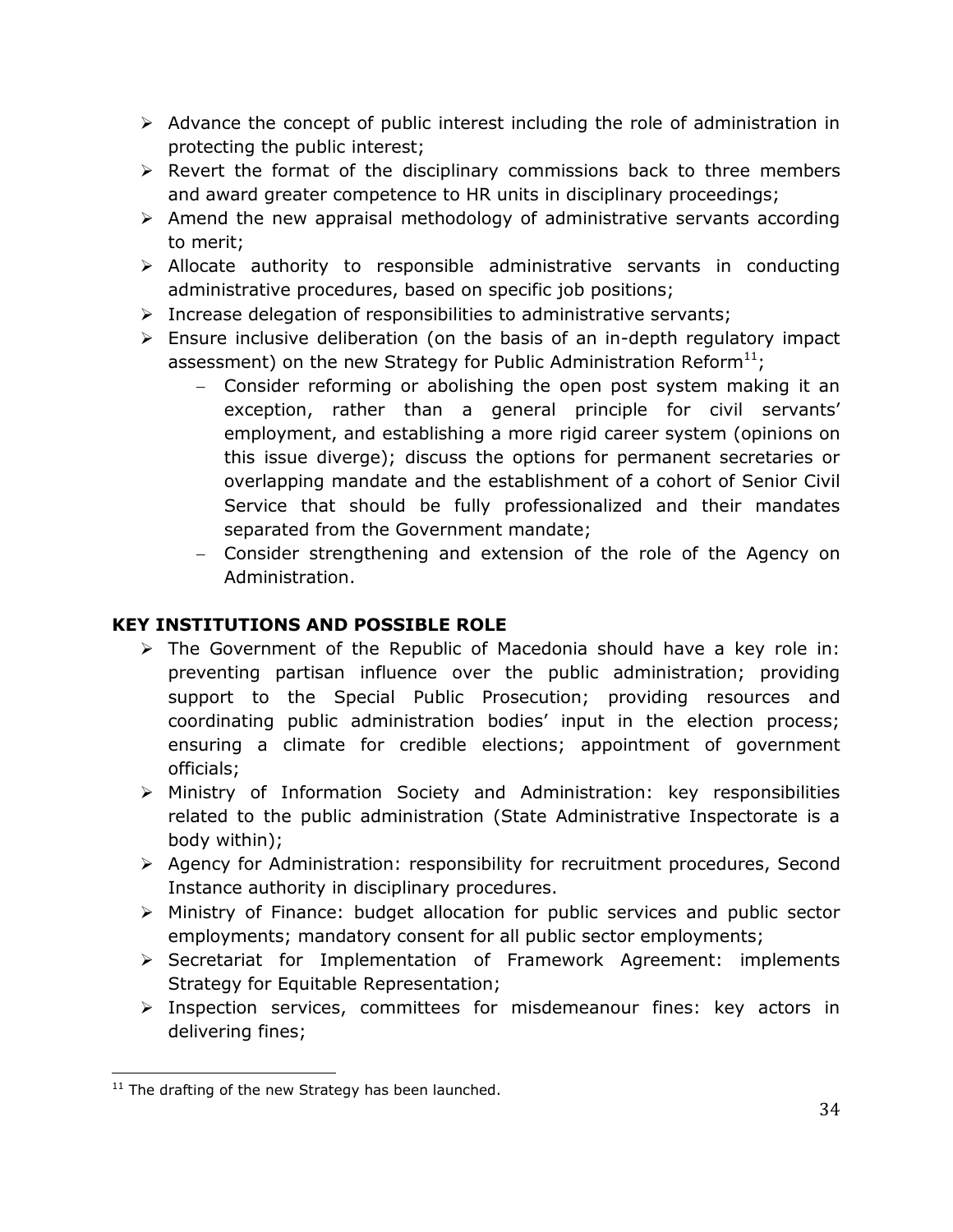- Assembly of the Republic of Macedonia: oversight function; appointments of independent supervisory and regulatory bodies (e.g. appoints the Director and Deputy of the Agency for Administration); could adopt documents (resolution/declaration/recommendation) to commit to promoting principles and standards for public administration;
- $\triangleright$  Ministry of Justice responsible for laws and regulations related to free access to public information;
- Commission for Protection of the Right to Free Access to Public Information decides on complaints; has responsibilities related to the implementation of the Law;
- $\triangleright$  Regular courts have jurisdiction over labour cases (including in the public sector);
- $\triangleright$  Administrative courts have jurisdiction over administrative disputes.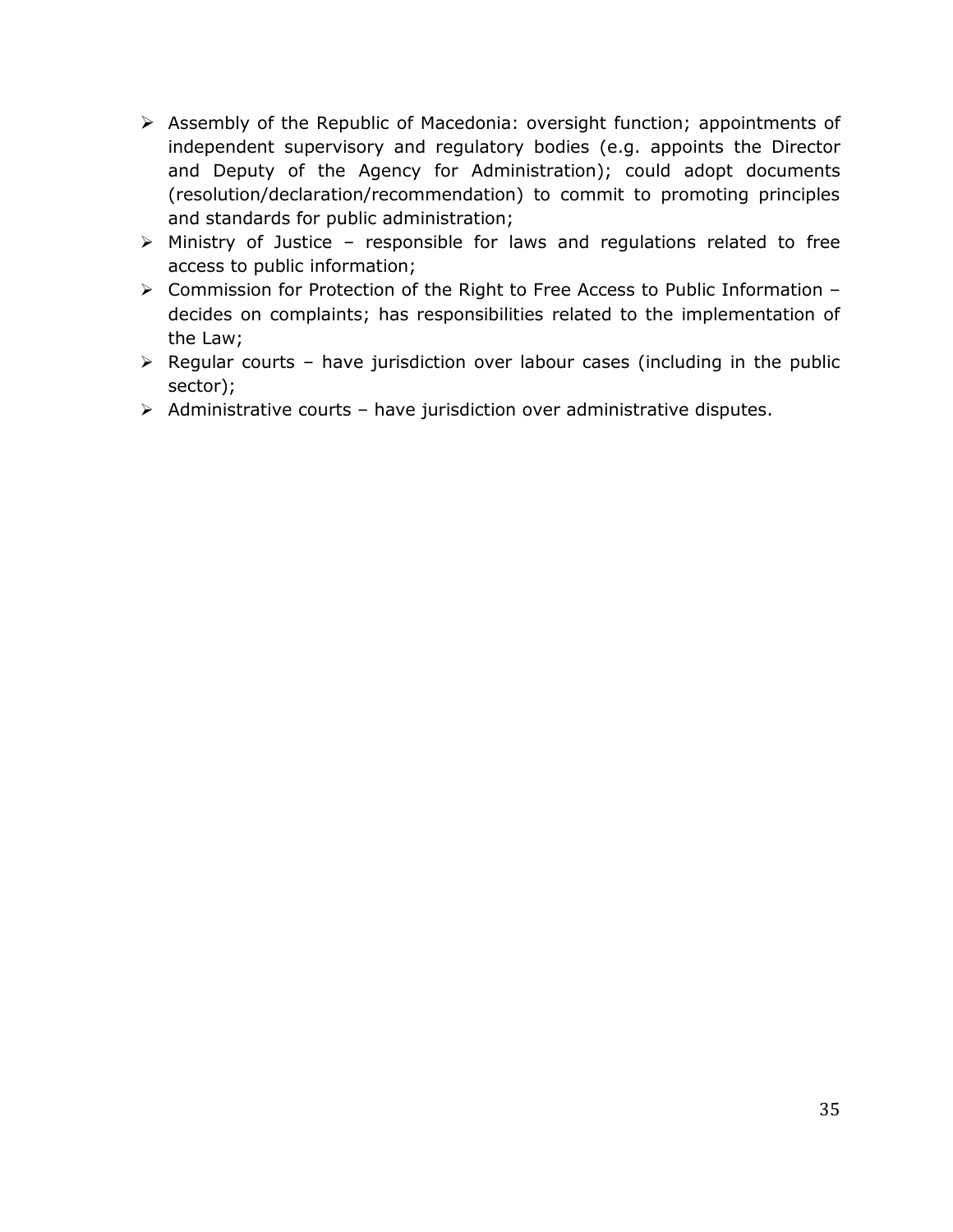## **CONTROL OVER THE POLICE AND THE SECURITY AND (COUNTER)INTELLIGENCE AGENCIES**

## <span id="page-36-0"></span>**INTRODUCTION**

The work of the Ministry of Interior is subject to internal control through the Department for Internal Control and Professional Standards at the MoI and external control through the Parliamentary Committee for Defense and Security and the Ombudsman. However, all these mechanisms have failed to yield the desired results and the illegal interception of communication released during 2015 is among the strongest evidences for this. In 2012, all opposition parties in the Parliament motioned a proposal for Law on Police Ombudsman, but it was rejected by the parliamentary majority. In April 2014, the Ministry of Interior stated that it will establish an independent and external oversight mechanism. In 2016, with support of the Council of Europe and the MoI a working group of experts was established to find the most suitable solution for Macedonia.

### **GENERAL PRINCIPLES**

- $\triangleright$  The main principle is to ensure balance between human rights protection and public security, credible, effective and external civic control over the police forces and the secret service;
- $\triangleright$  Strengthening parliamentary oversight over police and the intelligence agencies (See Parliament Chapter);
- $\triangleright$  Introducing community policing;
- Ensuring integrity and professionalism of the security and intelligence agencies

## **INSTRUMENTS**

#### **Urgent**

- Council of Europe and the MoI expert working group should be supported and its work accelerated;
- $\triangleright$  The future external oversight mechanism over the Police should include members of CSOs, academia, public prosecution offices, and retired police officers – all of them on equal footing, with equal duties and responsibilities; strict criteria for membership should be introduced;
- $\triangleright$  Introduction and compliance with strict criteria for professionals in the security agencies.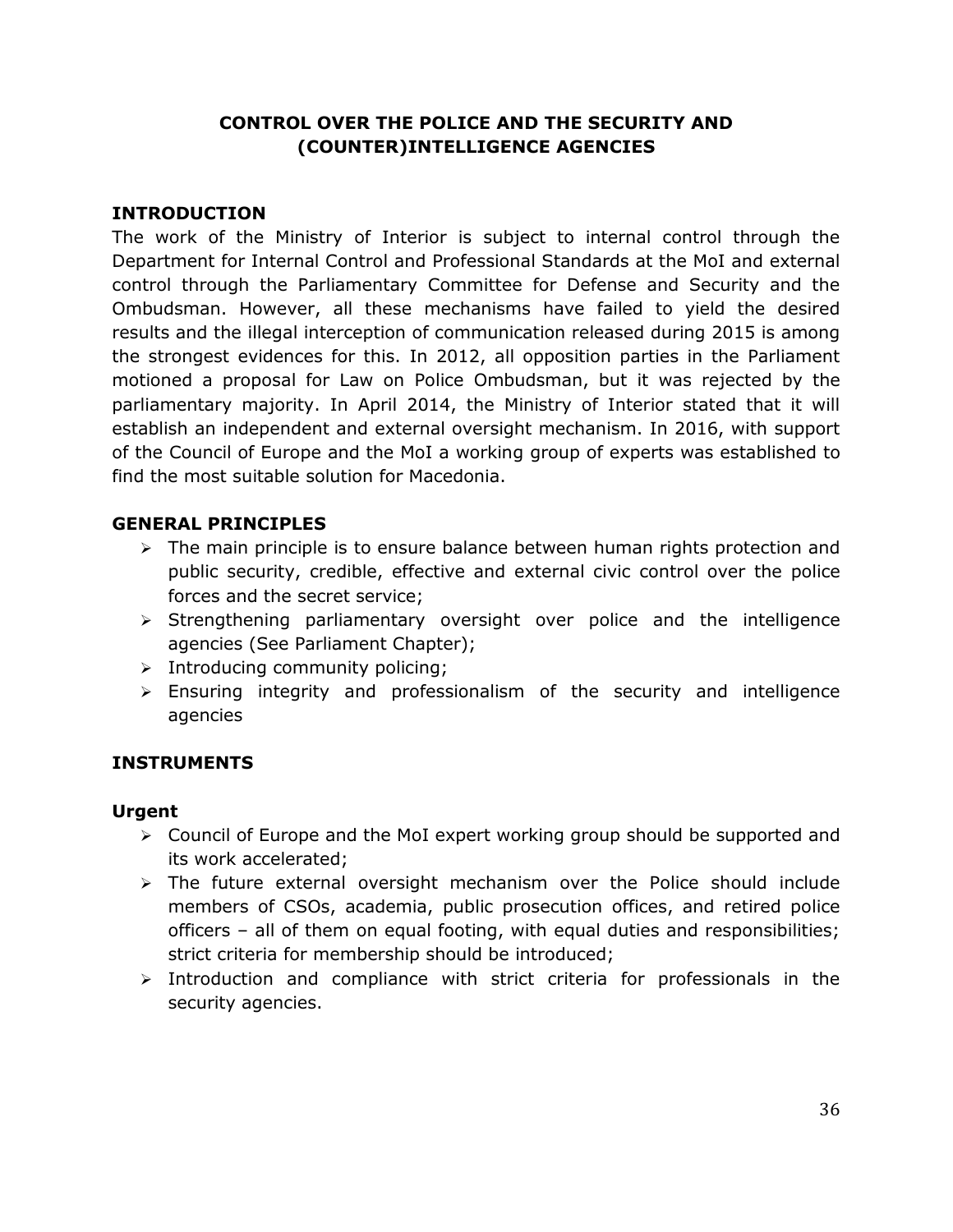## **KEY INSTITUTIONS AND POSSIBLE ROLE**

The Ministry of Interior, the Parliament, the President of the Republic of Macedonia Directorate for Security and Counter-Intelligence, Intelligence Agency (under jurisdiction of the President).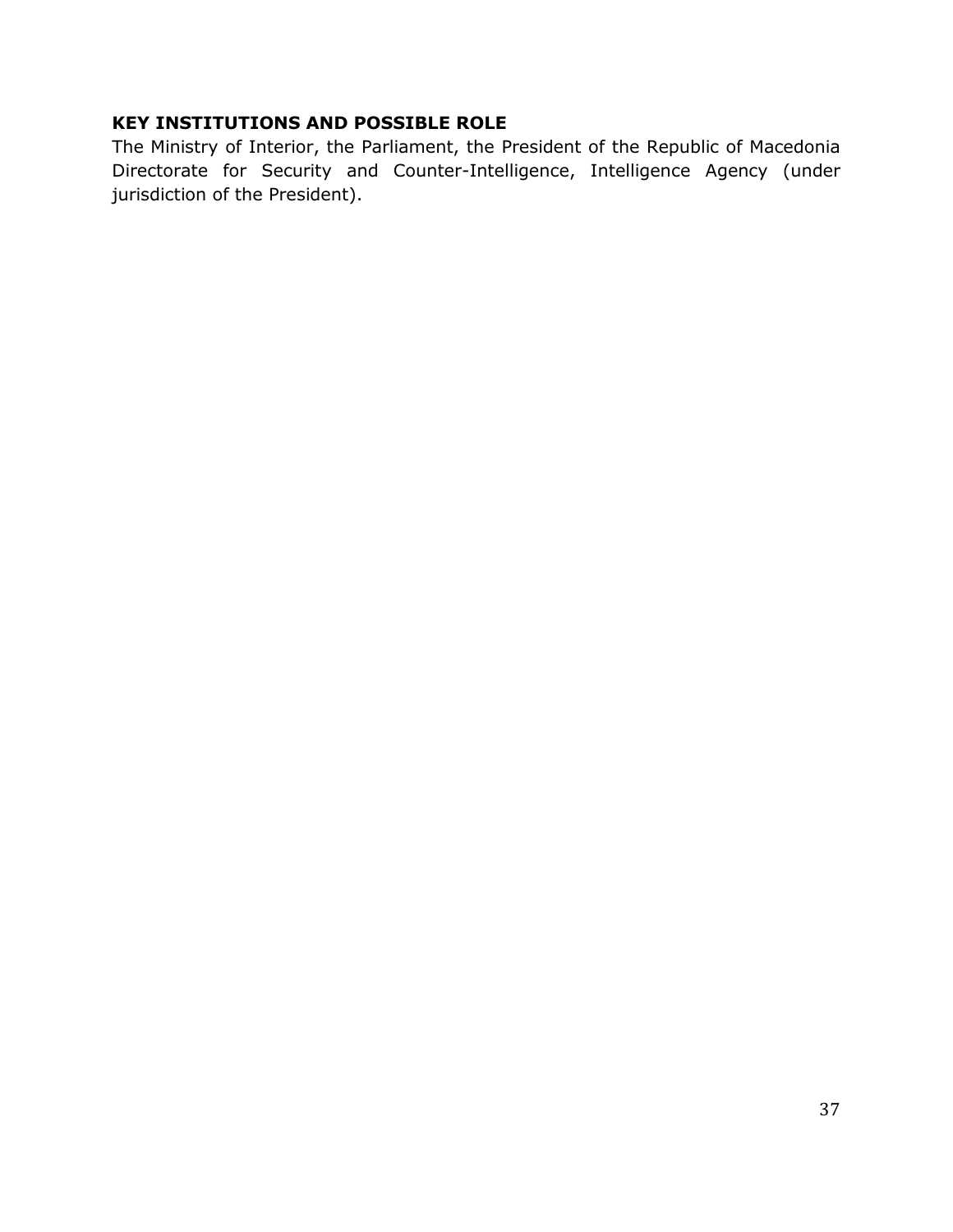#### **PARLIAMENT**

#### <span id="page-38-0"></span>**INTRODUCTION**

In the past several years the Parliament has become increasingly subordinated to the power of the executive branch. The Government and the ministries are by far the most active initiators of regulation, while the Parliament has functioned as a simple "verifier" of draft-regulations, thus minimizing its legislative role. This has contributed to weakening the quality of legislation, legal uncertainty, derogation of the principle of separation of powers, reduction of the importance of Parliament's oversight role and lower accountability and transparency of both branches of government.

#### **GENERAL PRINCIPLES**

In the following period the role of Parliament must be reinvigorated in several key aspects and full respect of the Law on Assembly and the Rules of Procedure should be provided. The Parliament must function in a more transparent manner towards the public and in a more inclusive mode towards stakeholders from various sectors. Strengthening and functioning of the mechanisms for parliamentary control over the Government must be prioritized to achieve higher level of accountability by the executive. The Parliament should also reform its existing procedures of law adoption and must develop a practice of respect of its own internal Rules of procedure.

Specifically, this could be done through the following actions:

### **1. Actions related to transparency and inclusiveness of the work of the Parliament:**

- $\triangleright$  Strengthening the transparency of the MPs' work with the aim to raise the overall transparency of the Parliament;
- $\triangleright$  Strengthening of the program scheme of the Parliamentary Channel within the framework of the Public Broadcaster to provide prompt information to the public on the schedule of Assembly and committee sessions, as well as their live broadcast. Replays of all recorded sessions should be made available through the Parliamentary web-site;
- $\triangleright$  The stenographic notes of the Committees' sessions should be made public through the Parliamentary web site, as it is now the case with the stenographic notes from the Assembly sessions. The supporting documents to the draft legislation (reports, evaluations, analysis) should also be made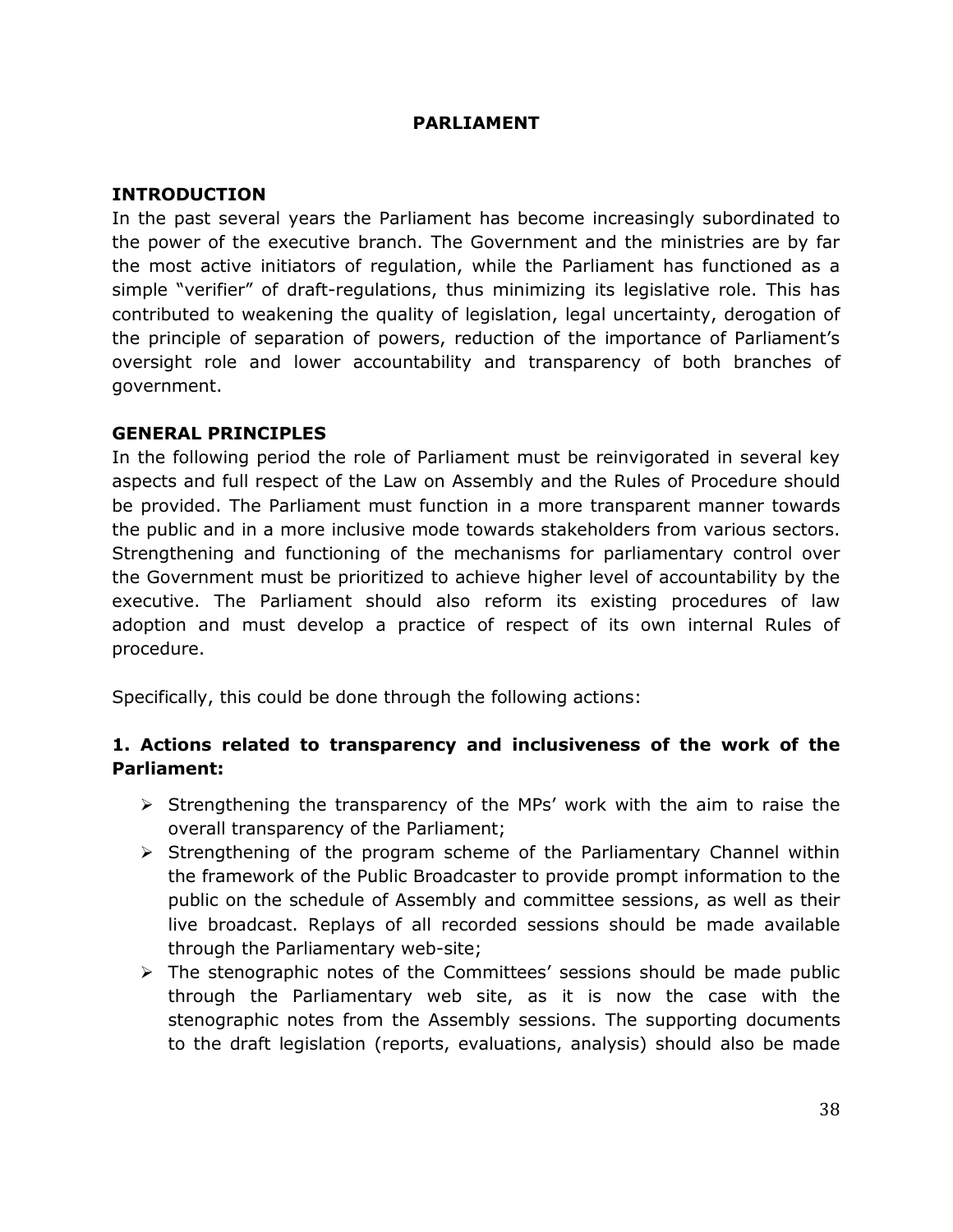available and the web site of the parliament should be made easily searchable;

- A mechanism for higher inclusion of external stakeholders should be introduced - especially towards the civil sector - through *registration* and *accreditation* of stakeholders according to thematic areas;
- $\triangleright$  The participation of stakeholders in the early phases of the legislative process must become a regular practice, through introduction and implementation of legislative hearings;
- $\triangleright$  Introduction of a monthly or a quarterly recurring schedule for all parliamentary activities, in order to strengthen the readiness of stakeholders to participate in the legislative process. The schedule should be fully respected, in line with the provisions from the Law on the Assembly and the internal Rules of procedure;
- $\triangleright$  The procedure for initiating oversight hearings should be made simpler. Ten (10) MPs (instead of 15) should be allowed to initiate oversight hearing. The President of the working body shall be obliged immediately to call for the oversight hearings to take place;
- $\triangleright$  The mechanism public hearings should be reformed: a public hearing must be made mandatory at the beginning of the legislative process and as its integral part. Currently, it is left to the sole will of the presidents of working bodies to decide for the need of a public hearing.

## **2. Actions related to the mechanisms of parliamentary control:**

- $\triangleright$  The Parliament should establish an inquiry committee tasked to assess the performance of current officials at the independent regulatory and oversight bodies, as well as to draft proposal on potential changes within their composition. This inquiry committee, on the basis of an expert report, should draft a proposal defining the scope of the measures necessary, as well as a justification, taking into account the legitimate goals and respecting the principle of proportionality;
- $\triangleright$  Extraordinary reports from independent regulatory and oversight bodies tasked to oversight cases of election fraud, media clientelism and high level corruption, must be introduced, upon Assembly request. This will strengthen parliamentary oversight over the work of these bodies;
- $\triangleright$  Strengthening the composition of the parliamentary committees competent for oversight of the Directorate for Security and Counterintelligence and the MoI with experts and civil society representatives on equal footing. This will strengthen the competence and the trust in these bodies;
- $\triangleright$  Introducing strict deadlines and consequences for ignoring the recommendations or demands of the Parliament towards the Directorate for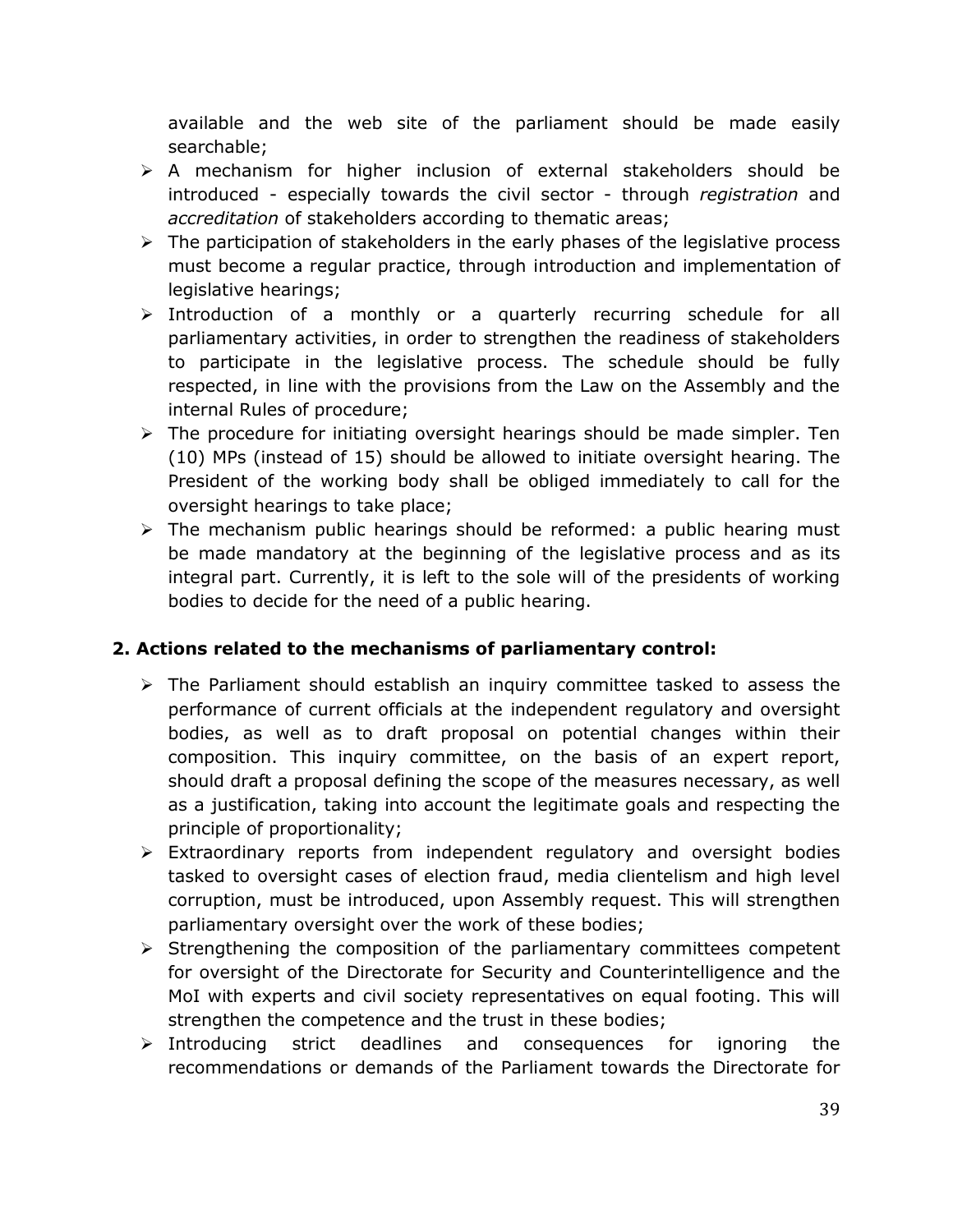Security and Counterintelligence and MoI. Likewise, this should also be done for all other institutions under parliamentary control;

- $\triangleright$  Appearance of external informants during oversight hearings should be made mandatory. Reporting mechanisms for follow up on recommendations from oversight hearings should be introduced;
- $\triangleright$  In addition, investigative hearings should be introduced, in order to further strengthen the mechanisms of parliamentary control;
- $\triangleright$  Increase the accountability of institutions by allowing for the dismissal of institutions' representatives who do not show up for three times upon an invitation by Parliament.

## **3. Actions related to the procedures for law adoption and effectiveness of parliamentary debate:**

- $\triangleright$  Extension of the time-frames between the phases of law adoption;
- $\triangleright$  Introduction of a 2/3 majority requirement in order to initiate a shortened procedure for law adoption, as well as a list of legal acts that cannot be adopted through a shortened procedure;
- $\triangleright$  A reform in the membership of the committees is needed: the deputy-chairs of the working bodies should be regular members of the respective committee. Currently, the deputy-chairs of working bodies are "substitutes" of the chairs, and very frequently are not regular members of the committees in question;
- $\triangleright$  The coordination and cooperation between the Government and the Parliament in the early phases of law preparation (Government procedure) should be strengthened to provide as early as possible information to the MPs on the Government's proposals;
- $\triangleright$  The effectiveness of the Service of the Assembly (the staff) should be assessed and weaknesses should be addressed. The Parliament's systematization plan should be evaluated in order to tackle any identified weaknesses;
- $\triangleright$  The restriction "one speech per MP per agenda item" in the Parliamentary Rulebook should be abolished;
- $\triangleright$  Registration for discussion during the whole discussion for an item of the agenda should be introduced;
- Extension of the time-frame for posing parliamentary questions and introduction of a weekly question time in plenary session;
- $\triangleright$  The ratio between the discussion constraints for MPs and leaders of parliamentary groups must be more balanced. Currently, only the leaders of parliamentary groups can address the Assembly several times and in a longer time-frame.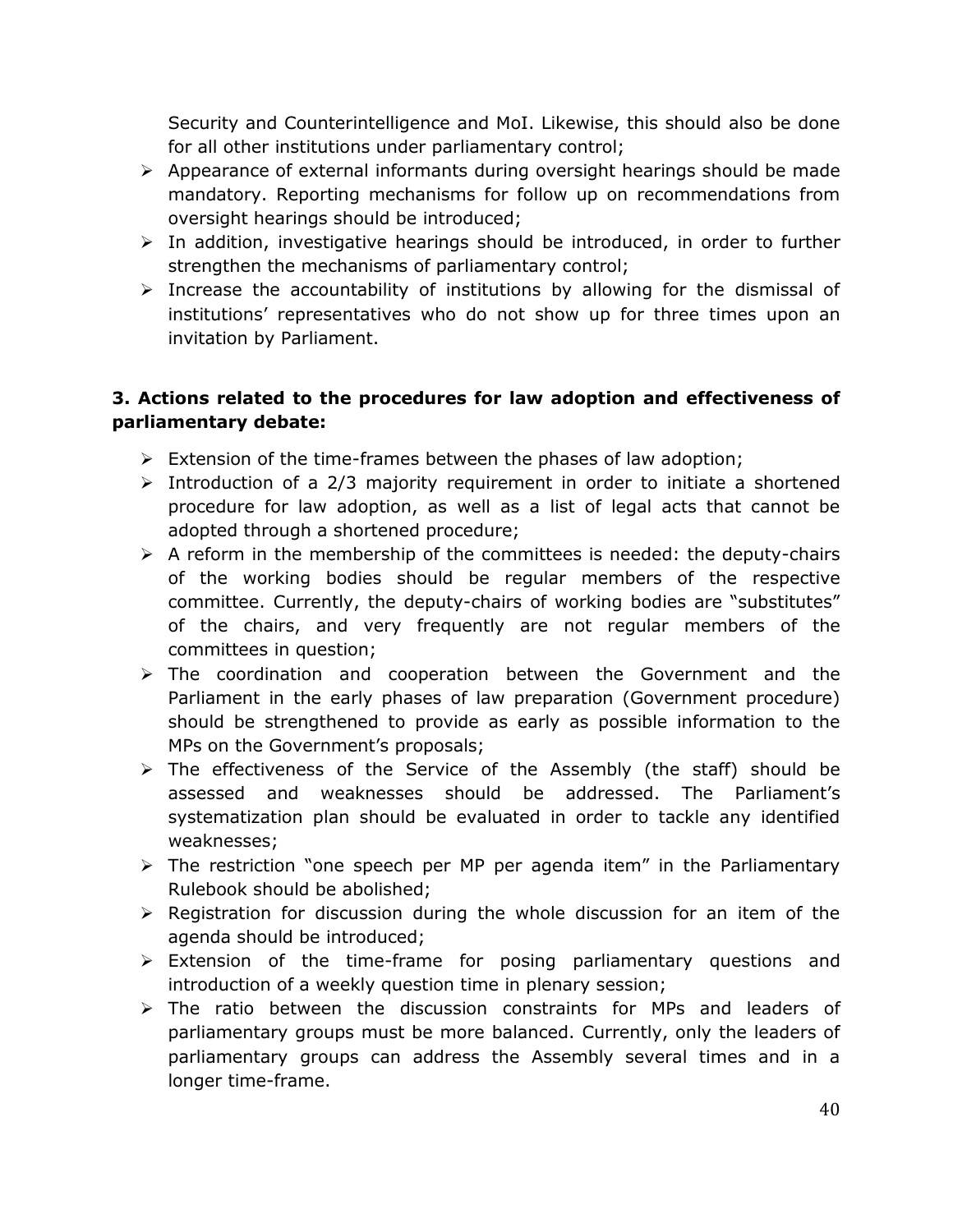### **INSTRUMENTS**

### **1. Transparency and inclusiveness of the work of the Parliament:**

- $\triangleright$  Extend the Parliament's website information on the MPs and their work:
	- MPs' biographies, contact information; financial disclosure (salary, additions to salary based on committee membership, transport reimbursement and lodging reimbursement; property list, Declaration of Interests (linked to SCPC web)) [role model: UK Parliament and US Congress], vote records (role model: European Parliament), attendance at parliamentary sessions, speeches on parliamentary sessions, space for the MP to justify absence from parliamentary sessions, meeting agenda, etc.;
- $\triangleright$  Providing open access to parliament for CSO's and citizens;
- $\triangleright$  Amend Article 21 of the Law on the Parliament to allow for 10 MPs to schedule an oversight hearing;
- $\triangleright$  Introducing a provision in the Rules of Procedure of the Parliament that would make scheduling of a public hearing within the parliamentary committees mandatory at the beginning of the legislative process;
- $\triangleright$  Introducing provisions within the Rules of Procedure that will requlate the functioning of the Parliamentary Channel and the Parliamentary web-site according to the principles elaborated above: development of a program scheme of the Parliamentary Channel, publishing of recorded sessions on the Channel and the web-site;
- $\triangleright$  Amend Article 107 of the Rules of Procedure to make the publication of the Stenographic notes from the Committees' sessions mandatory through the Parliamentary web-site;
- $\triangleright$  Introduce provisions in the Rules of Procedure that will regulate registration and accreditation of external stakeholders for participation in the Parliamentary activities and discussions;
- $\triangleright$  Introduce a provision within the Parliamentary Rules of procedure that will provide a regular recurring schedule of parliamentary activities, as described above.

## **2. Mechanisms of parliamentary control:**

- $\triangleright$  Introduction of an inquiry committee tasked to assess the performance of current officials at the independent regulatory and oversight bodies. The Parliament should act according to the findings of this committee;
- $\triangleright$  The Parliament should receive, upon request, extraordinary reports from independent regulatory and oversight bodies tasked to oversight cases of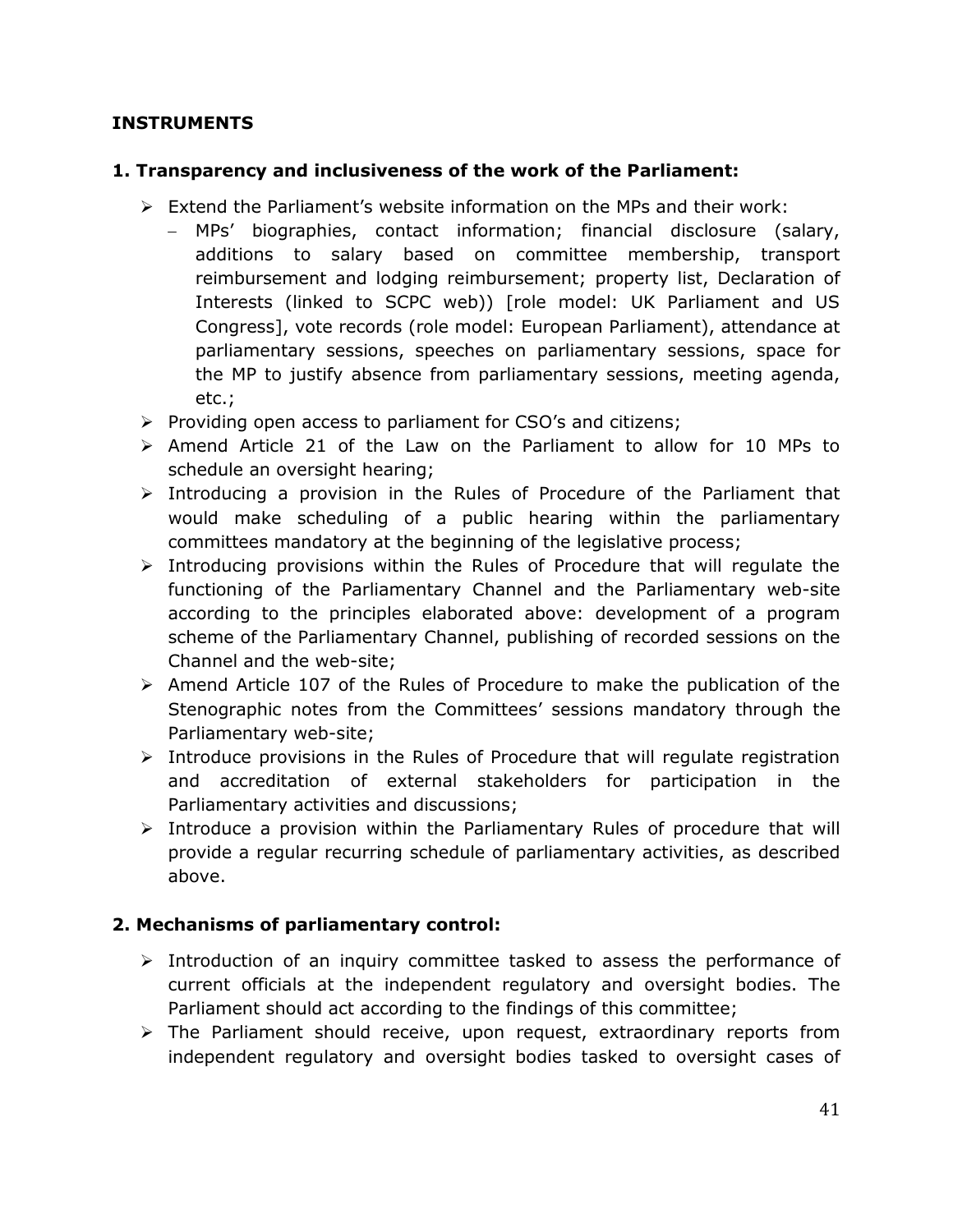election fraud, media clientelism and high level corruption. This reports should be presented and discussed on public hearings;

- $\triangleright$  Participation of civil society and experts on regular basis and equal footing within the parliamentary committees competent for oversight of the UBK and MOI should be introduced;
- $\triangleright$  Introduction of strict deadlines and consequences for ignoring the recommendations or demands of the Parliament towards the Directorate for Security and Counterintelligence and MoI;
- $\triangleright$  Introduction of a legal framework for inquiry committees through amendments to the Law of the Parliament, including a law regulating obligatory presence of witnesses, the introduction of an oath for witnesses and defining the relation between parliamentary inquiries and the Judiciary;
- MPs should request accountability and resignations of public officials for nonattendance of external invitees during oversight and investigative hearings;
- $\triangleright$  Establish legal framework that would stipulate accountability of heads of institutions for not showing upon an invitation from the Parliament.

## **3. Procedures for law adoption and effectiveness of parliamentary debate:**

- $\triangleright$  Amendments to the Rules of Procedure of the Parliament:
	- − Amend the provisions that stipulate the time-frames between the three phases of the law adoption and especially between the first and the second phase.
	- − Amend Article 171 in order to include a provision where a 2/3 majority requirement will be stipulated to initiate a "shortened" procedure of law adoption, as well as list of legal acts that cannot be adopted through a "shortened" procedure.
	- − Amend Article 80, point 2, in order to abolish the provision stating that registration for discussion can only take place in the first minute of discussion; registration for discussion should take place during the whole discussion.
	- − Amend Article 86, point 1, to abolish the restriction "one speech of MP per agenda item".
	- − Amend Article 39, points 5 and 6, regarding the time constraints for parliamentary questions, as well as Article 42, point 3 which allows abuse of time at plenary sessions for presenting written responses from previous sessions and questions asked between sessions. This practice of presenting written responses limits the time for new MPs questions and interferes with the principle of 2 vs. 1 MPs questions benefiting the MPs belonging to the opposition (Article 40, point 2).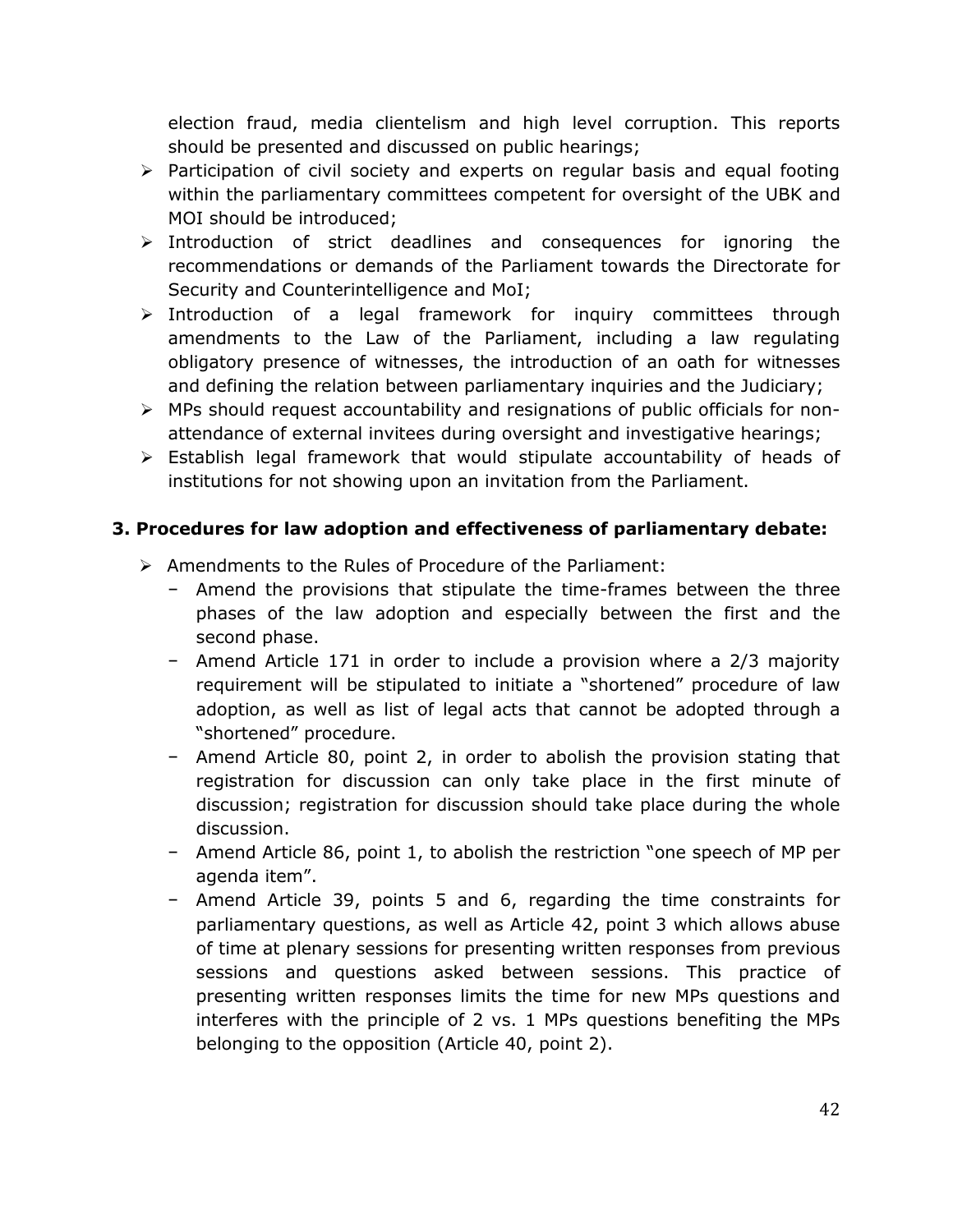#### **KEY INSTITUTIONS AND POSSIBLE ROLE**

All interventions are within the internal organization of the work of the Parliament. Thus, the Parliament is the sole institution that should act upon the proposed interventions. All parliamentary parties and corresponding parliamentary groups should openly support the interventions. The Parliamentary Institute, CSOs and think-tanks working in support of the functioning of the Parliament must inform the MPs about the implications of the proposed interventions.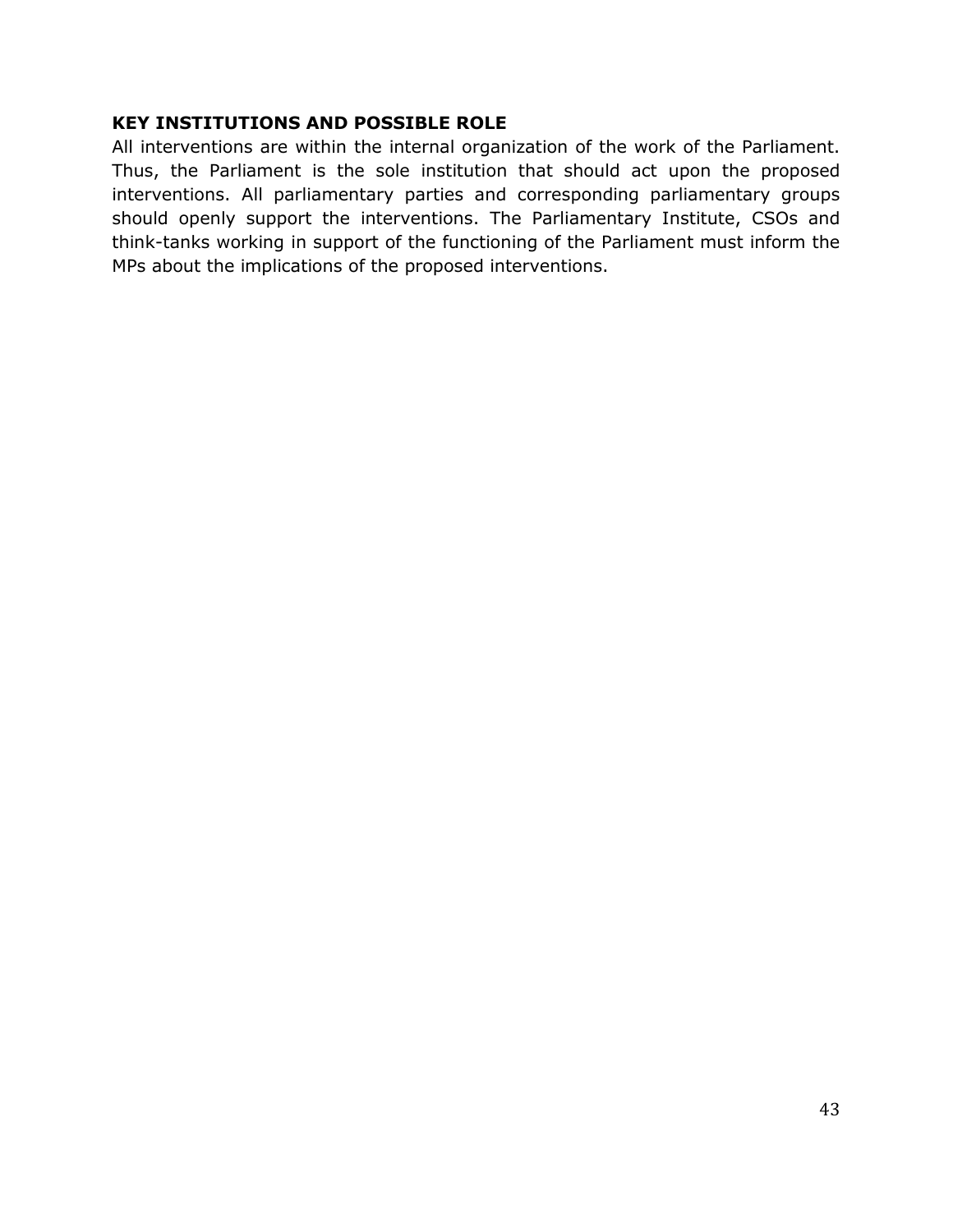### **CIVIL SOCIETY**

#### <span id="page-44-0"></span>**INTRODUCTION**

The civic participation in both the policy-creation and the political process is highly marginalized at the moment. The dominant avenue for advocating individual or group interests and needs are the political parties. The political parties are the center of the political and institutional powers. The grass-root unstructured initiatives face high legally defined thresholds for legislative initiatives, central or local referendums, local petition or impeachment of an elected representative. On the other side, most of the current established mechanisms and practices for consulting the civil society are either dysfunctional or just formal. In such a situation civic participation at both grass-root and policy level is limited and insufficient, which leaves wide space for substantial influence coming from the political parties and the public institutions only.

#### **GENERAL PRINCIPLES**

- $\triangleright$  Securing legal framework on freedom of peaceful assembly (right to protest) in line with international standards and ensuring its effective implementation;
- $\triangleright$  Empowering direct democracy and the grass-root civic initiatives through incentives for local referenda, civic legislative initiatives and petitions;
- $\triangleright$  Informing the citizens on the participation instruments and opportunities;
- $\triangleright$  Establishing relevant (based on needs), transparent and accountable public funding for civil society and its development;
- Establishing competent, capacitated and independent Office (current Unit for Cooperation with NGOs in the General Secretariat) with a separate budget and legislative initiative;
- $\triangleright$  Substantial review of the Governmental Strategy for Cooperation with the Civil Society and the Action Plan;
- Establishing independent and representative Council for Cooperation with Civil Society;
- $\triangleright$  Establishing effective consultative mechanism for policy-making and legislation with guarantees for civic involvement in all the policy-making phases.
- $\triangleright$  Endorsing the self-organized models of civic participation in order to achieve higher degree of pluralism and to stimulate the civic participation (ex. National Youth Council, Student Parliament, High-school forms of selforganization etc.)
- Guaranteeing an enabling environment for the CSOs that will ensure protection against hate speech, personal attacks or other forms of illegitimate pressure or intimidation.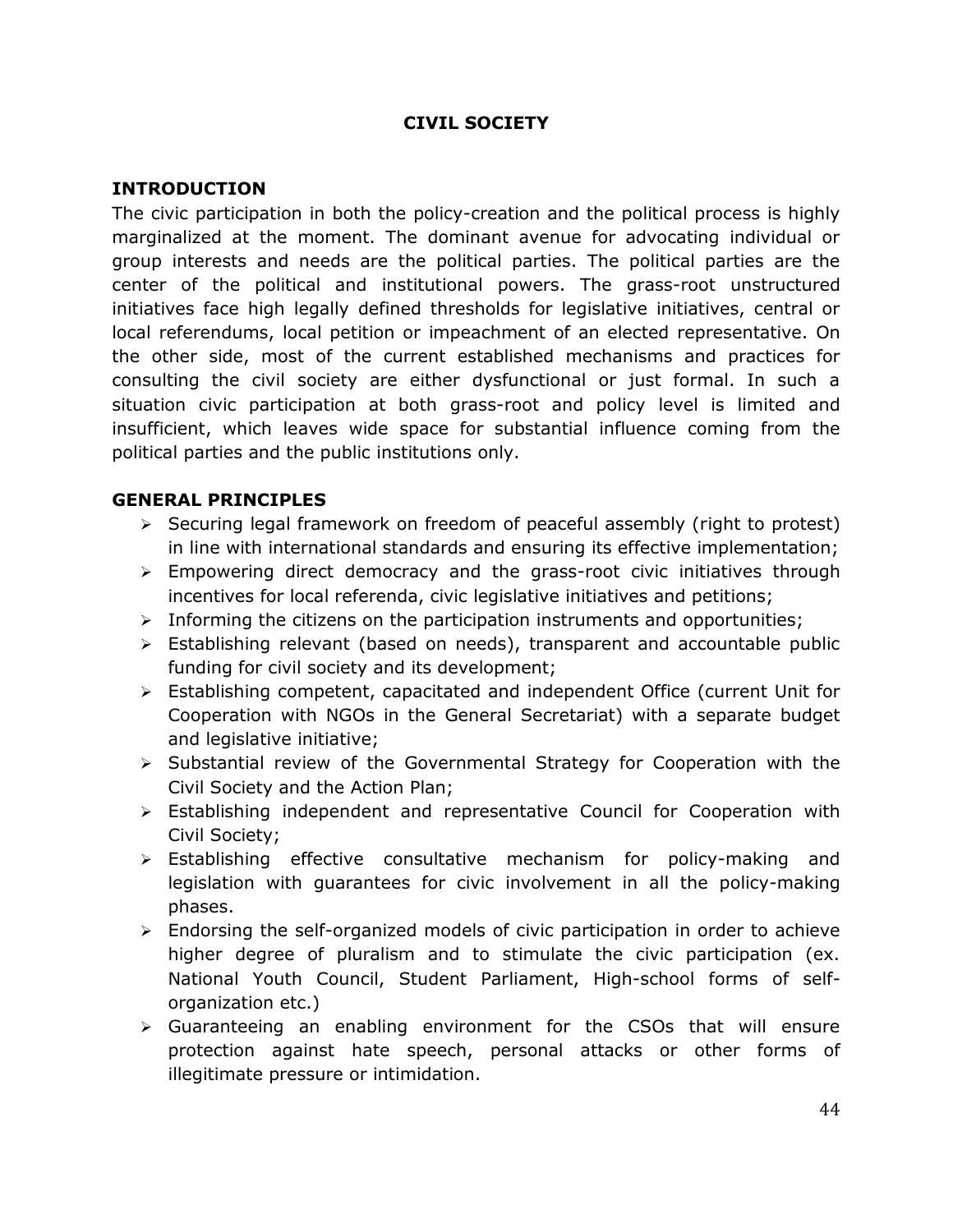#### **INSTRUMENTS**

## **Urgent**

**Amendment of the relevant laws in order to substantially decrease the legal thresholds for local referenda, civic legislative initiatives and petitions.** This intervention requires both conceptual and logistical interventions given the current low accessibility of the institutions for registering the citizens willing to participate in these forms of direct democracy.

- $\triangleright$  Provide possibility to collect signatures for (local) referenda by the citizens/initiators on public spaces (e.g. squares) vis-à-vis local SEC offices;
- $\triangleright$  Review and revise as needed the Law on LSGs/decentralization to provide for further direct democracy mechanisms, incl. CSO representatives in Councils, development of local Strategies for Cooperation with CSOs and provide financial and non-financial support to such initiatives.
- $\triangleright$  Massive and interactive media campaign to inform the citizens for their participation opportunities and stimulate activism simultaneously.

## **Establishing independent and representative Council for Cooperation with Civil Society**

- $\triangleright$  Revision of the decision for establishment of Council in accordance with the proposals given by the CSOs before adoption, including the selection of CSO Council members by its CSO fellow colleagues;
- $\triangleright$  Technical role of the Unit in organizing selection;
- $\triangleright$  Role of the President and majority of members (14 vs 13) belongs to civil society-showing of political will to listen to needs of CS;
- $\triangleright$  Budget, min. 4 sessions per year, etc.

## **Securing legal framework on freedom of peaceful assembly (right to protest) in line with international standards and ensuring its effective implementation**

- $\triangleright$  Withdrawing the new regulation of the Police Law from March 2015 (4 new means for breaking a crowd and video tapes) and conduct of full investigation, disciplinary measures and publication of findings on the use of excessive force by police on  $5<sup>th</sup>$  May, 2015 protest;
- $\triangleright$  Following the progress in the implementation of the measure to set a neutral zone around the Parliament in the Plan of Activities of the Government of the Republic of Macedonia (point 4.1.) prepared based on the List of Urgent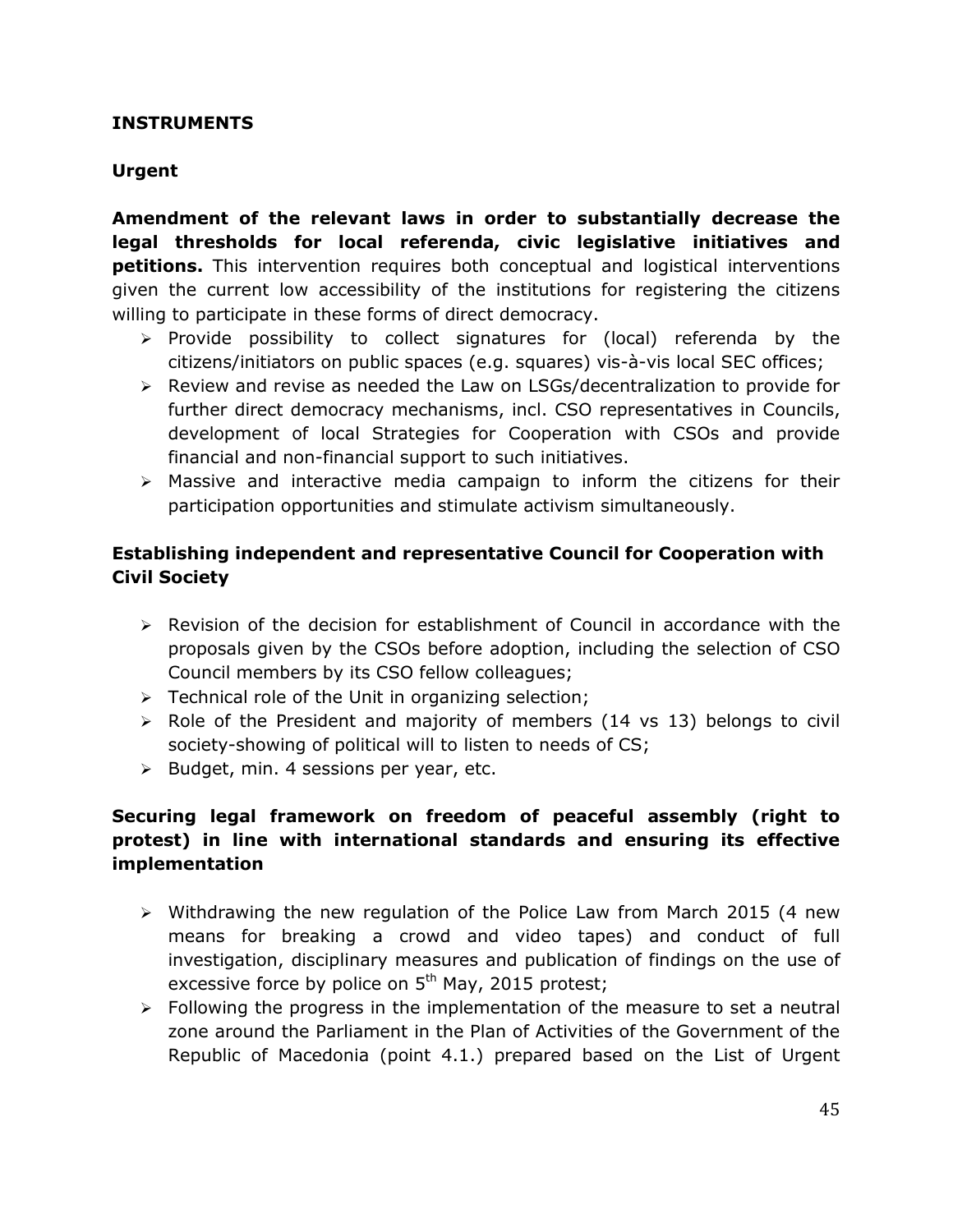Reform Priorities of the Republic of Macedonia and indicating the potential limitations of the freedom of assembly.;

 $\triangleright$  Full and non-selective application and respect of the freedom of assembly by the institutions and police, especially in the cases of peaceful assembly. It is necessary to strengthen the capacities of the institutions and police to use proportional force to introduce public order and peace, incl. devising guidelines and training based on the UN Special Rapporteurs Maina Kiai and Christof Heyns Pratical Recommendation son Management of Assemblies (A/HRC/31/66) March 2016.

## **Short term**

## **Establishing relevant (based on needs), transparent and accountable public funding for civil society and its development**

- $\triangleright$  Revising and adopting of the 2014 draft Decision on use and distribution of public funding for financing programme activities of associations and foundations (budget line 463) including defining clear procedure and criteria for distribution of funds (multi-annual financing and institutional funding, projects and co-financing of foreign (EU) projects);
- $\triangleright$  Revising the Law on Games on Chance and Lotteries Proceeds Art. 16 making obligatory public call for receiving funds and reporting on spent public money;
- $\triangleright$  Analytical presentation of the budget line 463 to six digits about the transfers to CSOs (associations, foundations) via ministries, agencies from transfers to political parties and other entities.

## **Establishing competent, capacitated and independent Office (current Unit for Cooperation with NGOs in the General Secretariat) with a separate budget and legislative initiative**

- $\triangleright$  Upgrade the status of the current unit to an independent Office within the scope of the GS, guaranteeing independence to act of its staff in contacts and communication of CSOs, establishing of effective communication strategy with CSOs/line ministries contact points, support to the Council for Cooperation with CSOs (its Secretariat) and fulfillment of the Strategy, its review and preparation of new Strategy/targeted strategic measures in area of financial sustainability and viability of civil society (for example tax exemptions for individual, corporate giving, PBO status, economic activities generation, volunteerism);
- $\triangleright$  Provide additional staff (up to 5);
- $\triangleright$  Provide independent budget for the Office to perform its tasks timely and independently.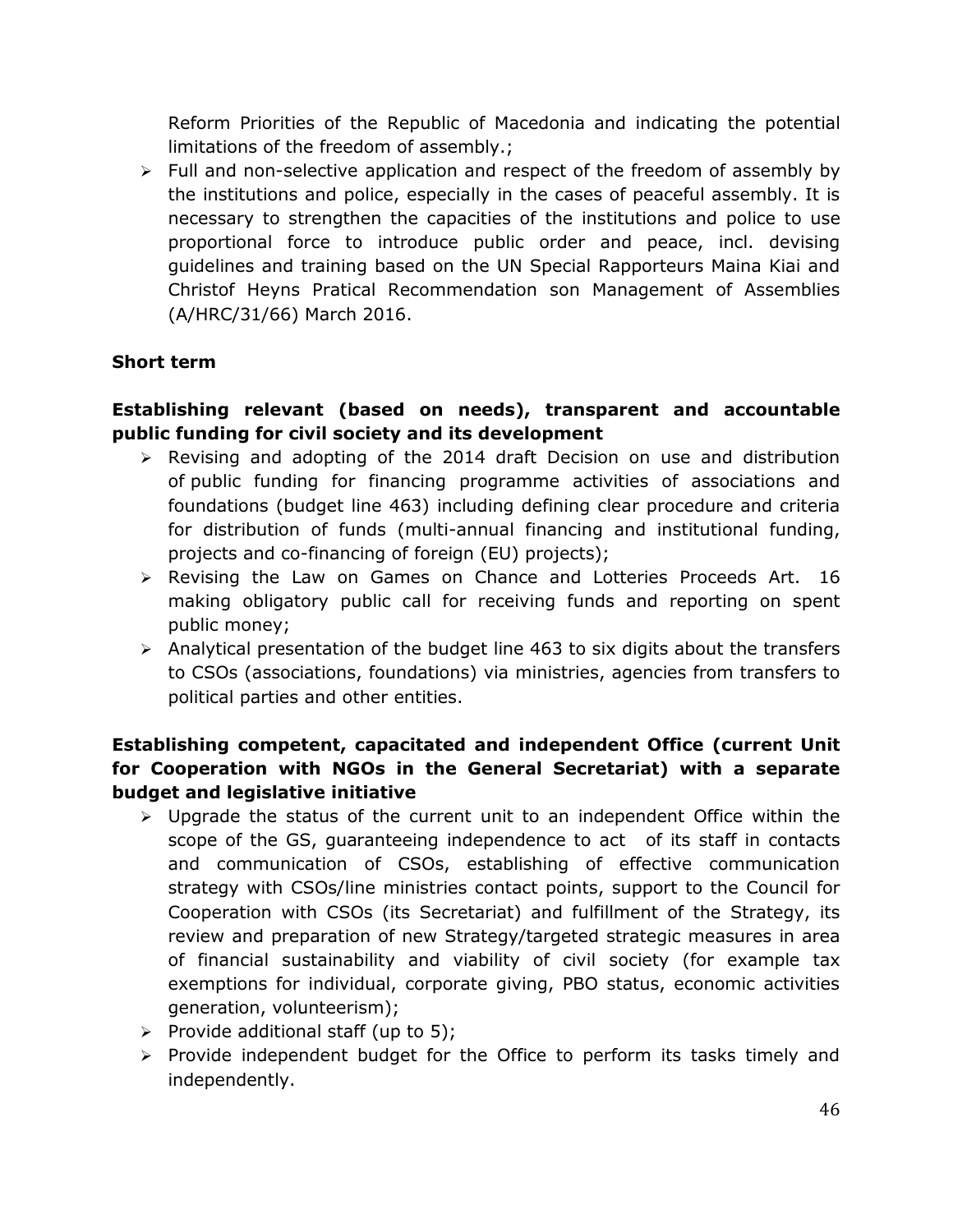**Review of the current Strategy for Cooperation with the Civil Society and Action Plan to introduce effective and targeted measures for effective functioning and development of civil society** 

- $\triangleright$  Document for mapping the state of play in the civil society (number of CSOs registered, active and inactive) and defining the notion 'enabling environment' for the CSOs in a broader sense.
- Endorsing all the existing effective thematic CSO networks (Anti-corruption, IPA 2 CSO mechanism, Network 23, National Youth Council, Citizens for Macedonia, Gender Equality Platform etc.) and their further transparency and openness for new membership.
- $\triangleright$  Review the current Action Plan in participatory process with civil society and allocate budget funds for realization of the activities provided in the Strategy, and for all relevant state institutions;
- $\triangleright$  Review the Action plan measures to insure proper, timely implementation of existing and upgrade necessary measures via an inclusive process including stakeholders/key CSOs (e.g. former WG on development of the Strategy);

## **Consistent, timely and full implementation of the Regulatory Impact Assessment Methodology, including obligatory consultations with civil society.**

- $\triangleright$  The Government should make public all conclusions at its sessions and for limited cases it should develop clear criteria for when this could not be done (e.g. national security);
- $\geq$  The Government should publish its Working Plan 2017 of its work by Q4 2016;
- $\triangleright$  All ministries should publish their annual Regulatory Impact Assessment plans in Q1 of every year;
- $\triangleright$  Use of evidence-based policy-making, with substantial analysis that include fiscal implications;
- $\triangleright$  Full publication of policy-development plans and draft legislation and prolonged time frame for consultations on ENER to minimum 20 days;
- Make mandatory preparation and adoption of Annual Report on Consultations incl. substantive elements (feedback from stakeholders, responses from institutions, accepted/rejected proposals, reasons etc.)

## **KEY INSTITUTIONS AND POSSIBLE ROLE**

 $\triangleright$  General Secretariat of the Government - Relevant for the Strategy for Cooperation with the Civil Society and the supporting documents and coordination of the consultations at executive level;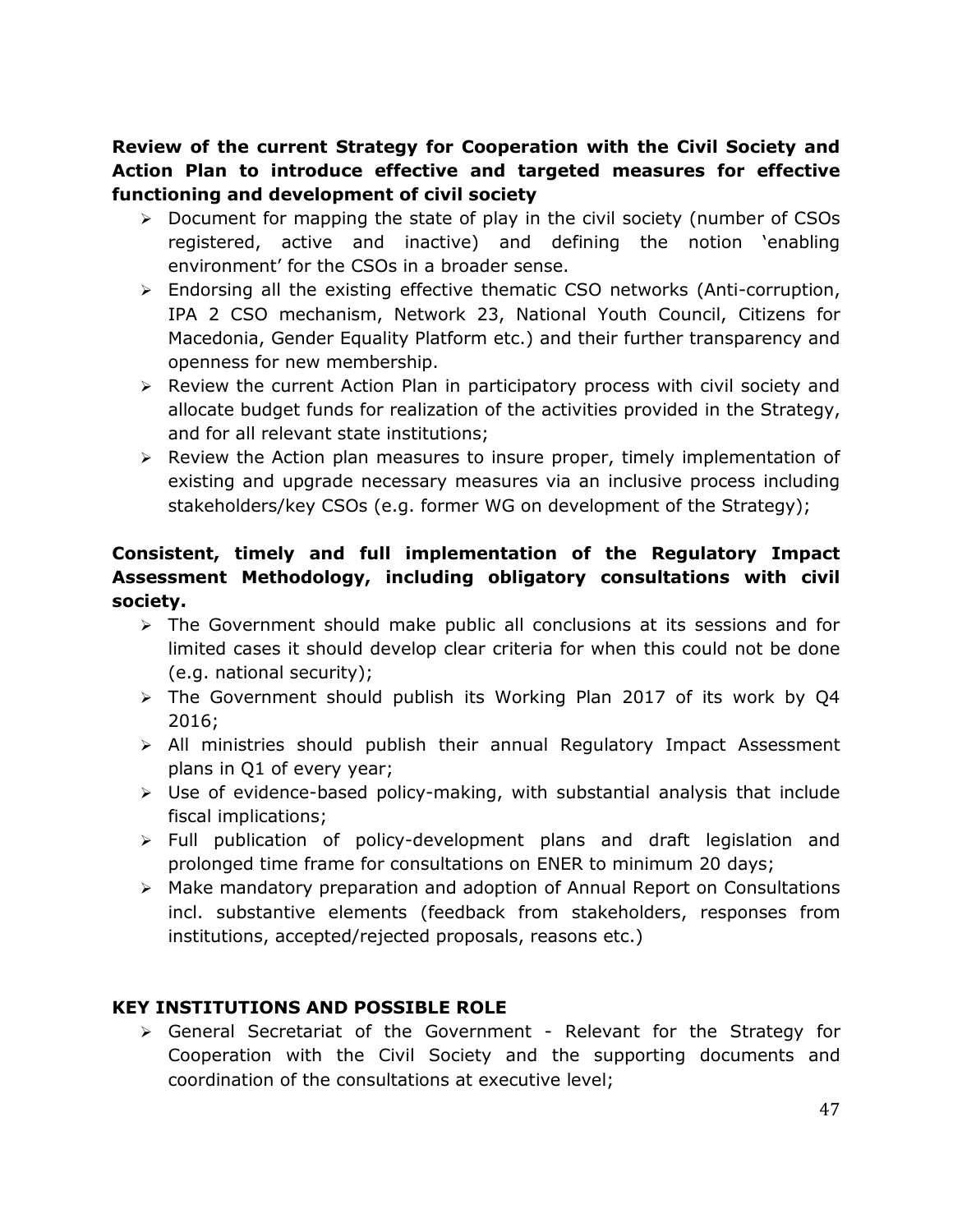- > Parliament of the Republic of Macedonia Relevant for giving real life to the consultative groups;
- > Secretariat for European Affairs Coordination of the funding and the EU framework;
- Ministry of Justice Relevant for the laws tackling the civic initiatives and the direct democratic input;
- > State Election Committee.
- $\triangleright$  Agency for Youth and Sport (Reform)
- > Ministry for Local Self-Government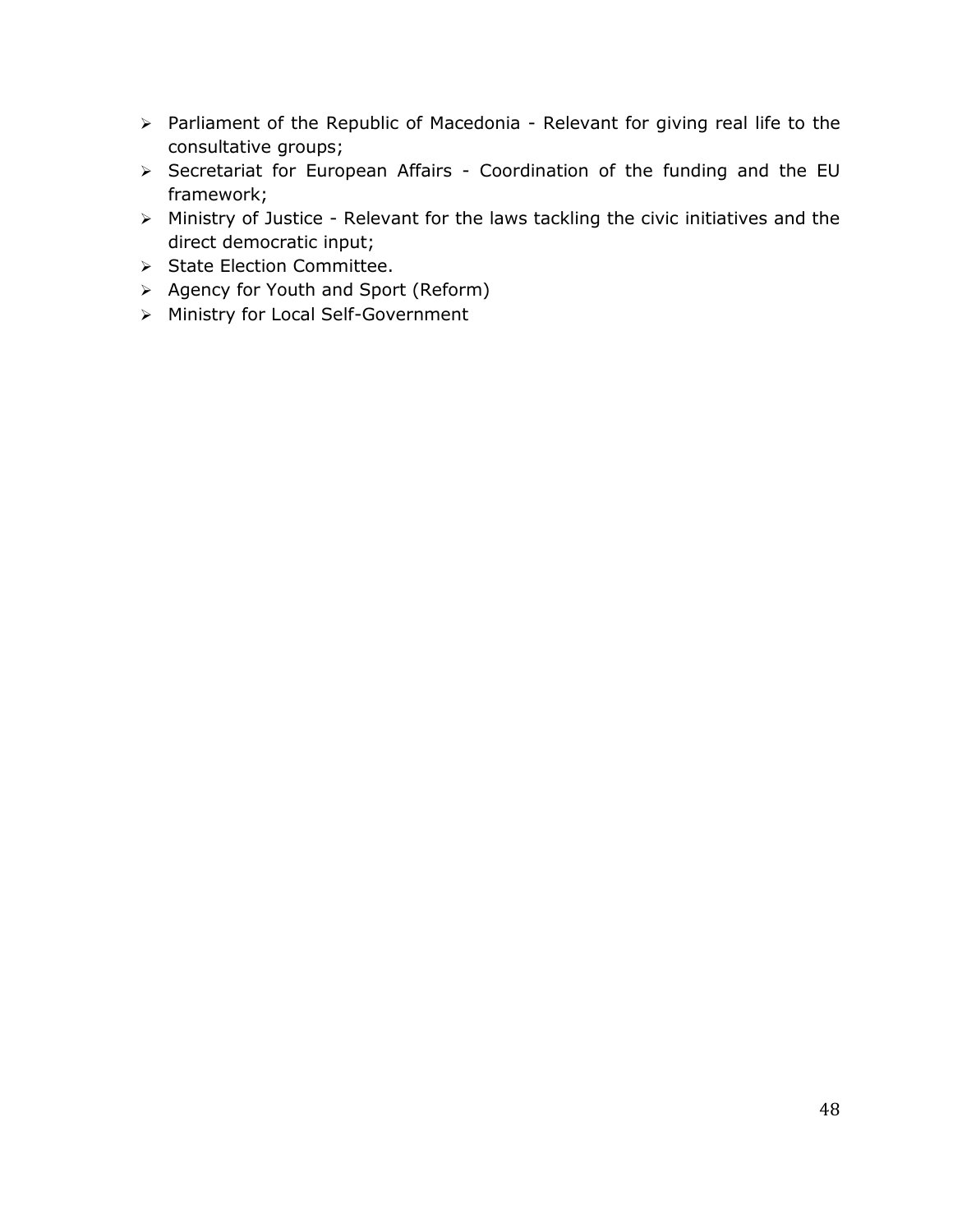#### **SOCIAL PROTECTION, WELFARE AND SUSTAINABILITY**

<span id="page-49-0"></span>Addressing poverty, inequality and environmental challenges requires reviewing the failures of the existing system. It is important to learn the causal connections between the existing overall policies of the country and the consequences they have on poverty, inequality, overall welfare and environment and then to design a system that can address these issues.

Partial strategies addressing only poverty, only inequality, only pollution, only ethnic and/or othering issues are addressing just one aspect of the problem, while these issues are clearly intersectional. They may be consequences of the failure of the rule of law, of the non-functioning institutions, of the prevailing corruption, of the bad education and healthcare, of the failure of the government regulation, of the abuses of firms' market power, of the weak protection of consumer rights, of the low and declining labour rights, of the regressive tax system, of the stingy system of social protection etc. It is the joint operation of all these failures that leads to high poverty, inequality, environmental degradation and overall unsustainability.

Establishing a well-functioning system with respect to all these segments of the society would increase welfare of citizens and lead to sustainable development, no doubt. Unfortunately, establishing such a system has never been envisioned in Macedonia. These are challenges that a technical government cannot solve within its mandate, both because of a lack of time and because of a lack of legitimacy for such a task. However, what a technical government can do is to initiate a discussion on these issues and on the best strategy for addressing them. It can assess the problems, review the approaches for dealing with them and propose a possible set of measures.

As principle, social policy must be developed through long lasting, sustainable and systemic solutions, not through short term action plans that target a select few from various categories of users of social care. Republic of Macedonia must maintain its Constitutional character as a social welfare state.

Accepting the importance of social protection instruments, and in the aim to prevent abuse of social transfers distributed in the form of social services to exert pressure on users of social services i.e. social means tested social transfers used to pressure users during elections campaigning, we propose the following activities: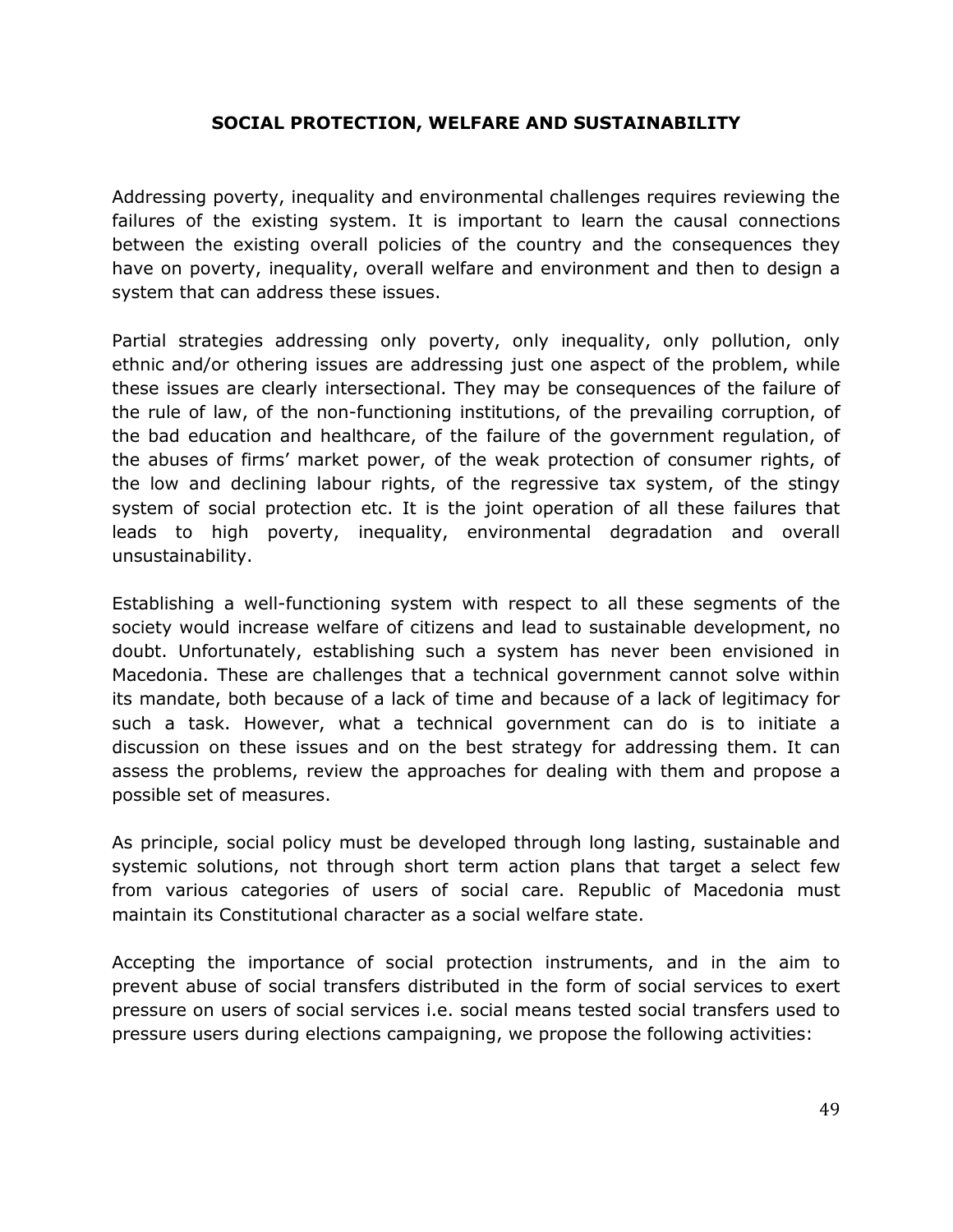#### **ACTIONS AND KEY INSTITUTIONS**

Action is focused on "on the spot" monitoring over procedures for allocation of all means tested social transfers. These activities should be implemented by the Ministry of Labor and Social Policy and Ministry of Health. Activities have to be implemented in cooperation with CSOs and experts. They should be initiated urgently (preferably implemented within 2 months) by the next competent Government. Legislative amendments should ensue following reconvention of parliament and new Government. Complexity of the activity creates a need for a monitoring framework which will provide regular reports regarding the stages of the implementation.

## **"On the spot" review and monitoring**

The measure foresees developing a monitoring mechanism over first and second instance commissions for allocation of social means tested benefits. Monitoring activities over the provision of social benefits (e.g. social assistance, permanent assistance, compensation for assistance and care by another person, one time assisstance, mobility and blindness assistance, deafness assistance) will ensure transparency and rule of law, impartial treatment of users, and restoration of trust and reliability on the social protection system. Activities will rely on inclusion of relevant CSO's and experts from the cabinet of the MLSP.

#### The action will have:

**Direct impact:** Can contribute to remove barriers to access and use of social transfers.

**Indirect impact:** Can help foster release among users of social transfers from the fear of losing welfare if they not vote for the party on power. Furthermore can contribute to changes in behavior of users.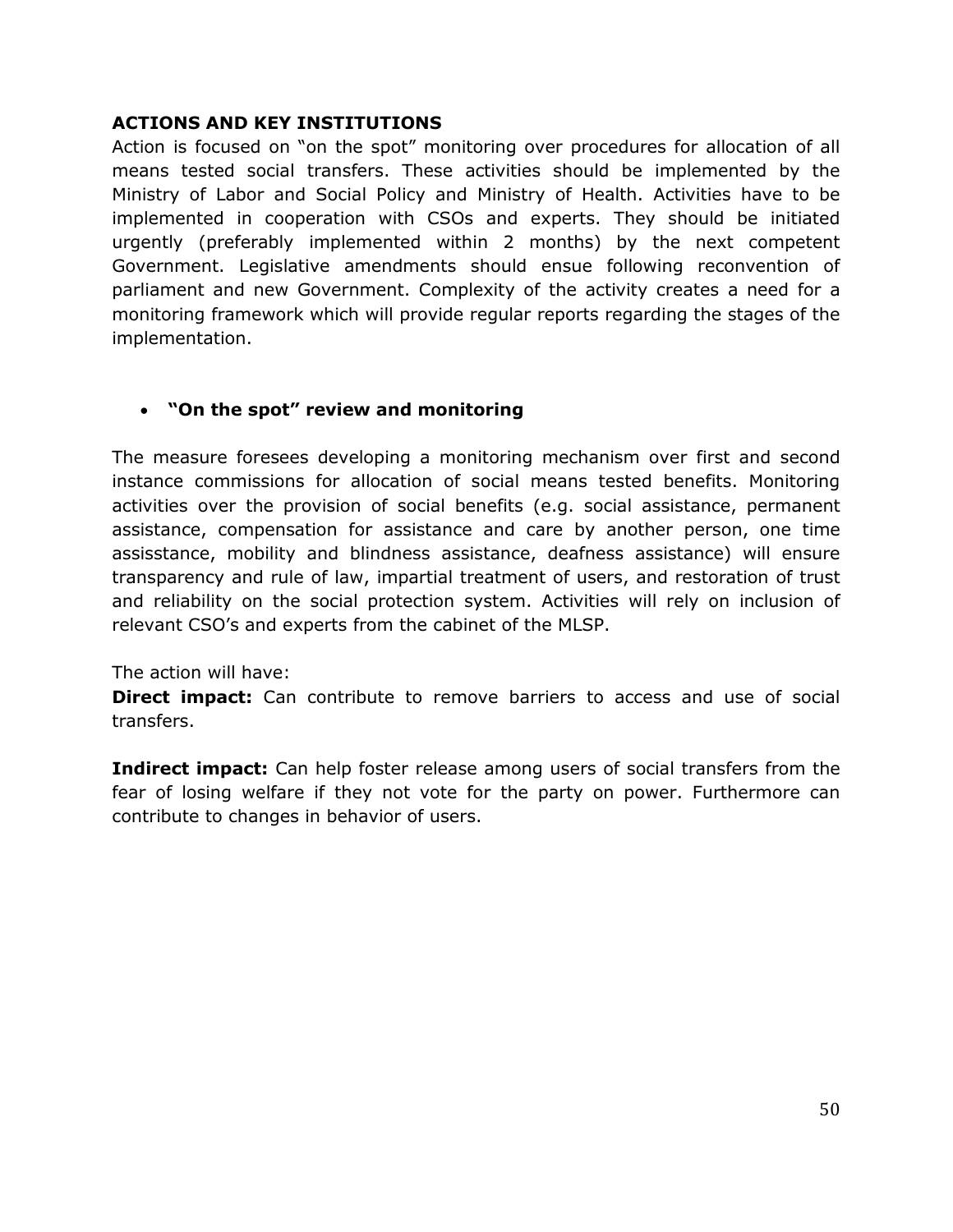#### **EDUCATION AND YOUTH POLICIES**

#### <span id="page-51-0"></span>**INTRODUCTION**

Overregulation of education, lack of analysis and consultation with education stakeholders resulted in introduction of many controversial education policies with devastating effects on quality of Macedonian education. A created atmosphere of pressure, control and fines across all levels of education brought frustrations among students, teachers and parents and mistrust in public institutions and education system. Politization and partization is excessively observed across all education levels as never before. It can be seen in appointment of school directors and parents' representatives in the School boards, as well as recruitment, employment, assessment and promotion of teachers.

The purpose of the external testing to check the objectivity of the teachers' assessment of students has multiple negative effects on students' progress and achievement alike on teachers' salaries and employment. The new Law on Teachers and the new Law on the Teachers Academy derogate the initial teacher training and opens room for greater state and party control over the recruitment and employment of teachers. The National Strategy for integrated education failed to give positive results. Division of students by language of instruction resulted in separation and segregation in different shifts and schools with little or no interaction among students from different ethnic communities. The parallel processes of developing different strategy documents fails to consider the education holistically, as integral system. The national bodies, commissions' institutions and agencies with overlapping mandates make the assurance of quality in education nobody's job. The analysis suggested factual mistakes, content inconsistences, ideological and ethnocentric discourses present in textbooks and curricula.

Lack of independence and professionalism of the Higher Education Accreditation and Evaluation Board along with the lack of transparent internal and external procedures for quality assurance are serious impediment to quality in Macedonian higher education, particularly in the context of increasing number of dispersed study programs and new (private and state) higher education institutions in the country.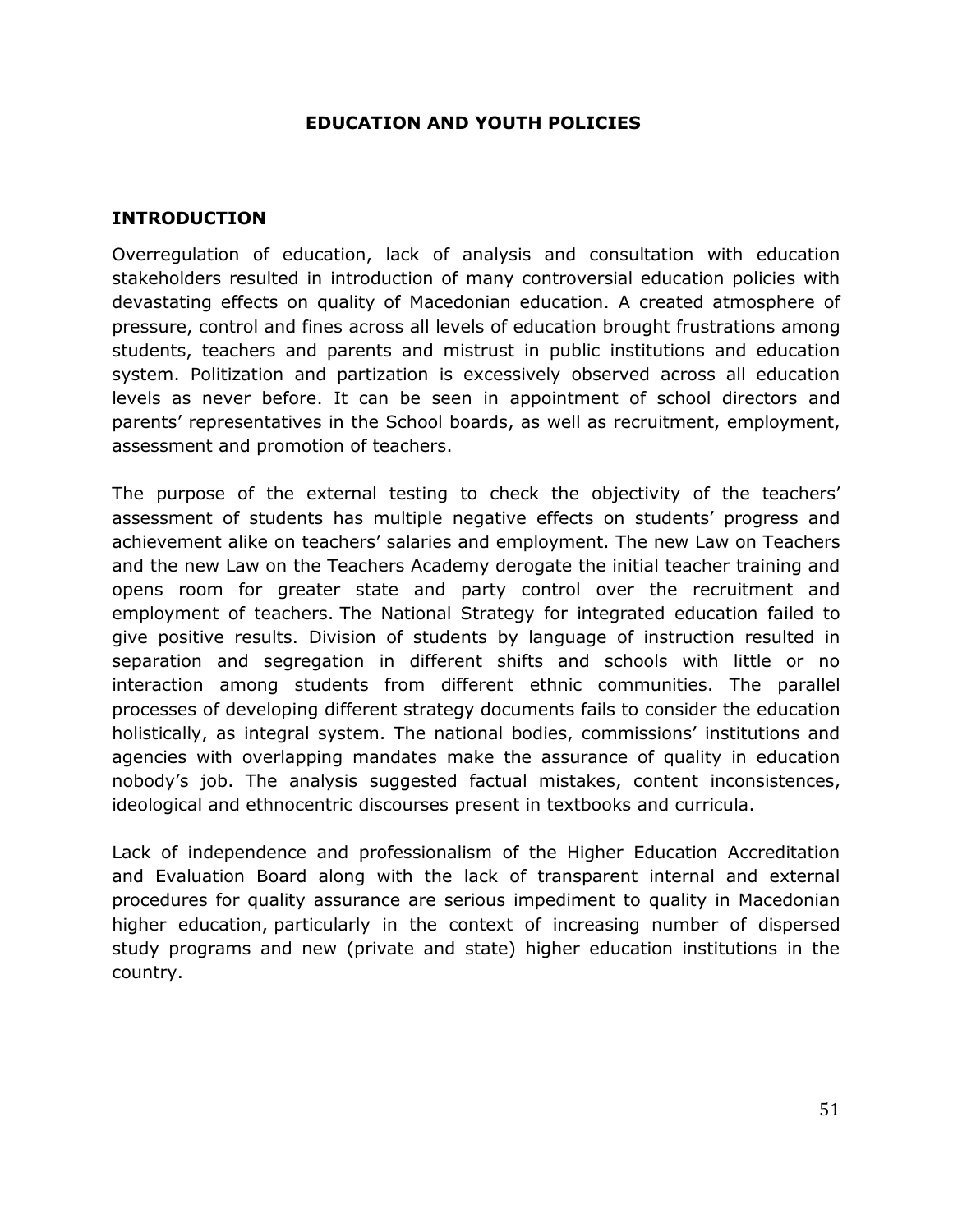#### **GENERAL PRINCIPLES**

- $\triangleright$  Transparent and inclusive education policy making process to ensure active involvement of all stakeholders (schools, teachers, parents, students. CSOs, experts);
- $\triangleright$  Piloting models and measures and evaluating their effectiveness and impact on students learning prior to frontal introduction of any education reforms;
- $\triangleright$  Depoliticization and departization of education to decrease the pressure over the teachers and relax the atmosphere across the education institutions;
- $\triangleright$  University autonomy to be respected and ensured as envisaged with the Constitution, consequently, the independence of HEAEB to be ensured as a precondition for professionalization of the highest national body in higher education;
- $\triangleright$  Inclusive curriculum that respects different educational, dispositional, social, ethnical or cultural background of students and families and is based on justice, respect, dignity, non-discrimination, equality and accessibility for all.

## **INSTRUMENTS**

## **Urgent**

- $\triangleright$  National Program for Development of Education and other long-term education documents such as the Strategy for Intercultural Education which are developed at the time should be stopped, until conditions for inclusive and quality processes are created;
- $\triangleright$  Withdrawal of all articles in the relevant educational laws related to fines and fees for parents, teachers and students;
- Withdrawal of the Law for Academy for teachers and Law on teachers for primary and secondary schools;
- $\triangleright$  The external testing of students should be implemented in a pilot form, the grades received should not be put in student's files, neither fines and awards for the professors;
- $\triangleright$  State Education Inspectorate to fully inforce its mechanisms to combat the abuse of school premises and staff in pre elections campaigning;
- $\triangleright$  The results from the non-democratic and disputable elections for a new Student Parliament President should be annulled. New elections should take place, but only after the commission established by the University Senate at UKIM for statutory changes, consisted of professors and students will prepare the amendments, and after the electoral model and student organizing model are reformed.
- $\triangleright$  The consultations on the Law on Higher Education should be reactivated to finalize the work on the law amendments, involving different stakeholders, in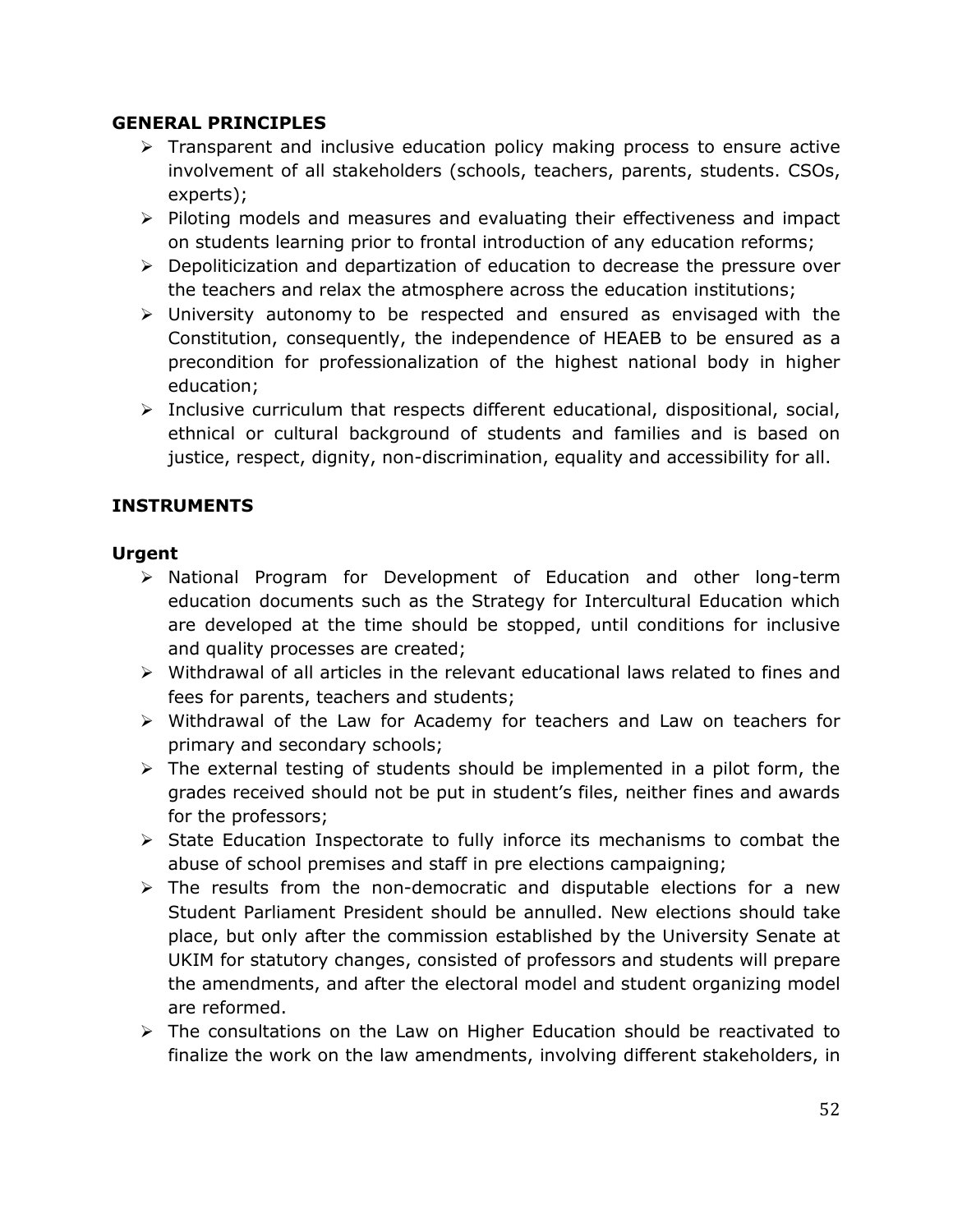particular the Student Plenum and other organizations and movements dealing with the issue of higher education and student rights;

- $\triangleright$  The Parliament should revoke the law on establishing a new university "Damjan Gruev". Further expansion and dispersion of higher education institutions should be stopped;
- $\triangleright$  No new action plans should be developed for the National Youth Strategy 2016-2025, until conditions are created for its thorough revision in consultations with civil society;
- $\triangleright$  A representative of Macedonian youth civil society for the Governing Board of the Regional Youth Cooperation Office should be nominated by  $15<sup>th</sup>$  of September 2016. This process must be transparent and inclusive of civil society;

## **Short term**

- $\triangleright$  Amend the Laws for primary and secondary education in the respected articles that regulate the selection of school board members, appointment of school directors, recruitment and employment of teachers;
- $\triangleright$  The external testing model needs to be subject to review, consultation and amendments;
- $\triangleright$  Student organizing as a concept needs to be introduced in the Law on Secondary education-working group should be established to create draft model for effective youth organizing and participation in decision making processes;
- $\triangleright$  Democratic participation of students in higher education institutions should be determined, and the existing model of student organizing should be revised and adapted to allow for pluralism;

#### **Mid term**

- $\triangleright$  Single comprehensive policy document (Strategy) that will incorporate measures foreseen in separate documents to be prepared in consultations with various stakeholders including civil society in its preparation;
- $\triangleright$  Based on a comprehensive analysis, a serious attention needs to be paid on revision and development of a new curricula and textbooks with the purpose of decontamination of ethnocentrism and ideologization and promotion of democracy values;
- $\triangleright$  Identify and offer models that will de-politicize the selection of school board members;
- $\triangleright$  Introduce concept for support for families in need for assistance for their children in regard to learning, school materials, clothing, and food if necessary;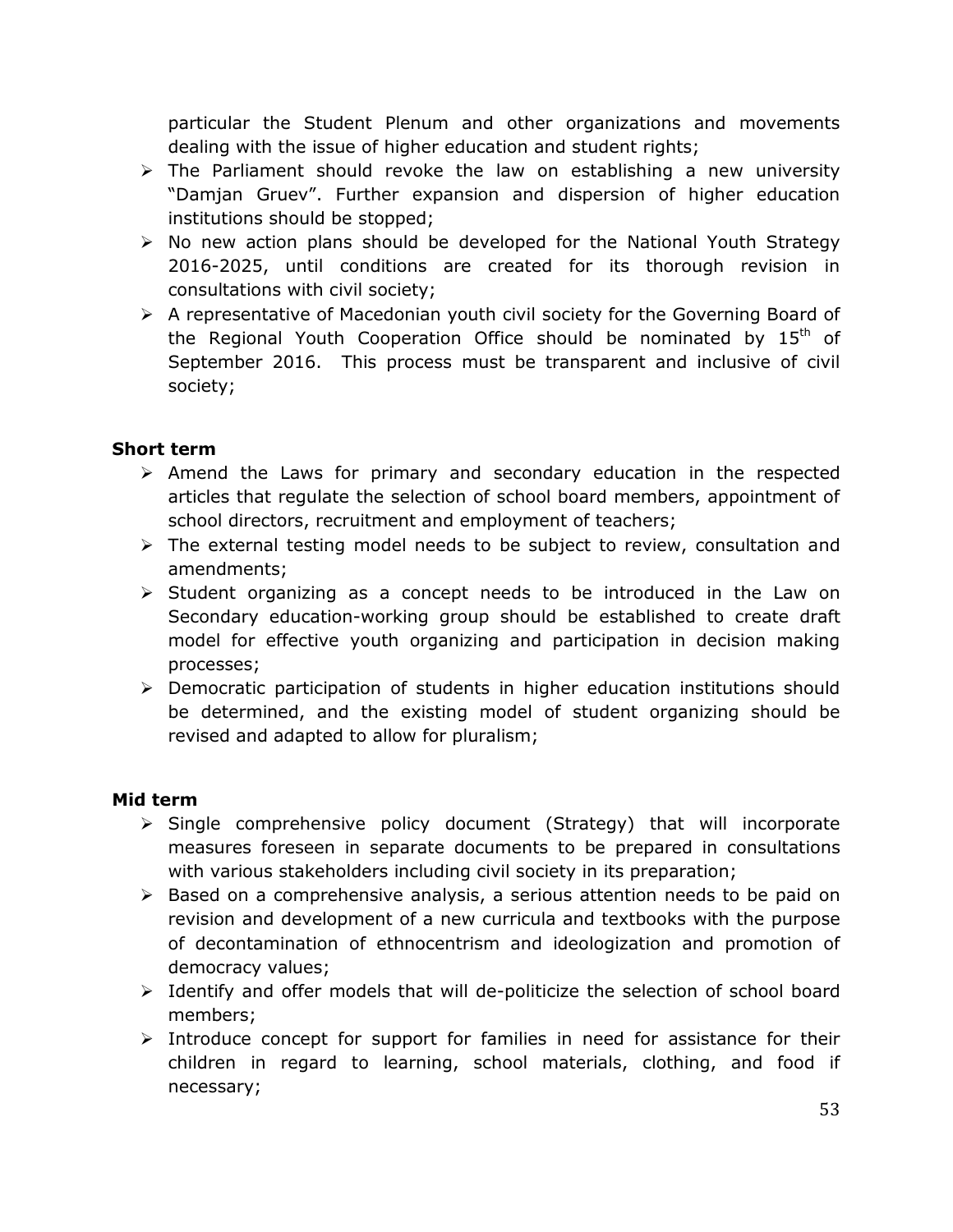- $\triangleright$  Introduce positive educational measures in terms of awards and recognitions for students and teachers;
- Teacher Training Institutions should be reformed, to attract quality students for teaching profession, to harmonize TTI programs with the programs in lower levels of education, to improve and develop stronger partnerships with schools, internships of students in schools to be beneficial for students and for the schools;
- $\triangleright$  Introduce concurrent and consecutive model for teacher training that will be based on teacher competences and each TTI should guarantee the quality of its programs and practice;
- $\triangleright$  Form an Expert Commission that will assess training providers' programs for in-service education of teachers;
- $\triangleright$  Provide funding mechanism for teachers to attend seminars, workshops and training according to identified needs and problems (specifically in terms of multiculturalism, social justice, inclusion, integration, ecology, etc.);
- $\triangleright$  To rethink the existing quality assurance mechanisms and to consider the establishment of a new body responsible for quality assurance of pre-school, primary and secondary education;
- $\triangleright$  External reports from the integral evaluation of schools conducted by the State Inspectorate to be published and become publicly available;
- $\triangleright$  New Law on Quality assurance in Higher Education that will ensure that the Higher Education Accreditation and Evaluation Board is independent and professional agency as a first step towards full membership into ENQA (n European Association of Quality Assurance Agencies).

## **KEY INSTITUTIONS AND POSSIBLE ROLE**

- $\triangleright$  Ministry of Education and Science
- $\triangleright$  National Examination Centre
- $\triangleright$  State Education Inspectorate
- $\triangleright$  Bureau for Development of Education
- $\triangleright$  Higher Education Accreditation and Evaluation Board
- $\triangleright$  Agency for Youth and Sport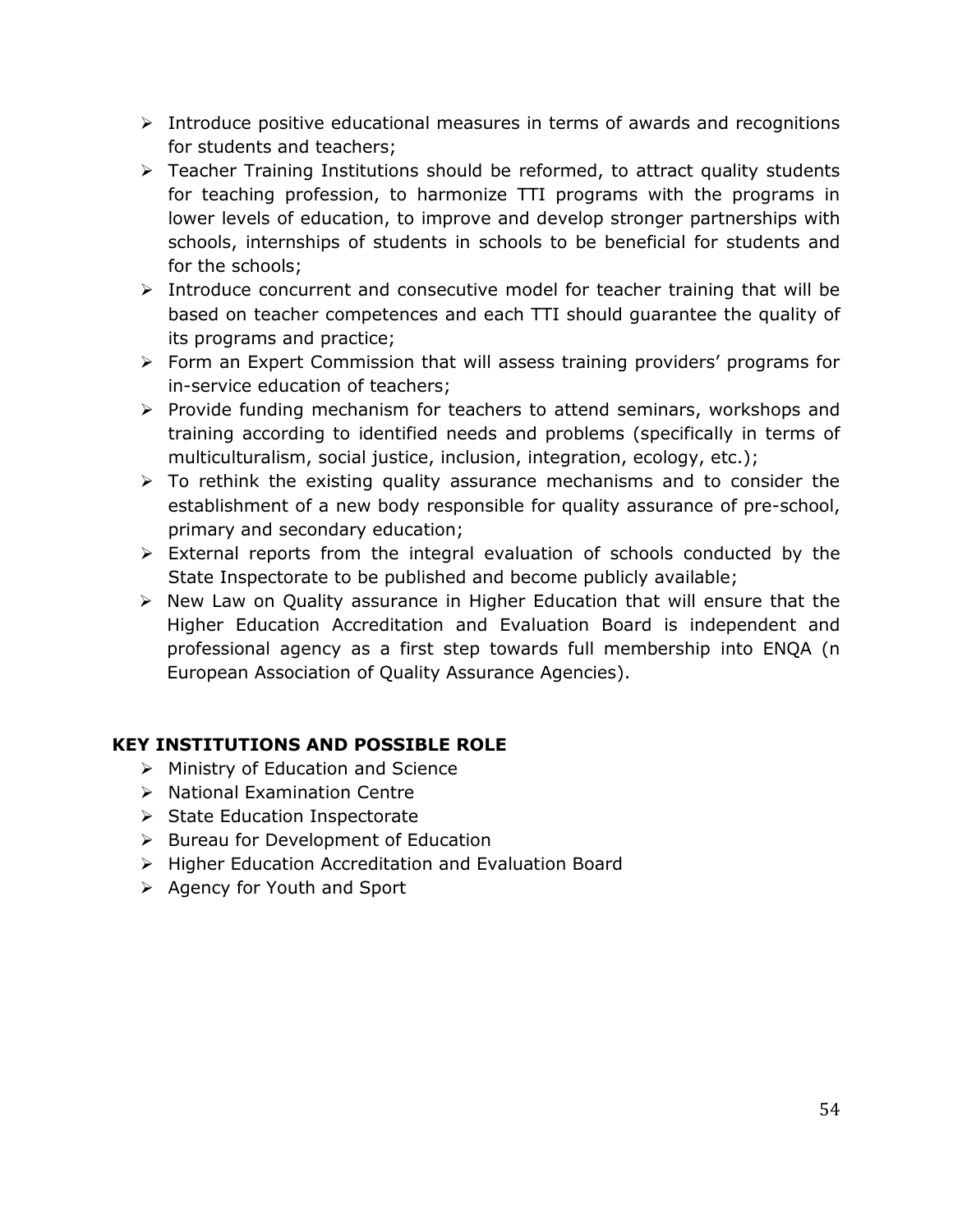#### **ENVIRONMENT**

### <span id="page-55-0"></span>**INTRODUCTION**

The environmental legislation, although transposed from the EU *acquis* is far from being fully implemented (large number of bylaws are needed in order to enable full implementation). Sustainable development and climate change action are low on the political agenda as development strategies, plans and projects are implemented without proper public participation, often cause serious environmental damage and are managed in a non-transparent way.

#### **GENERAL PRINCIPLES**

The general principles to ensure protection of the environment and human wellbeing are the following:

- $\triangleright$  Environmental democracy (access to information, public participation and access to justice in environmental decision making);
- $\triangleright$  Transparency and accountability of the institutions in public spending;
- $\triangleright$  Putting environmental protection high on the political agenda as a prerequisite for EU integration.

### **ACTIONS**

- $\triangleright$  Strengthening the inspection service in order to prevent pollution and environmental crime on central and local level as well as improving the transparency of the work of the inspection. Increasing the capacities of local inspectorate to be able to deal with complaints on local level. Improving the capacities for monitoring the environment and maintaining proper databases.
- $\triangleright$  Restructuring of the Ministry of Environment and Physical Planning into an Environmental Agency in order to address the independent services that the Ministry needs to provide regarding environmental protection (EIA, IED permits, etc.).
- $\triangleright$  Revision of the State budget share for the (future) Environmental Agency, in order to accommodate the real needs for the implementation of existing legislation. There needs to be a collection of all taxes charged specifically for environmental protection (taxes from registration of vehicles, cigarettes, alcohol, gasoline, plastic bags, environmental fines etc) which will be managed by the Agency.
- Inclusion of civil society organizations representatives in working groups (for preparation of legislation and other) and project monitoring committees of the Ministry of environment in order to ensure transparency, accountability and public participation. Inclusion of civil society representatives in the process of awarding projects financed via the Ministry's annual programme (from public funds). Inclusion of civil society, experts and other non-state actors in urban planning.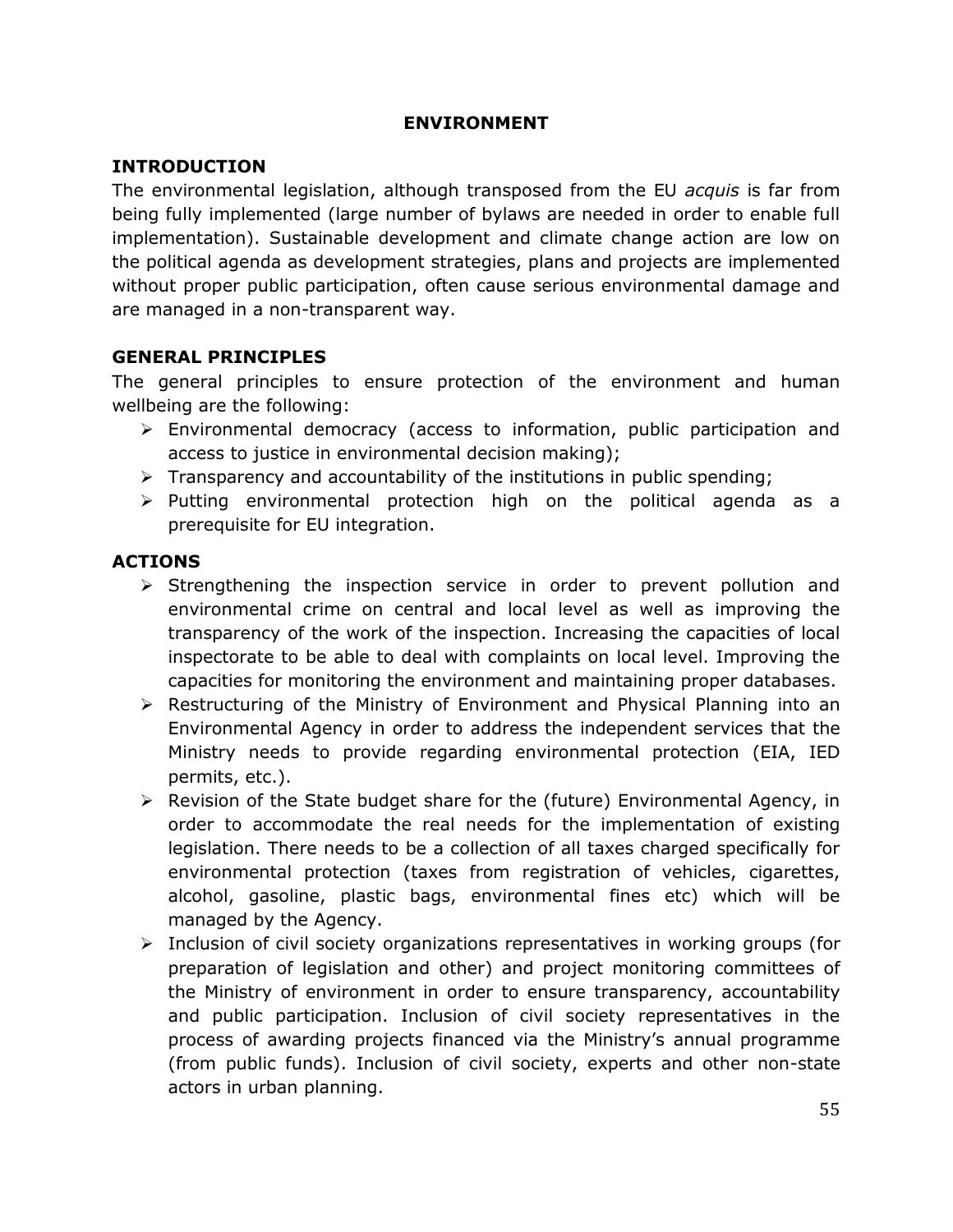- $\triangleright$  Regularly informing public about environmental issues, pollutant levels and sources of pollution, maintaining a proper publicly available register of pollutants. Informing public about management of public spaces and green areas on local level and engaging public in development of public spaces.
- $\triangleright$  Reforming and restructuring the Macedonian forests public enterprise in terms of certified system for monitoring of the forest management also addressing the overemployment and competencies.

## **INSTRUMENTS**

- $\triangleright$  The Ministry of Finance needs to prepare amendments on the Law on the Budget in order to establish a system for collection of all environmental taxes so they can enter the Environmental Agency and not the central budget in accordance with the principles of "polluters pays" and "consumers pays".
- $\triangleright$  Making the necessary legislation changes (Law on environment) in order to transform the Ministry into an Environmental Agency.
- > Adoption of new policies for ensuring preservation, protection and rehabilitation of green urban areas as well as the creation of new ones.
- $\triangleright$  Adoption of plans to minimize the negative impacts of urban developments.
- $\triangleright$  Creation of multisectoral, interministerial bodies to deal with sustainable development and implement strategies in joint coordination and collaboration.
- $\triangleright$  Identification of no-go zones for urban and infrastructure developments. Adoption of the Strategy for Biodiversity.
- $\triangleright$  Proper and full implementation of the IED (Industrial Emissions Directive) and the Environmental Liability Directive in order to enable the environmental agency (Ministry) to financially be able to implement operational plan measures on behalf of the operator and ensure implementation of BAT (best available techniques).
- $\triangleright$  Creating a budget line (central budget) for direct support of the National park authorities since the current system of financial self-support of the parks is not sustainable (selling nature goods (wood) and services (concessions) in order to have financial benefit).
- $\triangleright$  Planning development and creation of strategies in line with EU targets for energy efficiency, use of renewable energy sources and climate protection, as well as respecting international conventions (Aarhus Convention, Bern Convention and Paris Agreement) and EU acquis. Adoption of strict policies on biodiversity offsetting as the last possible measure for mitigating adverse environmental impacts.

## **KEY INSTITUTIONS**

 $\triangleright$  Ministry of Environment and Physical planning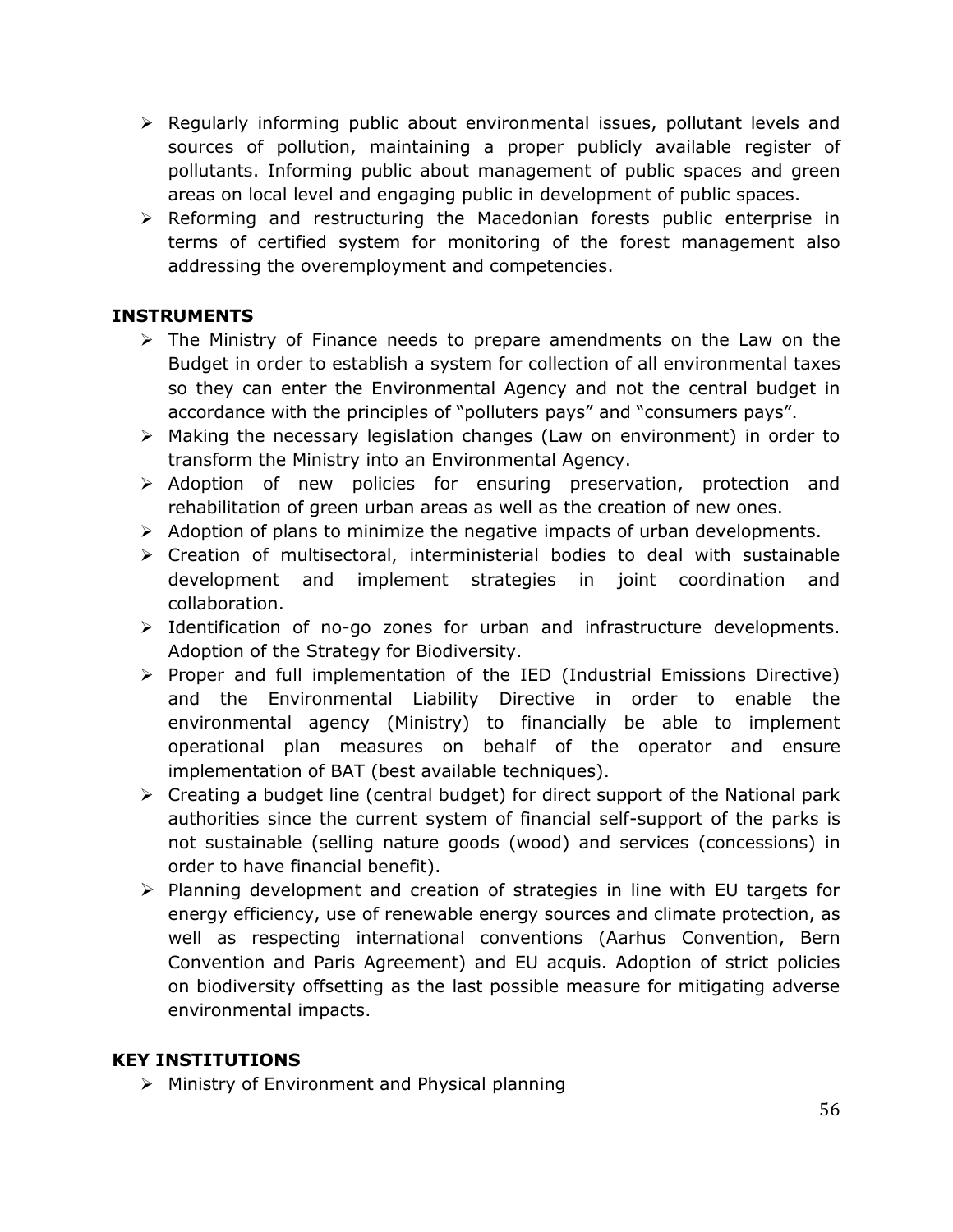- $\triangleright$  Agency for Urban Planning
- $\triangleright$  Ministry of Finance
- $\triangleright$  Municipalities
- Macedonian Forests public enterprise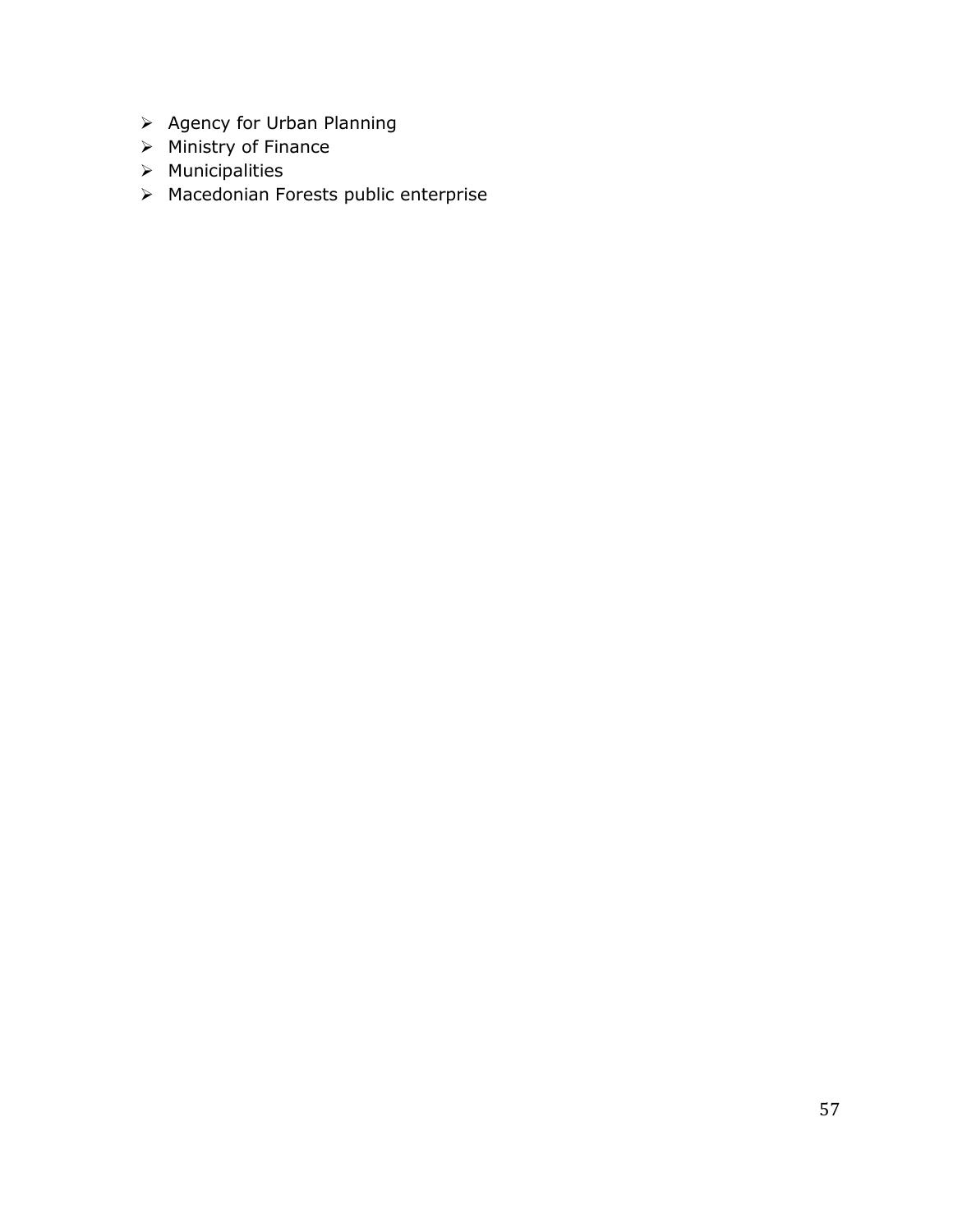#### **ANNEX 1 – LIST OF ORGANIZATIONS AND EXPERTS INVOLVED IN THE INITIATIVE**

### <span id="page-58-0"></span>**A) Core team**

Citizen Association MOST Institute for Democracy 'Societas Civilis' European Policy Institute Institute for Communication Studies Macedonian Center for European Training Foundation Open Society - Macedonia Macedonian Helsinki Committee Center for Economic Analyses CIVIL – Center for Freedom Branimir Jovanovic Dragan Gocevski

### **B) Organizations and experts included, by sectors**

#### **Public finance and economy**

Center for Economic Analyses Branimir Jovanovic Petar Gosev Nikola Popovski Goran Petrevski Abdulmenaf Bexheti Association of Young Analysts and Researchers

#### **Judiciary**

Macedonian Helsinki Committee Foundation Open Society - Macedonia Institute for Human Rights

#### **Fight against Corruption**

Institute for Democracy 'Societas Civilis' Skopje Foundation Open Society - Macedonia Transparency International Transparentnost Makedonija Macedonian Center for International Cooperation

#### **Elections and Election System**

Citizens Association MOST CIVIL – Center for Freedom

#### **Media**

Institute for Communication Studies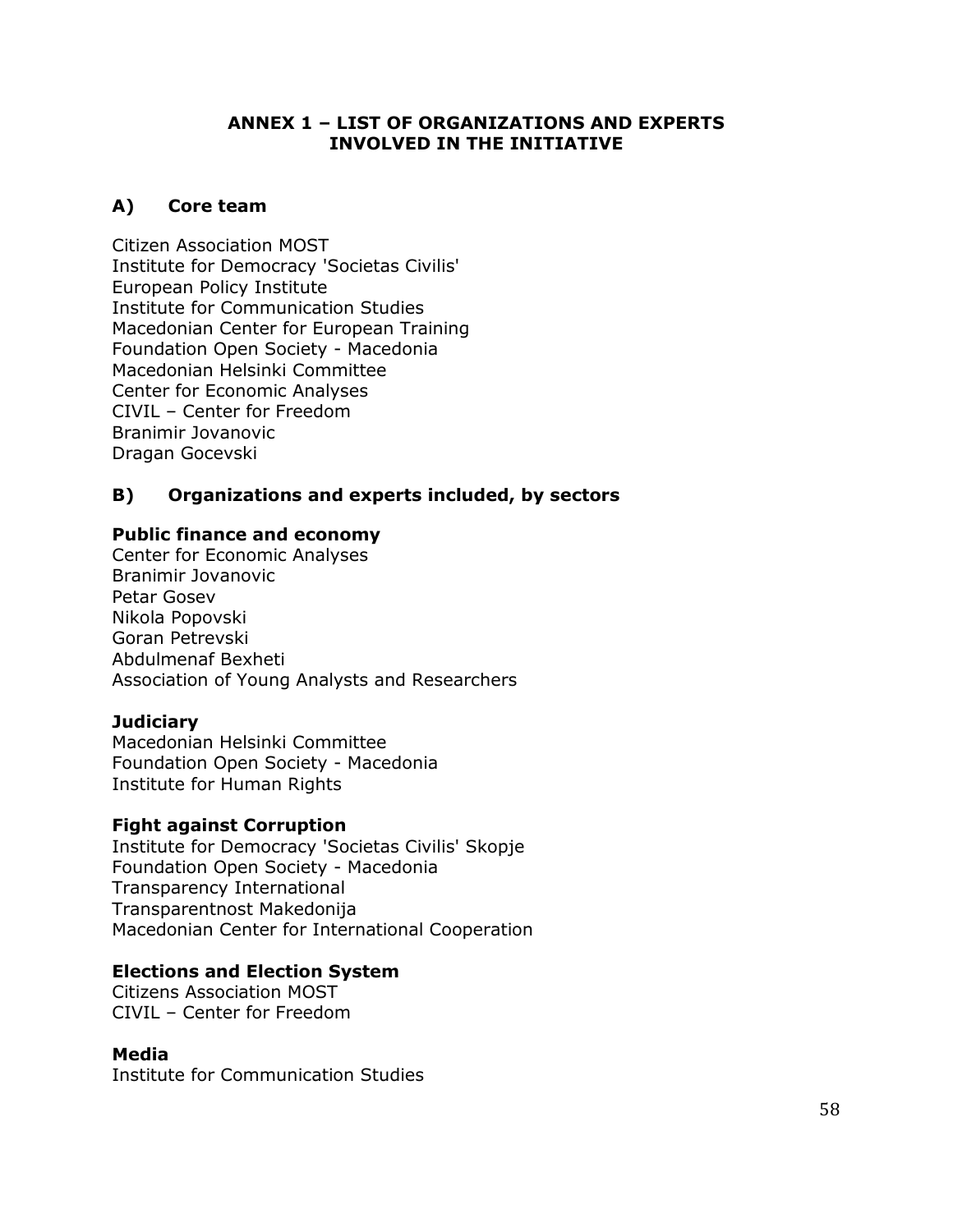Association of Journalists of Macedonia Union of Journalists and Media Workers Macedonian Institute for Media Council of Media Ethics NGO Info Center Media Development Center Promedia Sefer Tahiri Vesna Sopar

#### **Public Administration**

European Policy Institute Dragan Gocevski Branimir Jovanovic Center for Change Management Metodija Dimovski

#### **Control over the Police and the Security And (Counter)Intelligence Agencies**

Macedonian Center for European Training Macedonian Helsinki Committee Gordan Kalajdziev Forum - CSRD Forum for Security Policy Research - Sekuritas

#### **Parliament**

Institute for Democracy 'Societas Civilis' Skopje Foundation Open Society - Macedonia Citizens Association MOST

#### **Civil Society**

Macedonian Center for European Training Youth Educational Forum Balkan Civil Society Development Network Macedonian Centre for International Cooperation Marjan Zabrcanec

#### **Social Protection, Welfare, and Sustainability**

Dragan Gocevski Marian Nikolov Branimir Jovanovic

#### **Education and Youth Policies**

Foundation Open Society - Macedonia Youth Educational Forum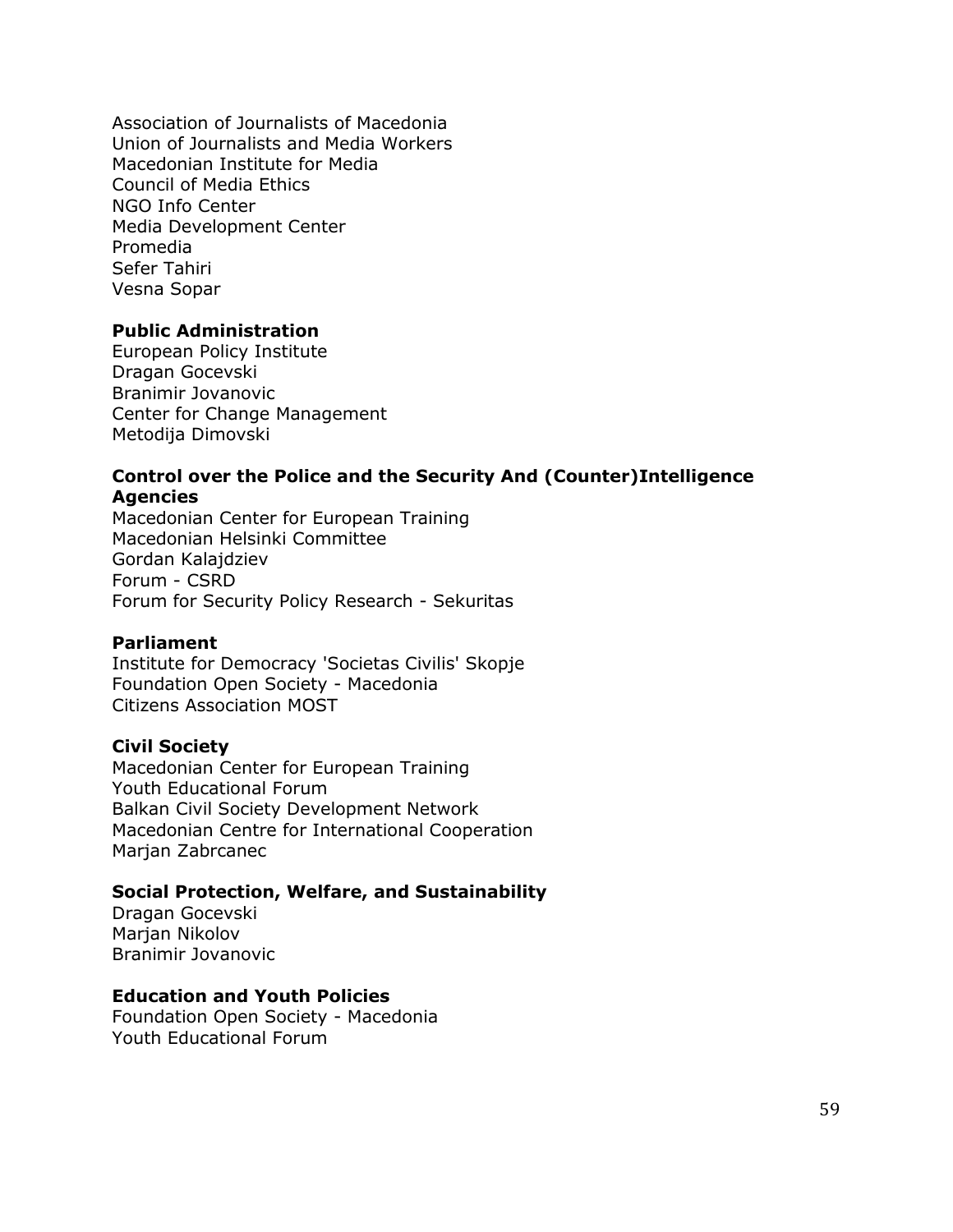## **Environment**

Eko Svest OhridSOS Front 21/42 EkoGerila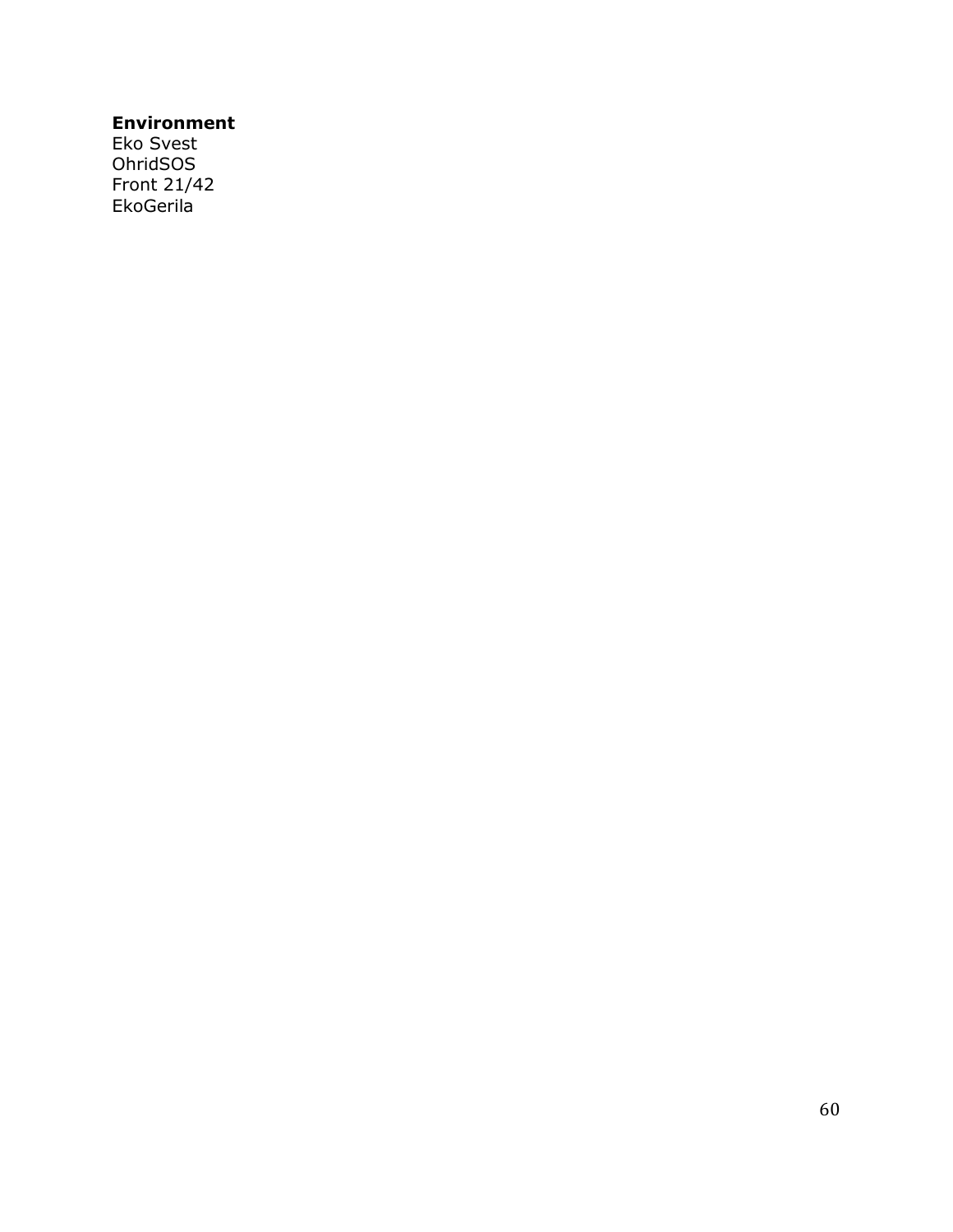# **ANNEX 2 – PROPOSED LEGISLATIVE MEASURES**

<span id="page-61-0"></span>

| <b>AREA</b> | <b>MEASURE</b>                                                                                                                                                                                               | Responsible<br>institution | <b>Term</b> | Content                                                                                                                                                                                                  |
|-------------|--------------------------------------------------------------------------------------------------------------------------------------------------------------------------------------------------------------|----------------------------|-------------|----------------------------------------------------------------------------------------------------------------------------------------------------------------------------------------------------------|
| Judiciary   | Revocation of the Law on the<br>Council for Establishing Facts and<br>Initiating Procedure on<br>Establishing Responsibility of<br>Judges (Official Gazette of the<br>Republic of Macedonia no.<br>20/2015); | MJ                         | Short       | Law is revoked                                                                                                                                                                                           |
|             | Revocation of the Law on<br>Deciding and Determining the<br>Duration of Penalty (Official<br>Gazette of the Republic of<br>Macedonia no. 199/2014);                                                          | MJ                         | Short       | Law is revoked                                                                                                                                                                                           |
| Judiciary   | Amendments to the Law on<br>Courts (Official Gazette of the<br>Republic of Macedonia no.<br>58/2006, 62/2006, 35/2008,<br>61/2008, 118/2008, 16/2009,<br>150/2009, 150/2010 and<br>39/2012)                  | MJ                         | Short       | A specialized court department to be formed at the Basic Court Skopje I -<br>Skopje, which would be entitled to persecute criminal offences connected<br>with and arising from the illegal wire-tapping; |
| Judiciary   | Amendments to the Law on the<br><b>Special Public Prosecution</b><br>(Official Gazette of the Republic<br>of Macedonia no. 159/2015).                                                                        | MJ                         | Short       |                                                                                                                                                                                                          |
| Judiciary   | Amendments to the Law on<br>Judicial Council of the Republic of<br>Macedonia, (Official Gazette of<br>the Republic of Macedonia no.<br>60/2006, 69/2006, 150/2010,<br>100/2011, 20/2015 and<br>$61/2015$ );  | ARM                        | Short       | Especially Article 11 and Article 26                                                                                                                                                                     |
| Judiciary   | Amendments to the Law on<br>Academy for Judges and Public<br>Prosecutors, especially Article 57<br>(Official Gazette of the Republic<br>of Macedonia no. 20/2015,<br>192/2015 and 231/2015);                 | MJ                         | Medium      | <b>Especially Article 57</b>                                                                                                                                                                             |
| Judiciary   | Amendments to the Law on<br><b>Council of Public Prosecutors</b><br>(Official Gazette of the Republic<br>of Macedonia no. 150/2007 and<br>100/2011)                                                          | MJ                         | Medium      | To strengthen already established criteria for appointing members to this<br>Council by the Parliament (four members) from the line of "distinguished<br>lawyers";                                       |
| Judiciary   | Amendments to the Law on<br>Courts, Article 45 (Official<br>Gazette of the Republic of<br>Macedonia no. 58/2006,<br>62/2006, 35/2008, 61/2008,<br>118/2008, 16/2009, 150/2009,<br>150/2010 and 39/2012).     | MJ                         | Medium      | Members of JC work as part-time judges<br>- Members of the JC fulfil the criteria of distingueshed lawyers                                                                                               |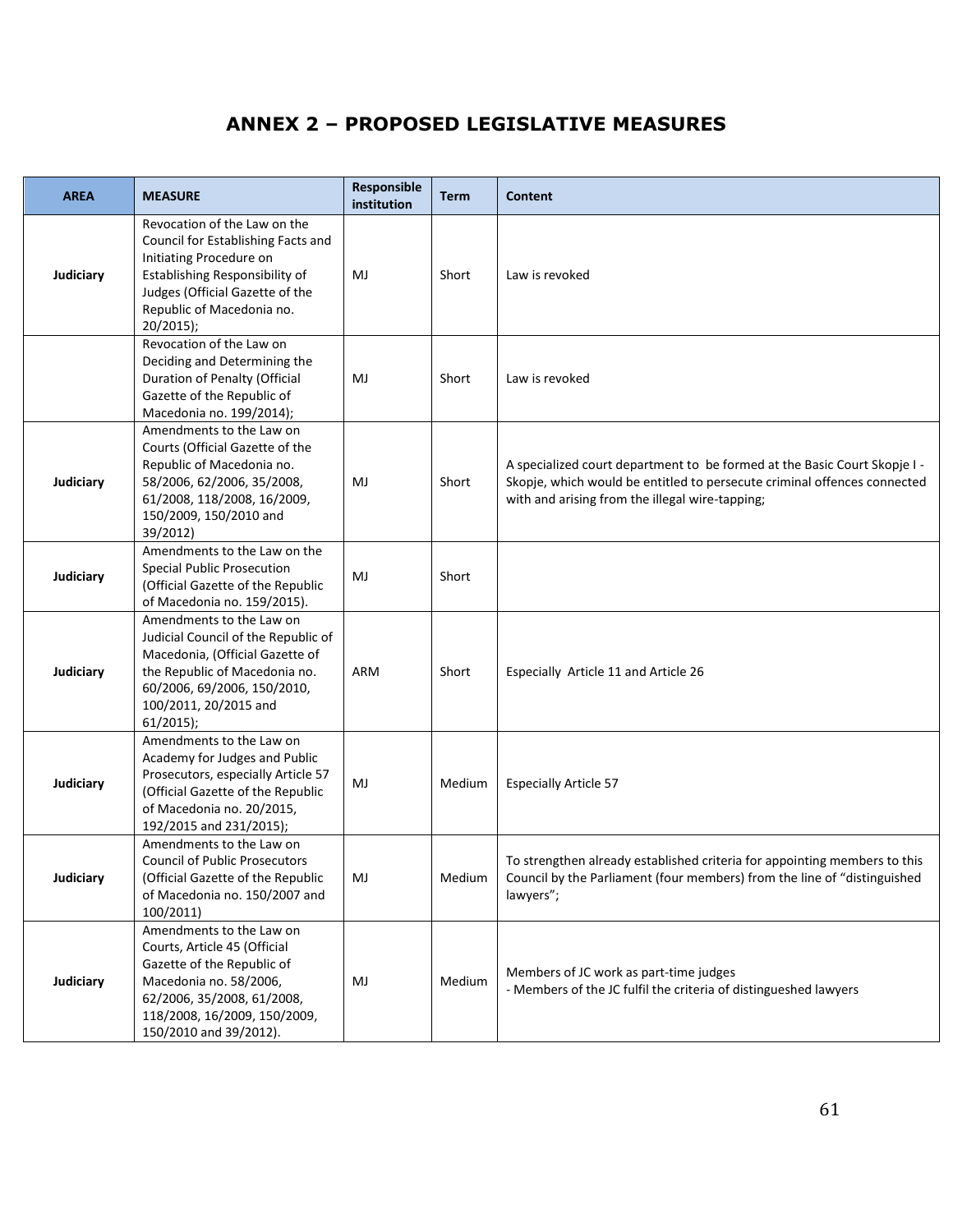| <b>Fight against</b><br>Corruption | The Law on Whistleblowers<br>Protection;   | MJ | Urgent | Amendments of the provision that the Court can reveal the identity of the<br>wistleblower; Bylaws should increase the technical proficiency for<br>protecting the identity of the whistleblower                                                                                                                                                                                                                                                                                                                                                                                                                                           |
|------------------------------------|--------------------------------------------|----|--------|-------------------------------------------------------------------------------------------------------------------------------------------------------------------------------------------------------------------------------------------------------------------------------------------------------------------------------------------------------------------------------------------------------------------------------------------------------------------------------------------------------------------------------------------------------------------------------------------------------------------------------------------|
| <b>Fight against</b><br>Corruption | The Law on Prevention of<br>Corruption     | MJ | Urgent | 1. The Law on Anti-Corruption stipulates expertise, track record and<br>integrity tests as preconditions for SCPC members. 2. The Law defines that<br>CSOs with proven track record in anti-corruption can ask questions to all<br>candidates in an open public hearing at the Parliament                                                                                                                                                                                                                                                                                                                                                 |
| <b>Fight against</b><br>Corruption | Law on Protected Witnesses                 | MJ | Urgent | SPP to be able to use the instrument                                                                                                                                                                                                                                                                                                                                                                                                                                                                                                                                                                                                      |
| <b>Fight against</b><br>Corruption | Law on Financing of Political<br>Parties;  | MJ | Short  | The law needs to be amended based on a dialogue about a new model<br>between the political parties, CSOs and the task force consisting of SCPC,<br>SAO and PRO, based on the findings published in the brief.                                                                                                                                                                                                                                                                                                                                                                                                                             |
| <b>Fight against</b><br>Corruption | Law on Public Procurement;                 | MF | Short  | Revoking the provisions for the establishment and the mandate of the<br>Council for Public Procurement and dismissal of the members of the<br>Council; Revision and amendment of the so-called negative reference for<br>companies; Reconsider the rule on using lowest price as the only criterion<br>for contract-awarding as a step towards aligning contract-awarding<br>criteria with the new EU directive where "economically most favorable<br>bid" is stipulated as priority criterion, comprised of several elements<br>which, in addition to the price, determine the procurement's quality and<br>cost-effectiveness.          |
| <b>Elections</b>                   | <b>Election Code</b>                       | MJ | Urgent | > Changing the composition of the MECs and EBs: 1 member from the<br>administration and 2 members from the ruling parties and the opposition<br>respectively.<br>► Appointing a Secretary General (Executive Director) of the professional<br>service by the Parliament with 2/3 majority;<br>$\triangleright$ Transferring all the competences in regards to implementation -<br>including the compilation of the Voters List - to the professional service<br>and making them not subject to approval/voting by the members.<br>$\triangleright$ The MECs should be involved in the process of cleaning and creating<br>the Voters List |
| <b>Elections</b>                   | <b>Election Code</b>                       | MJ | Short  | $\triangleright$ Amendments related to the out-of-country voting and the regulation of<br>the campaign                                                                                                                                                                                                                                                                                                                                                                                                                                                                                                                                    |
| <b>Elections</b>                   | <b>Election Code</b>                       | MJ | Medium | $\triangleright$ Introducing open list variant of the proportional representation system                                                                                                                                                                                                                                                                                                                                                                                                                                                                                                                                                  |
| <b>Elections</b>                   | Law on General Administrative<br>Procedure | MJ | Short  | >Shortening the deadlines for delivering the decision for annuling the<br>residence, for submitting an appeal against a decision, as well as for<br>adopting decision upon the appeal.                                                                                                                                                                                                                                                                                                                                                                                                                                                    |
| <b>Elections</b>                   | Law on Administrative Disputes             | MJ | Short  | $\triangleright$ Shortening the deadlines for initiating an administrative dispute against<br>a decision upon an appeal against decision for annulment of residence, as<br>well as for delivering a response from the sued party.<br>> Introducing deadlines for issuing verdict upon a lawsuit, submitting an<br>appeal against the verdict and deciding upon the appeal.                                                                                                                                                                                                                                                                |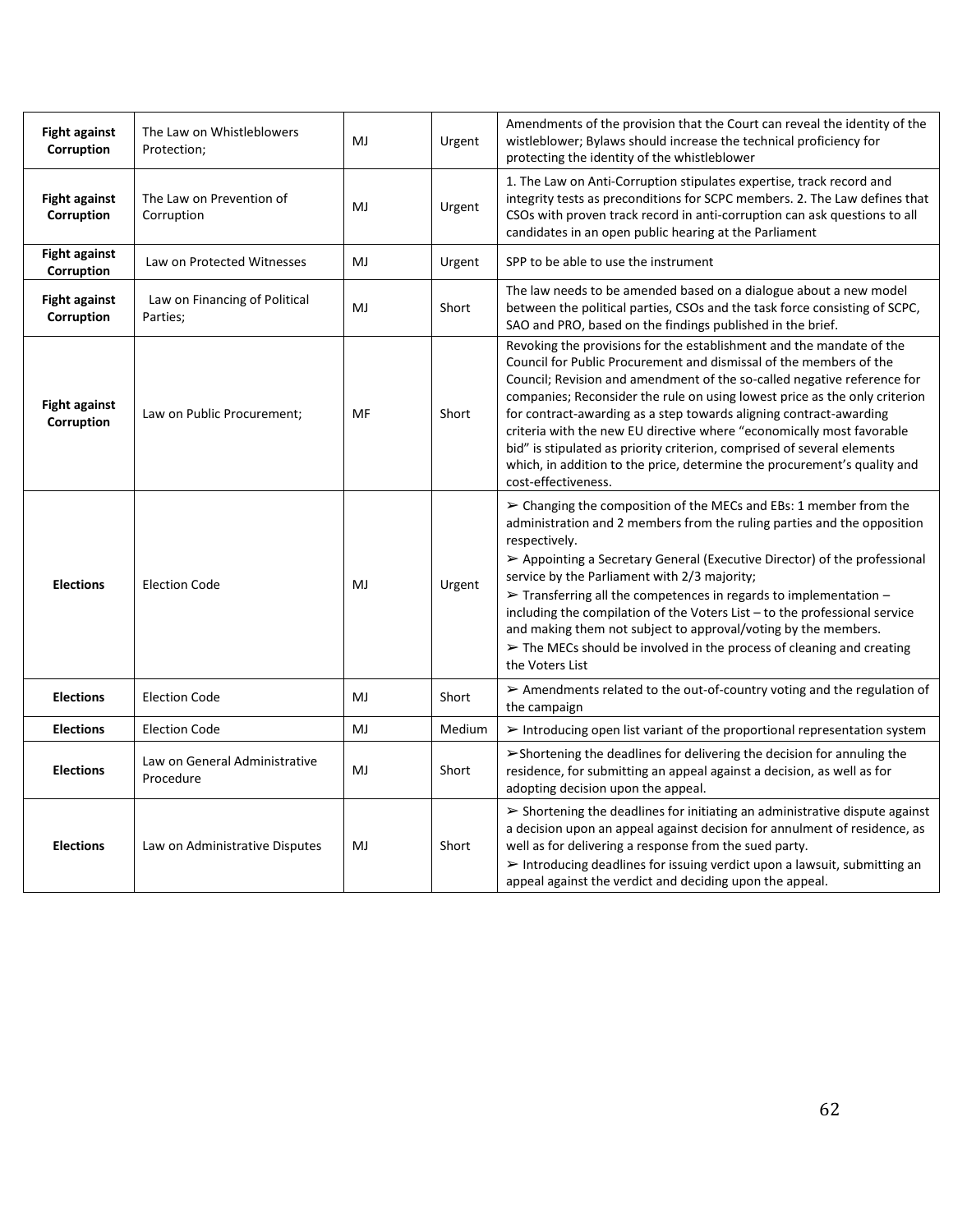| Media                                  | Amendments to the Law on<br>Audio and Audio-Visual Services                                                                                                                     | <b>MISA</b>                                              | Urgent | $\triangleright$ Ban any type of 'state advertising' in the commercial electronic media<br>and to determine precisely the definition of the notion 'public campaigns'.<br>In addition, the conditions under which public campaigns can be aired on<br>the Public Broadcasting Service have to be precisely specified; > Ban<br>party-political advertising in the private media, both outside and during<br>electoral period. Advertising should be allowed free-of-charge on the PBS<br>on equal terms for all political actors. $\triangleright$ Change the decision-making<br>structure and the manner of nomination and appointment of the<br>members of the regulatory body (the Agency on Audio and Audiovisual<br>Media Services) in order to depoliticize it; $\triangleright$ Change the composition and<br>capacity of the Program Council of MRT in order to depoliticize this body,<br>to professionalize it and to strengthen the interconnection of the PBS with<br>the civil society; > Amend the funding framework of the MRT in order to<br>secure its long-term sustainability and institutional autonomy; $\triangleright$ Change<br>the mode of appointment of the MRT editors in chief - MRT's Program<br>Council should be authorized to appoint them upon a public competition<br>procedure; $\triangleright$ Abolish the provisions related to the 'cultural quotas' for<br>domestic documentary and feature production for the national TV<br>broadcasters, provisions related to the funds from the Budget aimed for<br>such production, as well as the financial sanctions for not complying with<br>these provisions; $\triangleright$ Reduce the sanctions for certain violations of the Law,<br>as well as to reduce the annual fee for broadcasters up to 50%. $\triangleright$<br>Provide for sanctioning 'hate speech' or incitement of violence in the<br>audiovisual programs (Article 48 of the Law on Audio and Audiovisual<br>Media Services) in administrative procedure; the regulatory bodies in all<br>European countries can undertake misdemeanor procedures and impose<br>fines for hate speech for broadcasting such a content. Such provisions are<br>in compliance with the Article 10 of the European Convention on Human<br>Rights. |
|----------------------------------------|---------------------------------------------------------------------------------------------------------------------------------------------------------------------------------|----------------------------------------------------------|--------|---------------------------------------------------------------------------------------------------------------------------------------------------------------------------------------------------------------------------------------------------------------------------------------------------------------------------------------------------------------------------------------------------------------------------------------------------------------------------------------------------------------------------------------------------------------------------------------------------------------------------------------------------------------------------------------------------------------------------------------------------------------------------------------------------------------------------------------------------------------------------------------------------------------------------------------------------------------------------------------------------------------------------------------------------------------------------------------------------------------------------------------------------------------------------------------------------------------------------------------------------------------------------------------------------------------------------------------------------------------------------------------------------------------------------------------------------------------------------------------------------------------------------------------------------------------------------------------------------------------------------------------------------------------------------------------------------------------------------------------------------------------------------------------------------------------------------------------------------------------------------------------------------------------------------------------------------------------------------------------------------------------------------------------------------------------------------------------------------------------------------------------------------------------------------------------------------------------------------------------------------------------------------------------|
| <b>Public</b><br>Administration        | Guidelines on preventing<br>mechanisms of misuse of state<br>for party purposes;                                                                                                | GRM; ACTF                                                | Urgent | - Guidelines should contain detaled description on implementation of<br>related legal provisions form relevatn laws - Law on administrative<br>servants, Electoral Code and other laws;                                                                                                                                                                                                                                                                                                                                                                                                                                                                                                                                                                                                                                                                                                                                                                                                                                                                                                                                                                                                                                                                                                                                                                                                                                                                                                                                                                                                                                                                                                                                                                                                                                                                                                                                                                                                                                                                                                                                                                                                                                                                                               |
| <b>Public</b><br><b>Administration</b> | Amendments to the Law on Free<br><b>Access to Public Information</b><br>(Official Gazette of the Republic<br>of Macedonia no. 13/2006,<br>86/2008, 6/2010, 42/2014,<br>148/2015 | MJ,<br>Commission<br>on Free<br>Access to<br>Information | Medium | Mandating the Commission for Free Access to Information to issue<br>missdemeanour sanctions to holders of public information that do not<br>comply with the law, as well as providing the Commission competences<br>for disclosure/de-classification of information categorized as "internal" for<br>the purpose of protecting the public interest as defined under the new<br>Law on Whistle-blowers                                                                                                                                                                                                                                                                                                                                                                                                                                                                                                                                                                                                                                                                                                                                                                                                                                                                                                                                                                                                                                                                                                                                                                                                                                                                                                                                                                                                                                                                                                                                                                                                                                                                                                                                                                                                                                                                                 |
| <b>Public</b><br>Administration        | Amendments to the Law on<br><b>Administrative Servants</b><br>strengthening penalties related<br>to prohibition of party activities<br>and during elections                     | MISA                                                     | Urgent | Introduce more severe penal provisions, specifically on administrative<br>servants related to prohibition of party activities and during elections;                                                                                                                                                                                                                                                                                                                                                                                                                                                                                                                                                                                                                                                                                                                                                                                                                                                                                                                                                                                                                                                                                                                                                                                                                                                                                                                                                                                                                                                                                                                                                                                                                                                                                                                                                                                                                                                                                                                                                                                                                                                                                                                                   |
| <b>Public</b><br>Administration        | Amendments to the Law on<br><b>Administrative Servants</b><br>reforming the disciplinary<br>commissions                                                                         | <b>MISA</b>                                              | Medium | - Changes of the format of the disciplinary commissions - currently the<br>commissions have too many members $(6)$ – should be brought back to<br>three and award greater competence to HR units.                                                                                                                                                                                                                                                                                                                                                                                                                                                                                                                                                                                                                                                                                                                                                                                                                                                                                                                                                                                                                                                                                                                                                                                                                                                                                                                                                                                                                                                                                                                                                                                                                                                                                                                                                                                                                                                                                                                                                                                                                                                                                     |
| <b>Public</b><br>Administration        | Soft-law $-$ e.g. guidelines on<br>issuing fines                                                                                                                                | GRM                                                      | Short  | To ensure that administrative fines (misdemeanours) are the last resort;<br>put focus on prevention instead of repression;                                                                                                                                                                                                                                                                                                                                                                                                                                                                                                                                                                                                                                                                                                                                                                                                                                                                                                                                                                                                                                                                                                                                                                                                                                                                                                                                                                                                                                                                                                                                                                                                                                                                                                                                                                                                                                                                                                                                                                                                                                                                                                                                                            |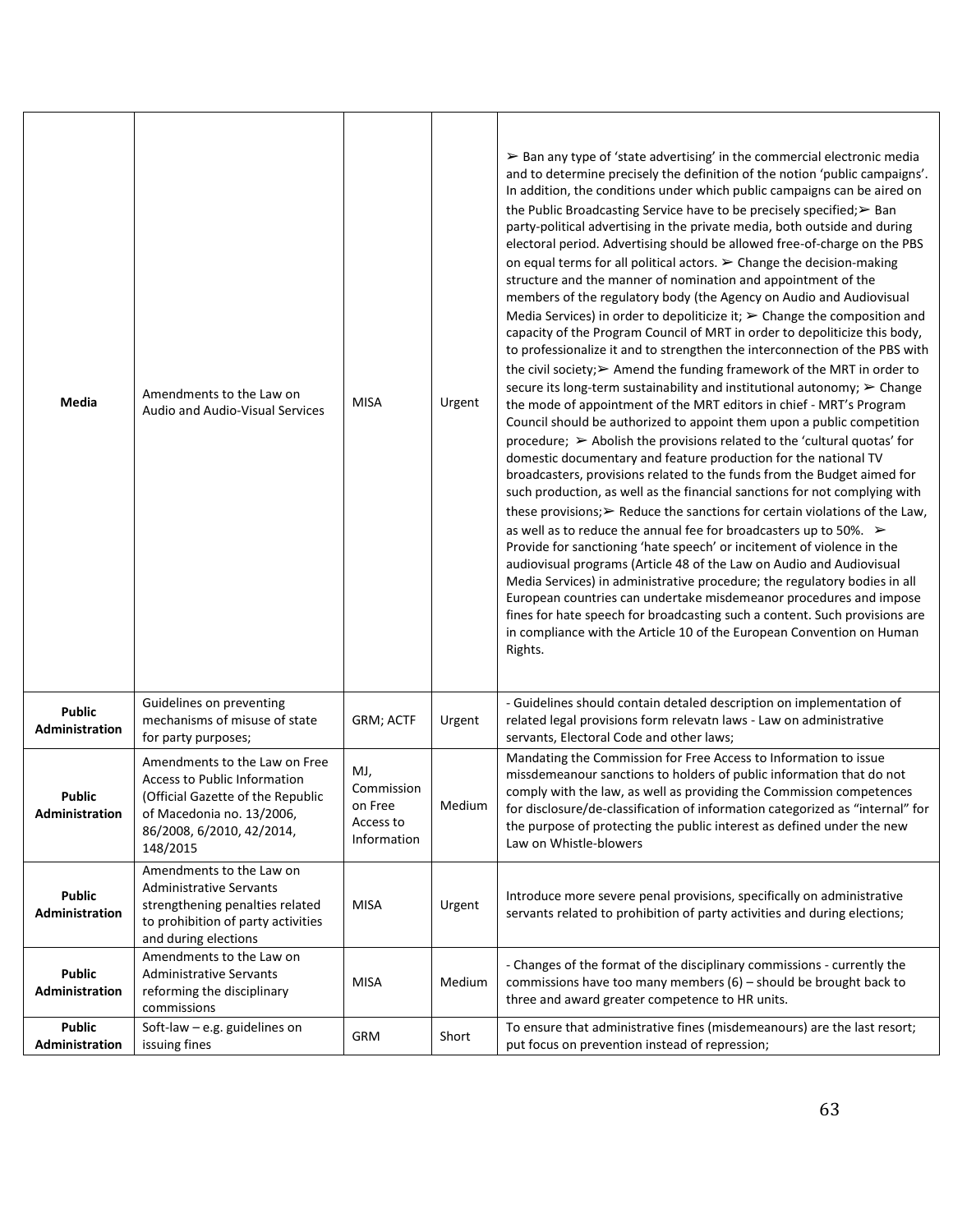| Police and<br>Security and<br>(Counter)Intelli<br>gence Agencies | Lex specialis for External Control<br>of the Police or incorporation in<br>the Law on Police.        | MOI, MJ                                                 | Urgent           | The future external oversight mechanism should include members of<br>CSOs, academia, public prosecution offices, and retired police officers - all<br>of them on equal footing, with equal duties and responsibilities. The<br>Council of Europe and the MoI expert working group working on this task<br>should be supported and accelerated |
|------------------------------------------------------------------|------------------------------------------------------------------------------------------------------|---------------------------------------------------------|------------------|-----------------------------------------------------------------------------------------------------------------------------------------------------------------------------------------------------------------------------------------------------------------------------------------------------------------------------------------------|
| Parliament                                                       | Amendments to the Law on the<br>Parliament                                                           | Parliament                                              | Urgent           | - Article 21 to allow 10 MPs to schedule a public hearing;<br>- Add provisions on accountability of officials for not showing upon an<br>invitation from the Parliament;<br>- Add provisions on investigative hearings;<br>- Add provisions on inquiry committees.                                                                            |
| Parliament                                                       | Amendments to the Rules of<br>Procedure                                                              | Parliament                                              | Urgent           | - Add provisions on registration and accreditation of external<br>stakeholders.                                                                                                                                                                                                                                                               |
| Parliament                                                       | Amendments to the Rules of<br>Procedure                                                              | Parliament                                              | Short            | - Introduce public hearings at the beginning of the legislative process<br>(legislative hearings);<br>- Add provisions on Parliamentary Channel and web-site.                                                                                                                                                                                 |
| Parliament                                                       | Amendments to the Rules of<br>Procedure                                                              | Parliament                                              | Short            | - Article 107 to introduce compulsory publication of stenographic notes<br>from committee sessions;<br>- Add provision that introduces regular recurring schedule of<br>parliamentary activities.                                                                                                                                             |
| Parliament                                                       | Amendments to the Rules of<br>Procedure                                                              | Parliament                                              | Medium           | - Article 171, on the shortened procedure;<br>- Amendments to the provisions that stipulate the time-frames between<br>the three phases of law adoption.                                                                                                                                                                                      |
| Parliament                                                       | Amendments to the Rules of<br>Procedure                                                              | Parliament                                              | Medium           | - Article 39, point 5 and 6 on parliamentary questions; - Article 42, point<br>3 on written responses of parliamentary questions;- Article 80, point 2, on<br>the possibilities for registration for discussion; - Article 86, point 1, on<br>"one speech of MP per agenda item" provision.                                                   |
| <b>Civil Society</b>                                             | Law on referendum and other<br>forms of direct civic participation<br>(Official Gazette No. 81/2005) | MJ, MLSG                                                | Urgent           | Amendment of the relevant laws in order to substantially decrease the<br>legal thresholds for local referenda, civic legislative initiatives and<br>petitions. Article 3                                                                                                                                                                      |
| <b>Civil Society</b>                                             | Law on Local Self-Governance<br>(Official Gazette No. 02/2002)                                       | MJ, MLSG                                                | Urgent           | Amendment of the relevant laws in order to substantially decrease the<br>legal thresholds for local referenda, civic legislative initiatives and<br>petitions. Articles 25-28                                                                                                                                                                 |
| <b>Civil Society</b>                                             | Law on students' organizing                                                                          | MJ, MES,<br>Agency for<br>Youth and<br>Sport            | Short/M<br>edium | New Law redefining the Student Parliaments                                                                                                                                                                                                                                                                                                    |
| <b>Civil Society</b>                                             | Law on youth organizing                                                                              | MJ, MES,<br>Agency for<br>Youth and<br>Sport            | Short/M<br>edium | New Law tackling the issues on municipal youth councils, recognizing the<br>National Youth Council as official representative body supported by the<br>European Youth Forum etc.                                                                                                                                                              |
| <b>Civil Society</b>                                             | Review of the current Strategy<br>for Cooperation with the Civil<br>Society                          | General<br>Secretariat<br>of the<br>Governmen<br>t, SEA | Urgent           | Establishing independent and representative Council for Cooperation<br>between the Government and the Civil Society (Redefining the newly<br>established according to the proposals drafted by the civil society<br>organizations working in the area of enabling environment for the work of<br>the CSOs).                                   |
| <b>Civil Society</b>                                             | Law on Police                                                                                        | MOI                                                     | Urgent           | Withdrawing the new regulation of the Police Law from March 2015 (4<br>new means for breaking a crowd and video tapes)                                                                                                                                                                                                                        |